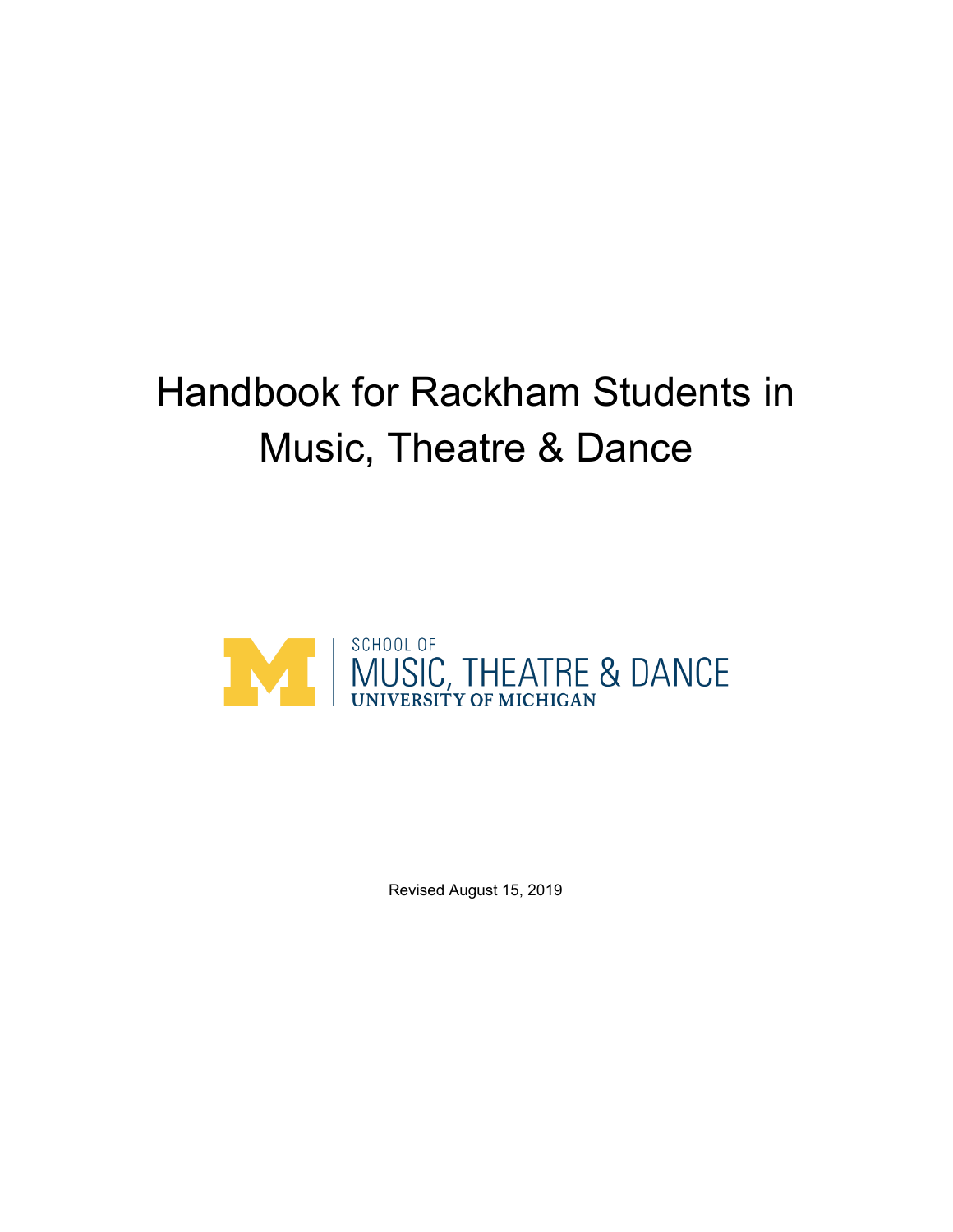# **Contents**

| <b>Introduction</b>                                                        | 4                |
|----------------------------------------------------------------------------|------------------|
| <b>Registration and Enrollment</b>                                         | 4                |
| <b>Change of Elections</b>                                                 | 5                |
| <b>Residency Requirements</b>                                              | 6                |
| <b>Credit Hour and Fee Hour Requirements</b>                               | $\overline{7}$   |
| <b>Full-Time Enrollment</b>                                                | $\overline{7}$   |
| <b>Continuous Enrollment (Ph.D. students only)</b>                         | 8                |
| <b>Readmission</b>                                                         | 8                |
| <b>Language Requirements</b>                                               | $\boldsymbol{9}$ |
| <b>Multiple Degrees</b>                                                    | 12               |
| Grading                                                                    | 12               |
| <b>Code of Academic Conduct</b>                                            | 13               |
| <b>Non-Academic Conduct</b>                                                | 14               |
| <b>Student Grievance Procedure</b>                                         | 15               |
| <b>Detached Study</b>                                                      | 15               |
| <b>Financial Awards</b>                                                    | 15               |
| <b>Information for Graduate Student Assistants</b>                         | 16               |
| <b>Transcripts</b>                                                         | 18               |
| <b>Student Services</b>                                                    | 18               |
| <b>Curriculum Requirements</b>                                             | 19               |
| <b>Coursework Alternative to the Preliminary Examination in Musicology</b> | 20               |
| Responsible Conduct in Research and Scholarship Requirement                | 20               |
| <b>Pedagogy Requirement</b>                                                | 20               |
| <b>Progress Toward the Doctoral Degree</b>                                 | 21               |
| <b>Time Limits</b>                                                         | 25               |
| <b>Preliminary Examinations</b>                                            | 26               |
| The Oral Preliminary Examination                                           | 27               |
| Candidacy                                                                  | 30               |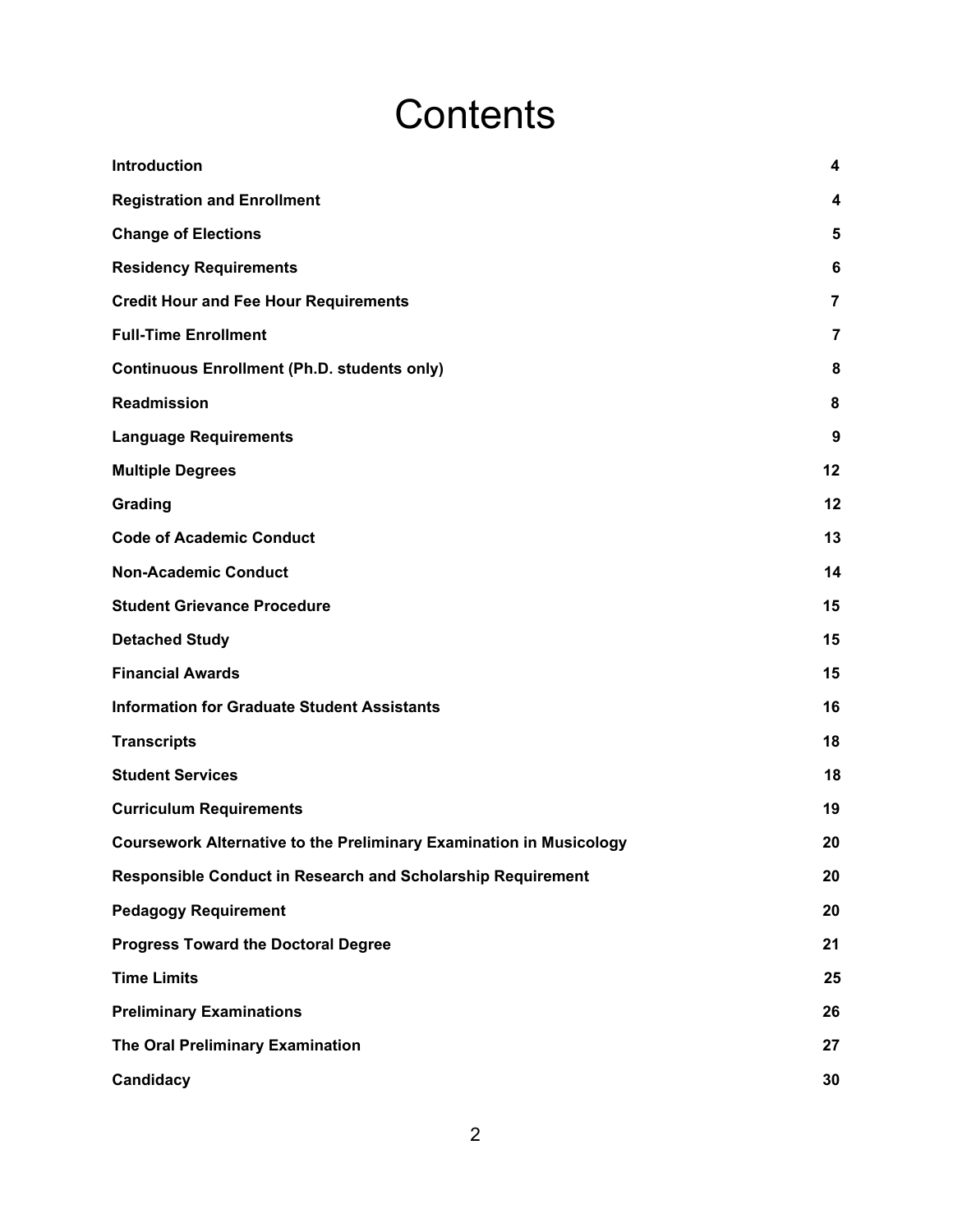| <b>Special Instructions for International Candidates</b>                                         | 30              |
|--------------------------------------------------------------------------------------------------|-----------------|
| <b>The Dissertation Committee</b>                                                                | 31              |
| The Dissertation, Dissertation Composition, or Dissertation Recitals                             | 32 <sub>2</sub> |
| <b>Special Instructions Concerning Dissertation Recitals</b>                                     | 33              |
| <b>The Final Oral Examination</b>                                                                | 35              |
| <b>Application for the Degree/Diploma</b>                                                        | 39              |
| Checklist for Ph.D. in Music Education, Musicology, or Music Theory, or D.M.A. in Composition 40 |                 |
| <b>Checklist for D.M.A. in Performance or Conducting</b>                                         | 41              |
| <b>Important Reminders</b>                                                                       | 42              |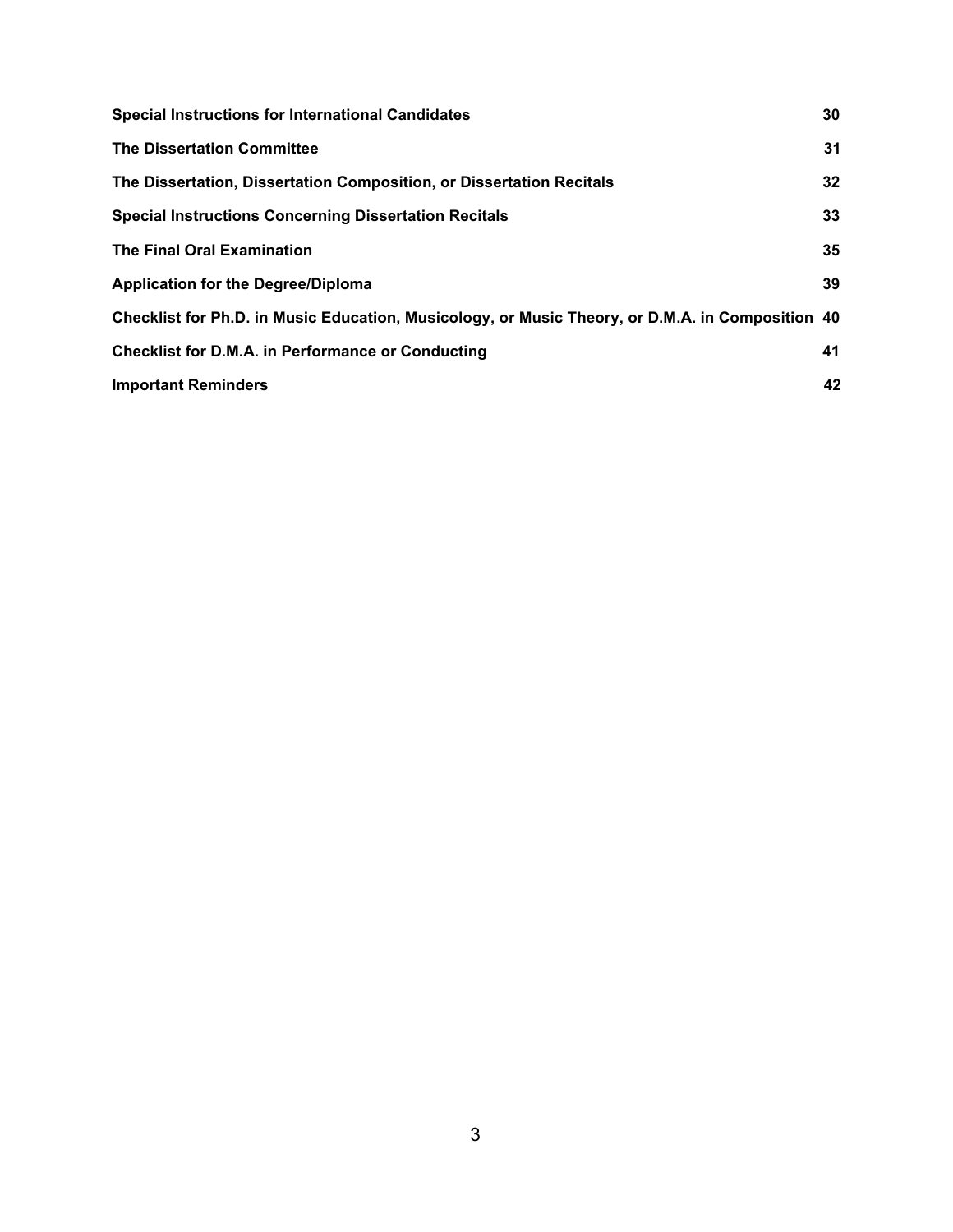### <span id="page-3-0"></span>Introduction

Master of Arts (M.A.), Master of Fine Arts (M.F.A.), Doctor of Philosophy (Ph.D.), and Doctor of Musical Arts (A.Mus.D., though generally referred to herein as D.M.A.) degree programs are administered through the Horace H. Rackham School of Graduate Studies. These programs are under the immediate supervision of Jason Corey, Associate Dean for Graduate Studies in the School of Music, Theatre & Dance, room 2277 Moore, *coreyja@umich.edu*, 734-764-0590. The term "Department Chair" on any Rackham form refers to Associate Dean Corey.

All inquiries concerning these programs, including admissions, curricula, records, requirements, graduate student assistantships, and financial aid administered through the School, should be addressed to Lyn Weber-Lynch, Graduate Coordinator, room 2277 Moore, [melynee@umich.edu,](mailto:melynee@umich.edu) 734-764-0590.

Each Rackham student should be familiar with the requirements as stated in the Rackham Graduate School Academic Policies. This information is also available electronically on the Rackham website [\(http://www.rackham.umich.edu/current-students/policies/academic-policies](http://www.rackham.umich.edu/current-students/policies/academic-policies)). Rackham students should also regularly check the bulletin board outside Room 2277 and watch for emails for announcements and other important information. Students in the M.F.A. program in Dance should consult the Graduate Student Handbook produced each year by the Department of Dance for information specific to that program.

### <span id="page-3-1"></span>Registration and Enrollment

Any student making use of University facilities, utilizing faculty time, or taking examinations must be enrolled (but see below under "The Final Oral [Examination"](#page-35-0) for the one possible exception). For instructions and information concerning registration, see the Rackham website <http://www.rackham.umich.edu/students/navigate-degree/registering-for-classes>

A late registration fee of \$50 is assessed each student who registers on or after the first day of classes in a given term. The late registration fee is increased by \$25 at the beginning of each subsequent month. A doctoral candidate taking the final oral examination, however, may register for 995 as late as the day of the examination with no late fee.

*Any Rackham student electing performance or ensemble should do so under the subject Music Performance in order to receive graduate credit.* A D.M.A. student in performance should elect instruction in his or her major performing medium under Music Performance 891 or, after achieving candidacy, Music Performance 995. A D.M.A. student in performance electing instruction on a secondary instrument should enroll in Music Performance 591; students in non-performance programs electing performance should also enroll in Music Performance 591. The Contemporary Directions Ensemble should be elected as Music Performance 882. Any ensemble not already approved for Rackham credit (see immediately below) should be elected as Music Performance 881 rather than as Ensemble.

Courses numbered below 500 are intended primarily for undergraduates and do not normally generate graduate credit. Any course not approved for graduate credit will carry the notation NFC (Not for Credit) or NDC (No Degree Credit) on the transcript. Graduate students may petition the Office of Academic Records and Dissertations to receive graduate credit for a 400-level course not already approved for such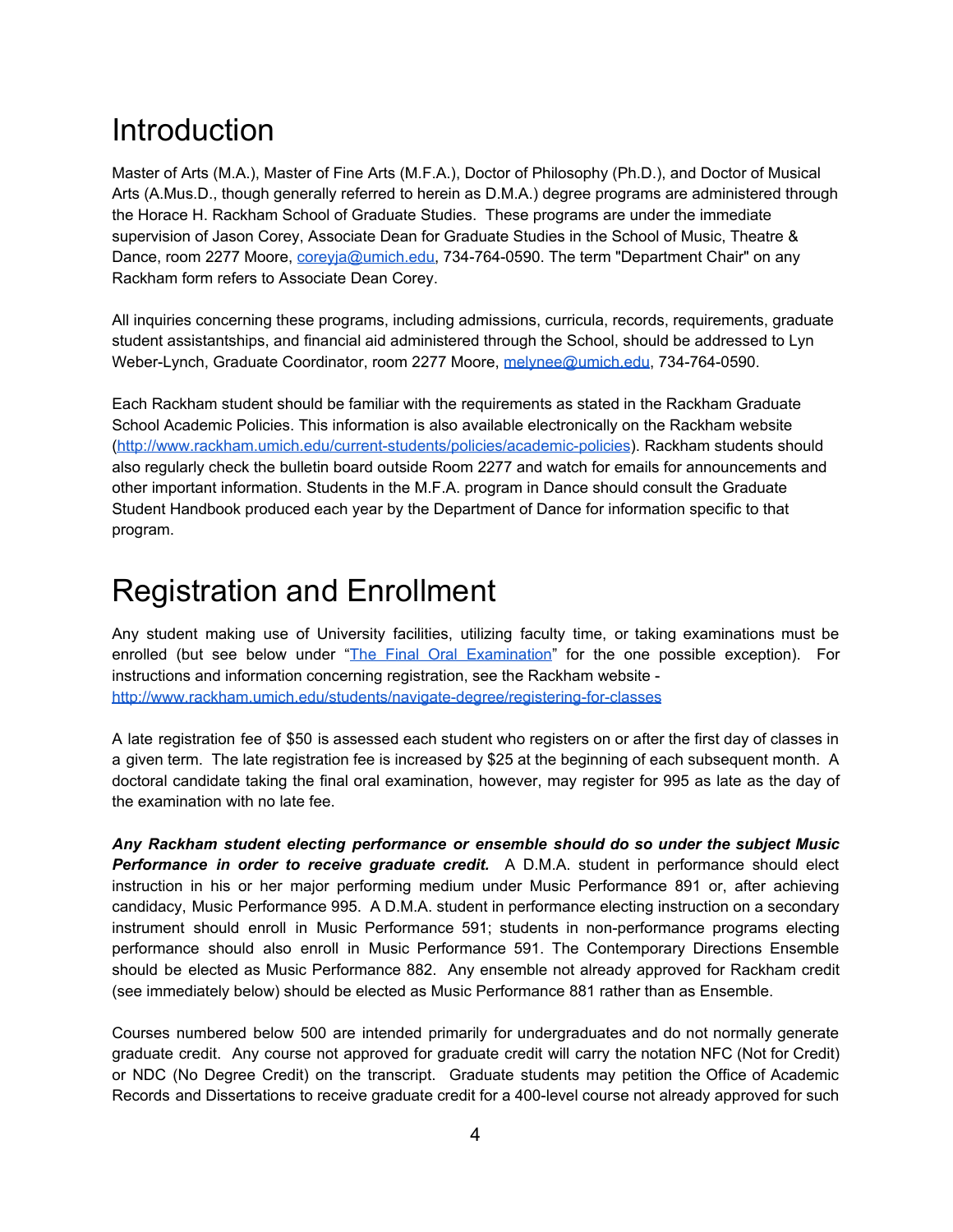credit. Petitions forms can be accessed online and must be submitted prior to taking the course [\(https://secure.rackham.umich.edu/OARD/petitions/index\\_student.php\)](https://secure.rackham.umich.edu/OARD/petitions/index_student.php). A list of courses already approved for graduate credit can be found at:

[https://secure.rackham.umich.edu/academic\\_information/program\\_details/music\\_theatre\\_and\\_dance\\_sch](https://secure.rackham.umich.edu/academic_information/program_details/music_theatre_and_dance_school_of/) [ool\\_of/](https://secure.rackham.umich.edu/academic_information/program_details/music_theatre_and_dance_school_of/).

Any graduate student wishing to take individual private lessons on a secondary instrument must complete an online "Individual Studio Assignment in Music Performance" form, no later than 5:00 P.M. on the final day of registration. The form is available at:

[http://smtd.umich.edu/current-students-2/policies-procedures/academic-procedures/#mfw-accordion-actio](http://smtd.umich.edu/current-students-2/policies-procedures/academic-procedures/#mfw-accordion-action-11) [n-11](http://smtd.umich.edu/current-students-2/policies-procedures/academic-procedures/#mfw-accordion-action-11) and must be completed each term.

A student must be registered and enrolled in performance when presenting a degree recital. However, with the permission of the instructor, a degree recital may be presented during the first four weeks of a term (or two weeks of a half-term) by a student who is not registered, provided that the student was enrolled during the previous term. The four weeks (or two weeks) are counted from the first day of classes. This grace period applies from fall term to winter term, winter term to spring half-term, and summer half-term to fall term, *but not* from winter term to fall term. The grace period may not be extended by assigning a grade of Incomplete (I). A D.M.A. student need not be enrolled when presenting a dissertation recital off-campus. For specific degree deadlines, including grace period deadlines, see [https://www.rackham.umich.edu/current-students/policies/doctoral/phd-students/doctoral-degree-deadline](https://www.rackham.umich.edu/current-students/policies/doctoral/phd-students/doctoral-degree-deadlines) [s.](https://www.rackham.umich.edu/current-students/policies/doctoral/phd-students/doctoral-degree-deadlines)

*Every master's student and every doctoral precandidate is required each term to enroll for and to complete satisfactorily a full load of at least three courses relevant to his or her degree program. The courses must comprise a total of at least nine credit hours. Doctoral students may not count undergraduate, elementary, or reading foreign language courses among the three required courses, although students in MA programs may. Permission to elect a lesser load may be sought by submitting a request to the Associate Dean for Graduate Studies. The election of performance instruction only (Course 891) does not represent satisfactory progress toward a degree and will not be approved. Every doctoral candidate must enroll for course 995.*

# <span id="page-4-0"></span>Change of Elections

**Drops**. A student may drop a course, or change status from Credit to Visit, or decrease the credit hours for a course within the range listed on the Registrar's Office website, *Student Registration Deadlines,* [http://ro.umich.edu/calendar/,](http://ro.umich.edu/calendar/) through the third week of classes in a full term or the second week of classes in a half-term. Between the third and sixth weeks (second and fourth weeks of a half-term) approval of the advisor, the instructor, and the Associate Dean are required. *After the sixth week (fourth week of a half-term) no change will be permitted*, except that a drop may be granted for medical reasons, provided that (1) an incomplete is not acceptable to the instructor in the course, and (2) a written statement is submitted to the Associate Dean by a physician confirming that continued enrollment in the course is or was not feasible.

Unsatisfactory progress or flagging achievement in a course are not considered acceptable reasons for dropping the course after the sixth week (fourth week of a half-term). Similarly, being too busy is not an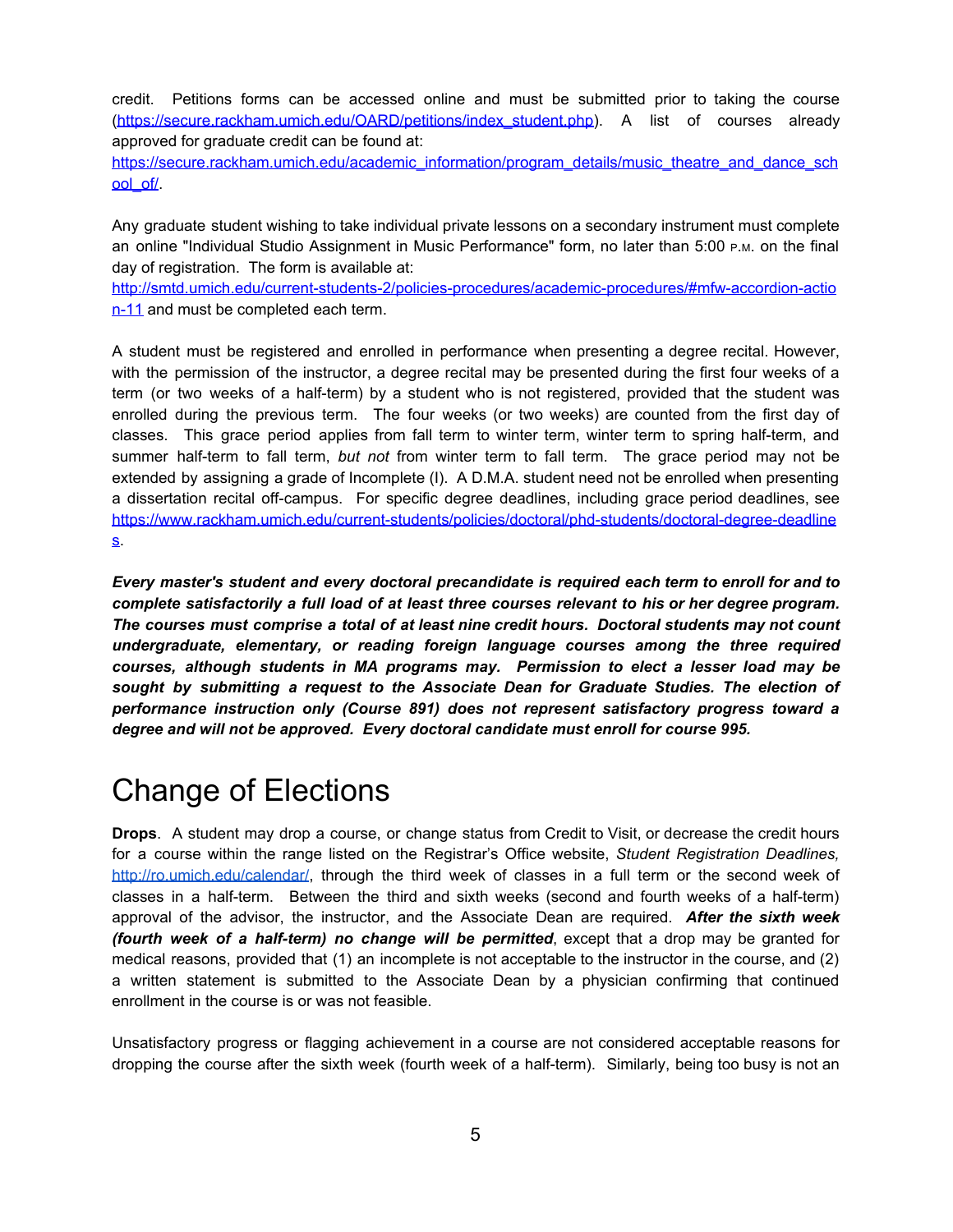acceptable reason for dropping a course after the sixth week, unless compelling circumstances have arisen since the sixth week.

**Adds**. The approval of the student's advisor, the instructor, and the Associate Dean for Graduate Studies are required to add a course, or to change status from Visit to Credit, or to increase the number of credit hours for a course after the third week of the term or half-term.

**Withdrawals**. To withdraw from all courses, a student should obtain a "Withdrawal Notice" from the Graduate Coordinator and present the form, with his or her student identification card, at the Central Campus Student Services office (2200 Student Activities Building) or the North Campus Student Services office (2202 LL Pierpont Commons). A student withdrawing before the end of the sixth week of classes (third week of classes in a half-term) may be eligible for a partial refund of tuition. More information is found here: [http://www.rackham.umich.edu/policies/registration/term-withdrawal.](http://www.rackham.umich.edu/policies/registration/term-withdrawal)

**Disenrollment**. Disenrollment refers to canceling an early registration before the first day of regular registration for that term. A student who wishes to disenroll should so notify the Registrar's Office by letter, e-mail, or in person, providing University identification number (UMID), graduate program, and the term of disenrollment. The Registrar assesses a late fee for disenrollment after the first day of classes.

*A student who withdraws or drops a course after the deadline for withdrawing or dropping will be liable for his or her tuition. This applies also to courses for which the student "early registered" during the preceding term (and failed to disenroll), even though he or she may never have attended class.*

# <span id="page-5-0"></span>Residency Requirements

**Master's students**. A master's student must complete at least 24 credit hours of coursework in residence.

**Doctoral students**. The purpose of the residency requirement at the doctoral level is to ensure that each student has ample opportunity and encouragement to participate fully in the artistic and intellectual life of the School and the University. This involves not only attending classes and lessons but also attending performances, lectures, conferences, and symposia as well as engaging in regular, informal exchanges with other students and faculty. To satisfy the residency requirement the student must complete at least two terms of full-time enrollment on campus. During the two terms of residence the student must participate as an active member of the School by being present in the School's facilities (or attending the School's classes or other activities in other University facilities) in a learning environment for at least three days per week. The student must also be approved by his or her department as having satisfied the purpose of the residency requirement. Enrollment in summer half-terms only will not satisfy the residency requirement. *Enrollment must be in the Rackham Graduate School; enrollment in the School of Music, Theatre & Dance may not be counted toward the residency requirement*.

Any person not a resident of Michigan for fee-assessment purposes at the time of initial enrollment may not become a resident except in accordance with the residency regulations of the University, which are posted on the website of the Office of the Registrar at <http://www.ro.umich.edu/resreg.html>*. Please note* that new guidelines took effect in January 2014; if you are a U.S. military veteran or a member of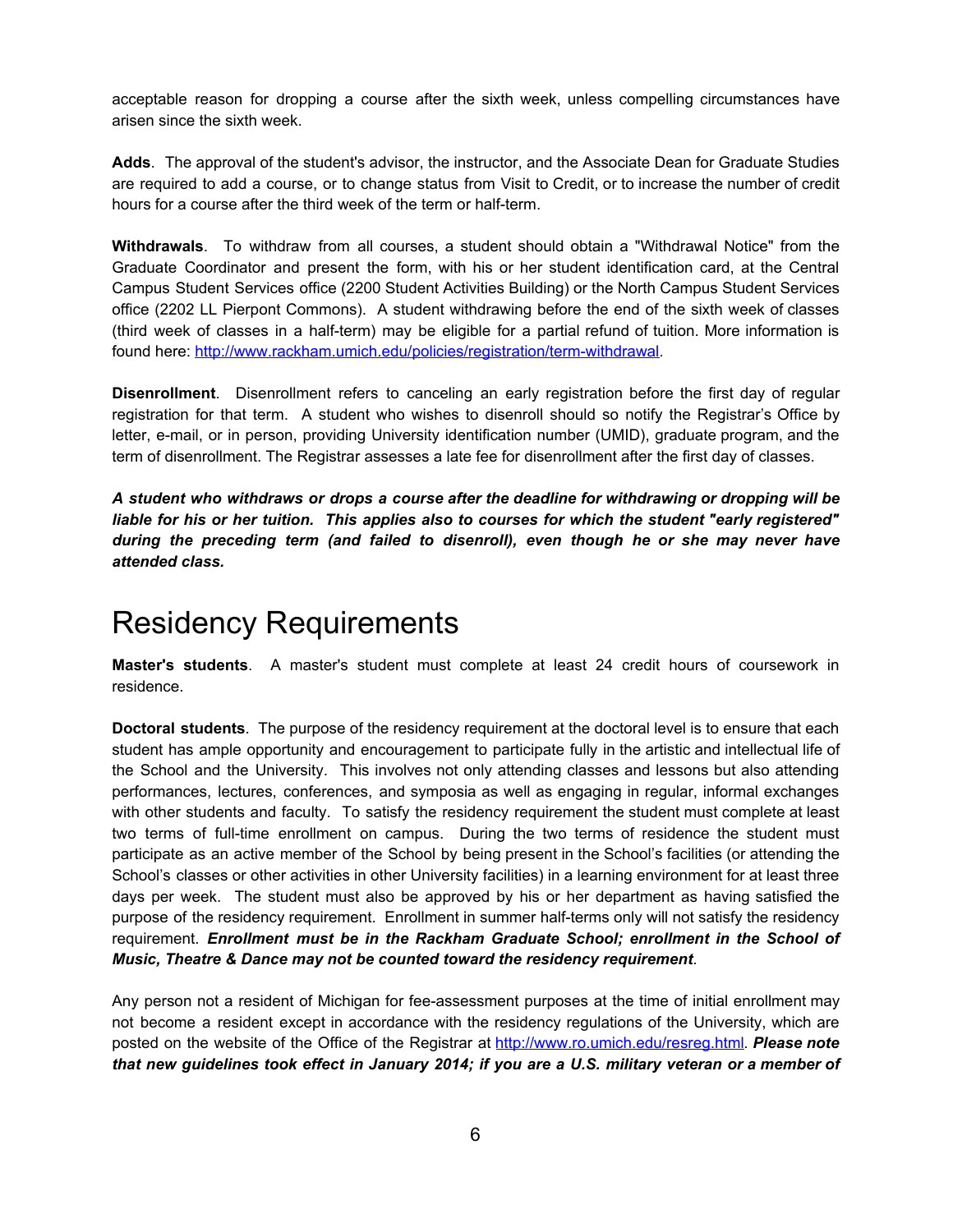*the U.S. Public Health Service, or if you attended middle school and high school in the state of Michigan, your residency status could change to in-state.*

# <span id="page-6-0"></span>Credit Hour and Fee Hour Requirements

All Master of Arts programs require a minimum of 30 credit hours of graduate-level coursework toward the degree, with an average of B (5.0) or higher. Master of Arts programs also require 4–6 credit hours of cognate courses (usually, though not always, taken outside Music). A master's student may transfer up to six hours of graduate credit from accredited institutions with the approval of the student's advisor and the Associate Dean.

As of fall term 2010, fee hour requirements no longer apply to students in Ph.D. programs. *All other doctoral students who enter the Rackham Graduate School with a relevant master's degree from the University of Michigan or elsewhere must accumulate a total of at least 50 fee hours beyond the master's degree, including at least 18 fee hours prior to candidacy*. A student whose master's degree is not posted to the doctoral degree must accumulate *at least 68 fee hours*, including at least 36 fee hours prior to candidacy. Fee hours may be considered equivalent to credit hours earned and paid for, up to a maximum of nine per term or five per half-term (eight and four, respectively, as a candidate). A deficiency in fee hours may be made up by payment at the student's current rate per hour without actual enrollment.

Up to fifteen hours of credit earned in NCFD (Not Candidate for Degree) status at the University of Michigan may be applied to a Rackham degree, with the permission of the Associate Dean, provided that

- 1. the courses were not used to meet the requirements of another degree;
- 2. the courses were approved for Rackham credit;
- 3. a grade of B or higher was received;
- 4. the courses were completed not more than one year prior to the effective term of admission to the degree program;
- 5. written approval of the student's major department is provided; and
- 6. the student has completed at least one term of full-time enrollment toward the degree with an average grade of B or higher.

No credit from other institutions may be transferred for doctoral degrees. It should be understood that the doctorate is awarded strictly on the basis of competence and not as a result of earning a specified number of credit hours.

### <span id="page-6-1"></span>Full-Time Enrollment

Full-time enrollment is defined as enrollment in at least three courses comprising a total of at least *nine credit hours*. Doctoral students may not count undergraduate, elementary, or reading courses in foreign languages among the three required courses, although students in MA programs may. (If a given language department regards a 400-level course as a graduate course, so shall the School for the purpose of determining full-time enrollment.)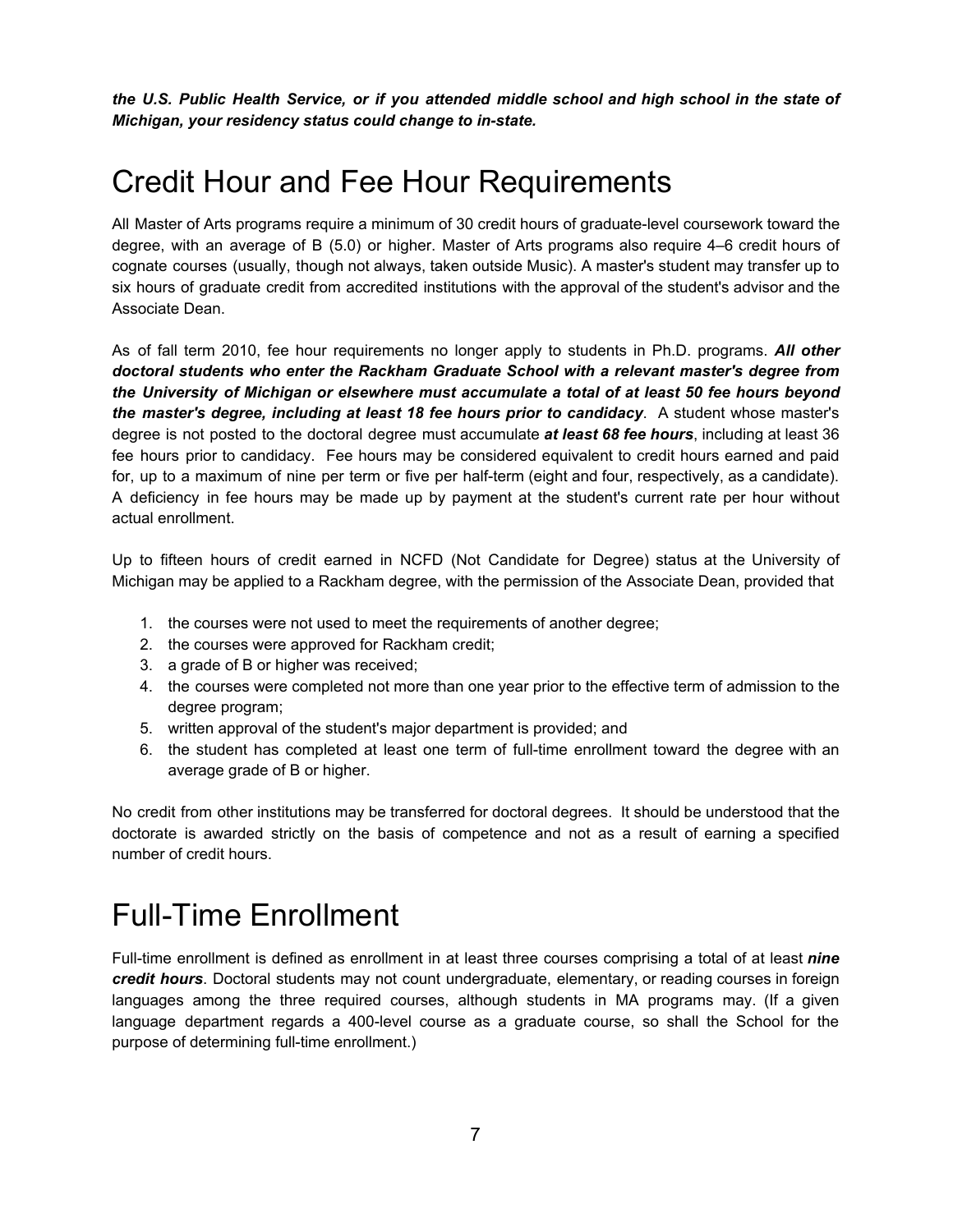All graduate students are expected to enroll full-time. Permission to enroll part-time may be sought by submitting a request to the Associate Dean for Graduate Studies. Part-time enrollment may be permitted under special circumstances; for example, when all of the requirements for candidacy have been completed and candidacy is anticipated for the following term.

Questions concerning certification of student status should be directed to the Office of the Registrar, Central Campus Student Services, 1210 LSA Building, 734-764-6280, [http://ro.umich.edu/.](http://ro.umich.edu/)

# <span id="page-7-0"></span>Continuous Enrollment (Ph.D. students only)

Effective with the fall term 2010, the Rackham Graduate School has adopted a policy of continuous enrollment for all students in Ph.D. programs. (The policy does *not* apply to students in D.M.A. programs.) Under this policy, Ph.D. students register for each fall and winter term, from matriculation to completion of degree requirements, unless they are on an approved leave of absence or have been granted extramural study status. (For details about leaves of absence and extramural study status, see the Rackham website at:

#### [http://www.rackham.umich.edu/current\\_students/doctoral\\_students/phd\\_students/understanding\\_registrat](http://www.rackham.umich.edu/current_students/doctoral_students/phd_students/understanding_registration/) [ion/](http://www.rackham.umich.edu/current_students/doctoral_students/phd_students/understanding_registration/).

Students may also use the website to apply for a leave of absence or extramural study status up to six months in advance.) Students need not register for a spring or summer half-term unless they are taking a course or sitting for a barrier examination. Students sitting for a final oral defense of dissertation (beyond the two-week grace period) or completing degree requirements must register for the full spring/summer term.

Ph.D. students making satisfactory progress toward completion of degree requirements may expect the School to cover candidacy tuition for any term in which (1) they are without another source of tuition funding, and (2) they would not have registered under previous policies.

Students who do not register will be assumed to have withdrawn from their programs and will be discontinued (after receiving a series of registration reminders from Rackham). Once discontinued, a former Ph.D. student may apply to Rackham for reinstatement if he or she seeks to resume active study in the same Ph.D. program. Rackham forwards reinstatement applications to the relevant academic department within the School, and the faculty (or admissions committee) of that department decides whether or not to reinstate the student. Questions about readmission and reinstatement under the continuous enrollment policy can be directed to Donna Huprich at the Rackham Graduate School [\(dhuprich@umich.edu](mailto:dhuprich@umich.edu) or 734-615-3680)

As a result of the policy, detached study status and dissertation research/writing status are not available for students in Ph.D. programs. So long as they are working on their degree requirements, Ph.D. students will have to register every fall and winter term, even when living away from Ann Arbor.

### <span id="page-7-1"></span>Readmission

Any Rackham master's student or D.M.A. precandidate who has not been enrolled during the previous twelve months must apply for readmission. The "Application for Readmission" form is available on the Rackham website: [https://secure.rackham.umich.edu/Admis/readmission/.](https://secure.rackham.umich.edu/Admis/readmission/) Applications for readmission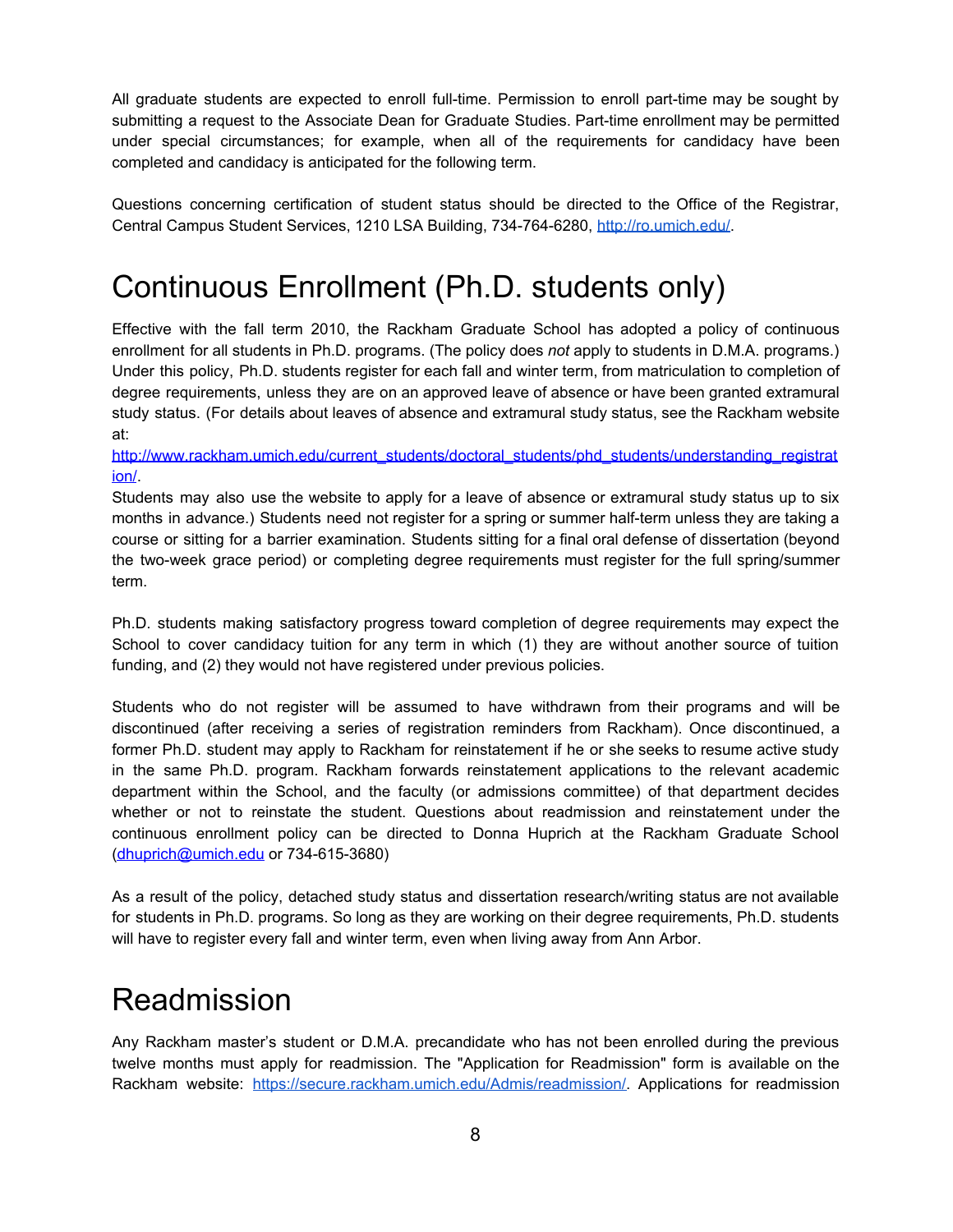are evaluated on the basis of the criteria and expectations in effect at the time of readmission rather than those in effect at the time of original admission, if different. A student who is readmitted must satisfy the degree requirements in effect at the time of readmission rather than those in effect at the time of original admission, if different. In performance programs an audition will be required unless waived by the department. Ph.D. students who have not been enrolled for one or more terms (whether precandidates or candidates) must apply to Rackham for reinstatement (see under ["Continuous](#page-7-0) Enrollment" above).

#### <span id="page-8-0"></span>Language Requirements

Any person anticipating doctoral study at the University of Michigan should complete the relevant doctoral language requirement (see below) prior to initial doctoral enrollment, if at all possible. A student entering a doctoral program without having satisfied the language requirement may be expected to do so during the spring-summer term, here or elsewhere, and to demonstrate competence by examination.

Competence in a foreign language, if required, must be demonstrated during the first year of doctoral study. Competence in a second foreign language, if required, must be demonstrated during the second year of doctoral study. Any option acceptable in lieu of a foreign language is considered the second language requirement and must be completed during the second year of doctoral study, except as noted under "[Progress](#page-21-0) Toward the Doctoral Degree."

There is no language requirement for the M.F.A. in Dance, for the M.A. in Composition, or for the M.A. in Media Arts. For the M.A. in Historical Musicology or Ethnomusicology, the requirement is one language at the basic level. The language may be French, German, Italian, Spanish, Russian, or a thesis-related language.

The doctoral language requirements for the various programs are as follows:

COMPOSITION: Reading proficiency in any spoken and written non-synthetic language other than English.

COMPOSITION AND MUSIC THEORY (Joint Program): Two languages (French, German, Italian, Russian, Spanish), basic level; or one language plus an approved eight-hour program of study in a pertinent field beyond other requirements.

CONDUCTING: BAND CONDUCTING—demonstrated lyric diction proficiency in English, French, German, and Italian; CHORAL CONDUCTING—German, basic level, and demonstrated lyric diction proficiency in English, French, German, and Italian; ORCHESTRAL CONDUCTING—demonstrated lyric diction proficiency in English, French, German, and Italian.

HARPSICHORD: Two languages (French, German, Italian, Latin, Russian, Spanish), basic level.

MUSIC EDUCATION: [No foreign language requirement]

MUSICOLOGY: Two languages (German, French, Italian, Spanish, Russian, or two thesis-related languages), basic level, for HISTORICAL MUSICOLOGY and ETHNOMUSICOLOGY.

MUSIC THEORY: One language (German), advanced level; or two languages (one of which must be German), basic level.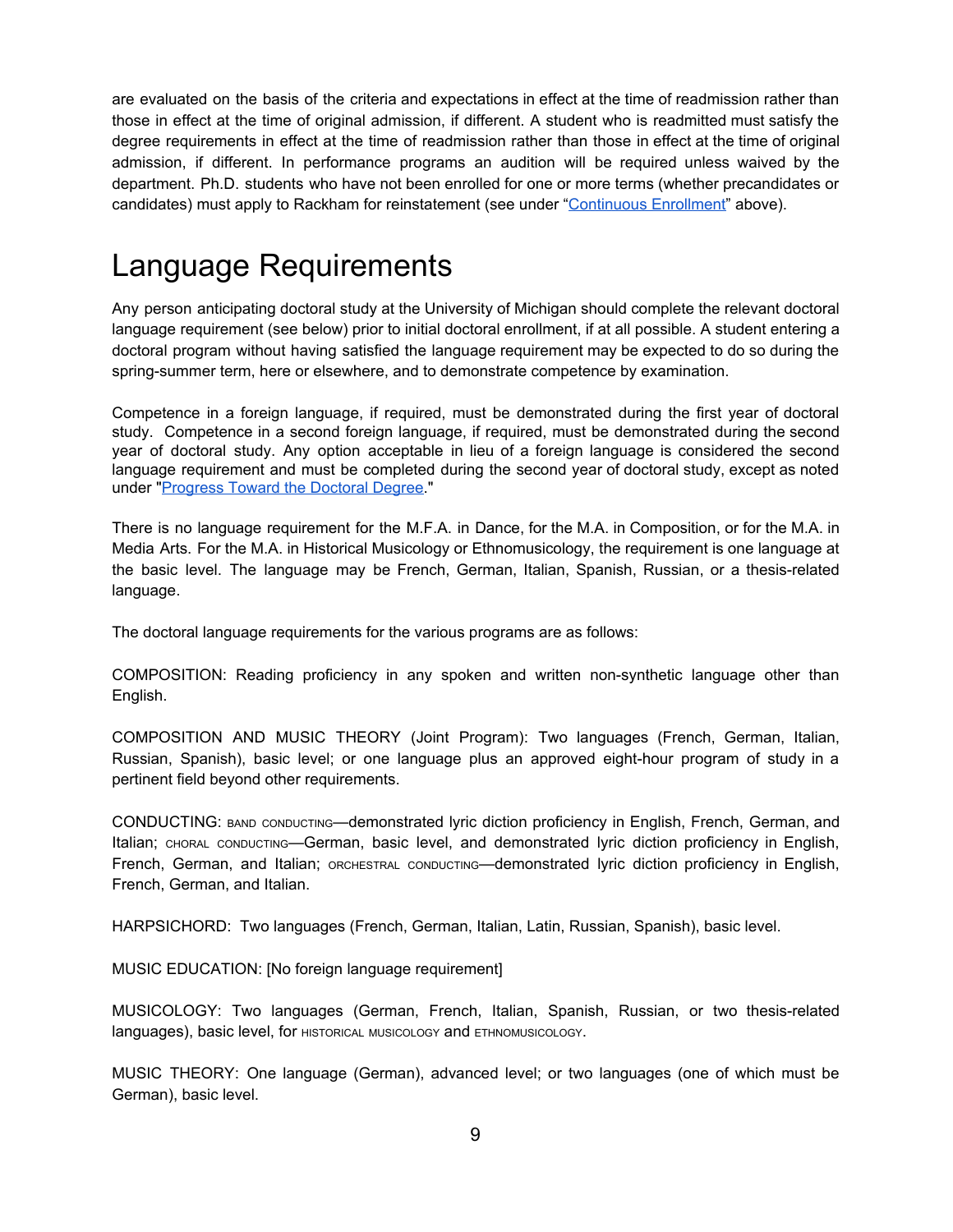ORGAN: A basic reading knowledge of one foreign language (French, German, Italian, Russian, Spanish).

PIANO: One language (French, German, Italian, Russian, Spanish), basic level, for Piano Performance. For Collaborative Piano each student must demonstrate pronunciation proficiency in French, German, Italian, English, Spanish, Latin, and the International Phonetic Alphabet, as well as reading proficiency in French, German, Italian, and English; testing will be done by the Department. For Piano Pedagogy and Performance, one language (French, German, Italian, Russian, Spanish), basic level.

STRINGS: [No foreign language requirement]

THEATRE: One language, basic level.

VOICE: Two languages (French, German, Italian, Russian, Spanish, or any other language approved by the Voice Department), basic level, demonstrated through options 1, 2, or 3 below. (Diction proficiency in French, German, Italian, and English will be demonstrated by passing examinations given by the Voice Department.)

WIND & PERCUSSION INSTRUMENTS: [No foreign language requirement]

Subject to availability, the language requirement may be satisfied in any one of the following four ways. *Certificates of proficiency or coursework from other institutions or agencies are acceptable only as specified*.

- 1. Completion of doctoral reading courses 111 and/or 112 at the University of Michigan in Ann Arbor. In languages in which courses 111 and 112 are available, a grade of B or better (not B-minus) in course 112 completed on the Ann Arbor campus will satisfy the basic-level requirement. A student with sufficient background may omit course 111 and enroll immediately in course 112. For languages in which courses 111 and 112 have been superseded by course 113, a grade of B or better (not B-minus) in that course will satisfy the basic-level requirement. Students in Musicology who exercise this option *may* also be expected to pass the School's language proficiency examination in that language, if available (see option 3 below). A grade of B or better in Course 232 will satisfy the advanced-level requirement in German. *Please note that doctoral reading courses are not offered every academic term; consult the appropriate language department for scheduling information. There are no advanced-level reading courses. Students needing to meet a language requirement over the summer should investigate offerings at the U-M Summer Language Institute. A letter from the* department is required to verify that the coursework completed is equivalent to a letter grade of B or *better.*
- 2. Completion of other language courses. Except as noted, the completion of two terms of approved study at the University of Michigan in Ann Arbor with a grade of at least B (not B-minus) for each term will satisfy the language requirement at the basic level. There are no restrictions concerning course number or level, but the courses must be approved by the student's major department. This option is *not* available to students in Musicology, Music Theory, or Voice, though it is available to students in the joint program in Composition and Music Theory. Students in Musicology or Voice may satisfy the requirement at the basic level by completing *four* terms of approved post-secondary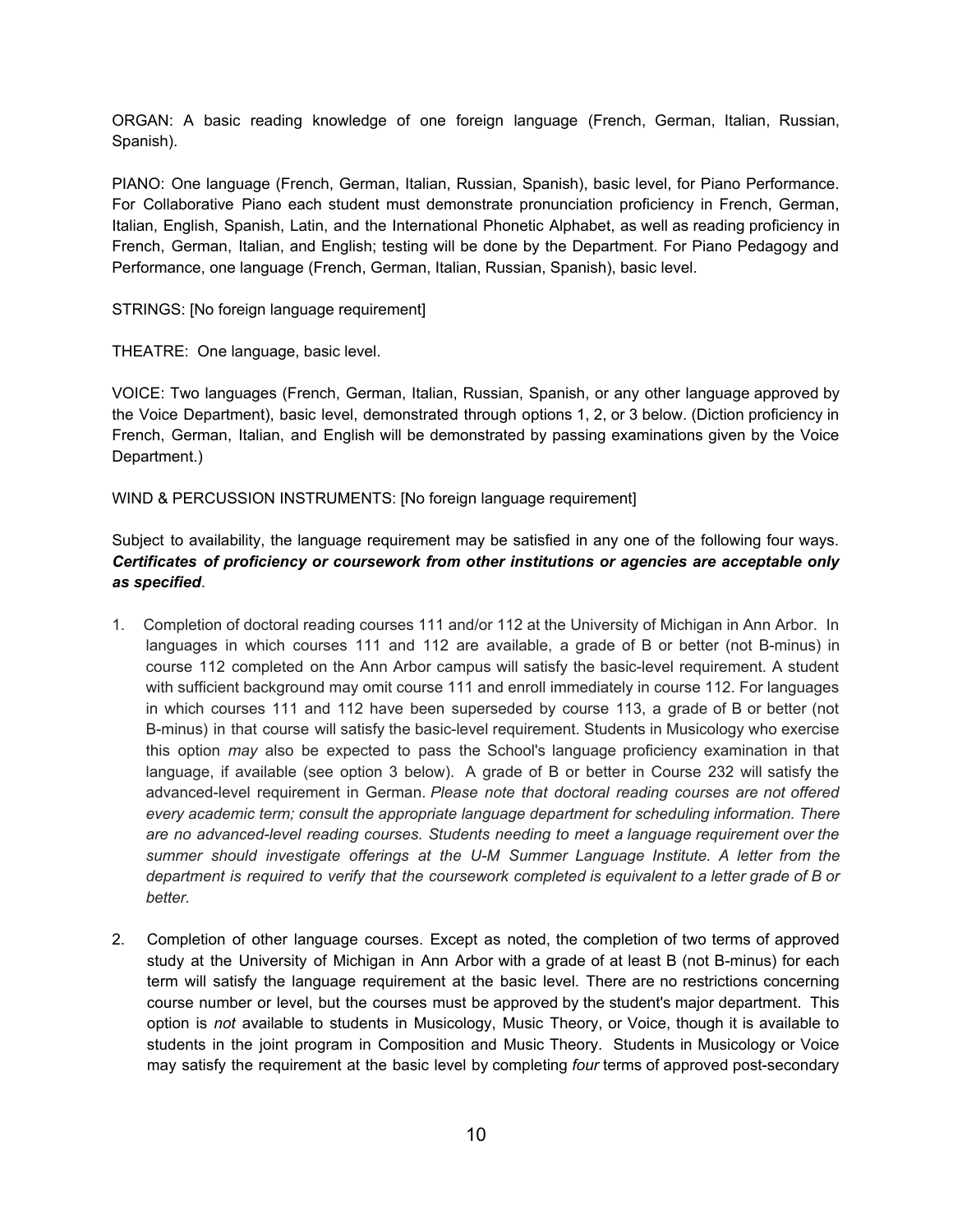study (or six quarters) with a grade of at least B (not B-minus) for each term. These courses may include courses elected on other campuses, but must be approved by the student's department.

3. Passing the School Language Proficiency Examination. The School administers proficiency examinations in certain languages when qualified faculty are available and willing to participate. Information concerning the examinations to be offered will be available from the Graduate Coordinator. *Do not assume that a language examination will be offered in a particular term*. Each examination will be compiled and administered by a volunteer faculty examiner, and graded with the assistance of one or two readers. An examination will be offered no more than once per term during the fall and winter terms. No examinations will be offered during the spring or summer half-term. Any student wishing to take a language proficiency examination must sign up with the Graduate Coordinator in Room 2277 at least one week prior. A student must be enrolled to take any examination.

To demonstrate proficiency at the basic level the student must complete the following:

- A. Write out an English translation of two or more excerpts chosen from at least two books and totaling approximately 350 words. This must be done within 90 minutes.
- B. Summarize in a few written sentences the major points of another excerpt of approximately 600 words. This must be done within 30 minutes. This requirement does not apply in German but does apply in all other languages.

The excerpts for translation at the basic level for music students will be chosen by the examiner. The excerpts for each theatre student will be chosen by the examiner from four books submitted by the student and approved by the examiner. The books submitted by theatre students must be on subjects related to theatre and must be submitted to the examiner at least one week prior to the examination. The excerpt to be summarized will be chosen by the examiner from a music (or theatre) encyclopedia or similar reference work.

To demonstrate proficiency at the advanced level the student must complete the following within two and one-half hours:

- A. Write out an English translation of an excerpt published in the twentieth century and consisting of approximately 350 words.
- B. Write out an English translation of an excerpt published between 1600 and 1900 and consisting of approximately 300 words. In German the excerpt will be printed in Gothic type (*Fraktur*).

The excerpts for translation at the advanced level for music students will be chosen by the examiner.

The use of a dictionary will be permitted in all language proficiency examinations. Students may be permitted to use word processing equipment and facilities subject to the approval of the examiner. *German for Musicians* by Josephine Barber (London: Faber Music, 1985), available in the Music Library [https://mirlyn.lib.umich.edu/Record/000425940,](https://mirlyn.lib.umich.edu/Record/000425940) is a useful source in preparing for the examination in German, but only a dictionary is permitted in the examination.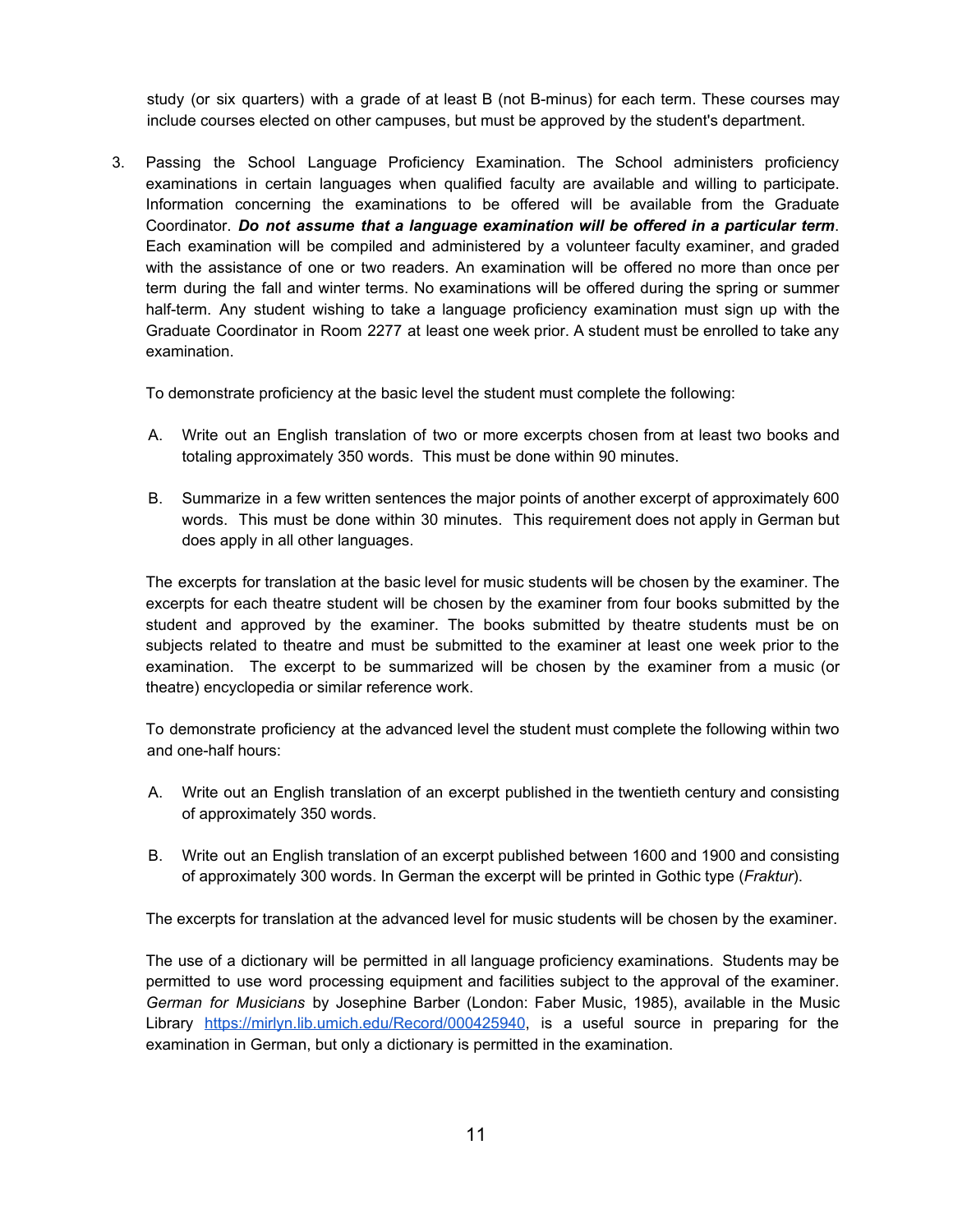Each examination will be evaluated by the examiner and reader(s) on a pass/fail basis according to the following criteria:

- A. Every translation must be accurate as to the sense of the passage translated.
- B. Every translation must be in prose of acceptable quality and must be clearly legible.
- C. In the basic examination, the summaries should reflect accurately the major points of the passages summarized.

Preparation for the examination is the responsibility of the student. No coursework in foreign language is required, nor is any consultation with faculty expected. Examinees will be informed of the results in writing by the Associate Dean within approximately two weeks. No language proficiency examination may be taken more than two times. If a student fails an examination a second time, he or she must satisfy the language requirement by another means.

4. Placement examination. Except as noted, a student who demonstrates proficiency by placement into the fourth term of undergraduate study (usually Course 232) will be considered to have satisfied the requirement at the basic level. This option is not available in Musicology, Music Theory, or Voice; and in other programs it requires the approval of the student's department.

# <span id="page-11-0"></span>Multiple Degrees

A student simultaneously pursuing the M.M. degree in the School of Music, Theatre & Dance and a doctoral degree in the Rackham Graduate School must enroll separately in each school so that separate transcripts are generated. All requirements for both degrees must be satisfied in full, as if each program were being pursued independently, except that up to ten hours may be double-counted. To request double-counting, submit the Rackham "Dual Degree Course Election Form" found here: <http://www.rackham.umich.edu/downloads/oard-dual-joint-6010-election-form.pdf>. Approval of both departments involved and of the Associate Dean is required. Double-counting shall have no effect on the required fee total.

# <span id="page-11-1"></span>Grading

The Rackham Graduate School has established the following descriptions and criteria for grading at the graduate level:

**Excellent**: Markedly above average for graduate students

| $A+ (4.3$ points) | The highest conceivable standard of work                      |
|-------------------|---------------------------------------------------------------|
| A (4.0 points)    | Genuinely outstanding                                         |
| A– (3.7 points)   | A very high standard in which strengths far exceed weaknesses |

**Good**: Standard normally expected of graduate students

| $B+$ (3.3 points)            | Above average                |
|------------------------------|------------------------------|
| $\vert B \vert$ (3.0 points) | Average                      |
| $B - (2.7$ points)           | Revealing certain weaknesses |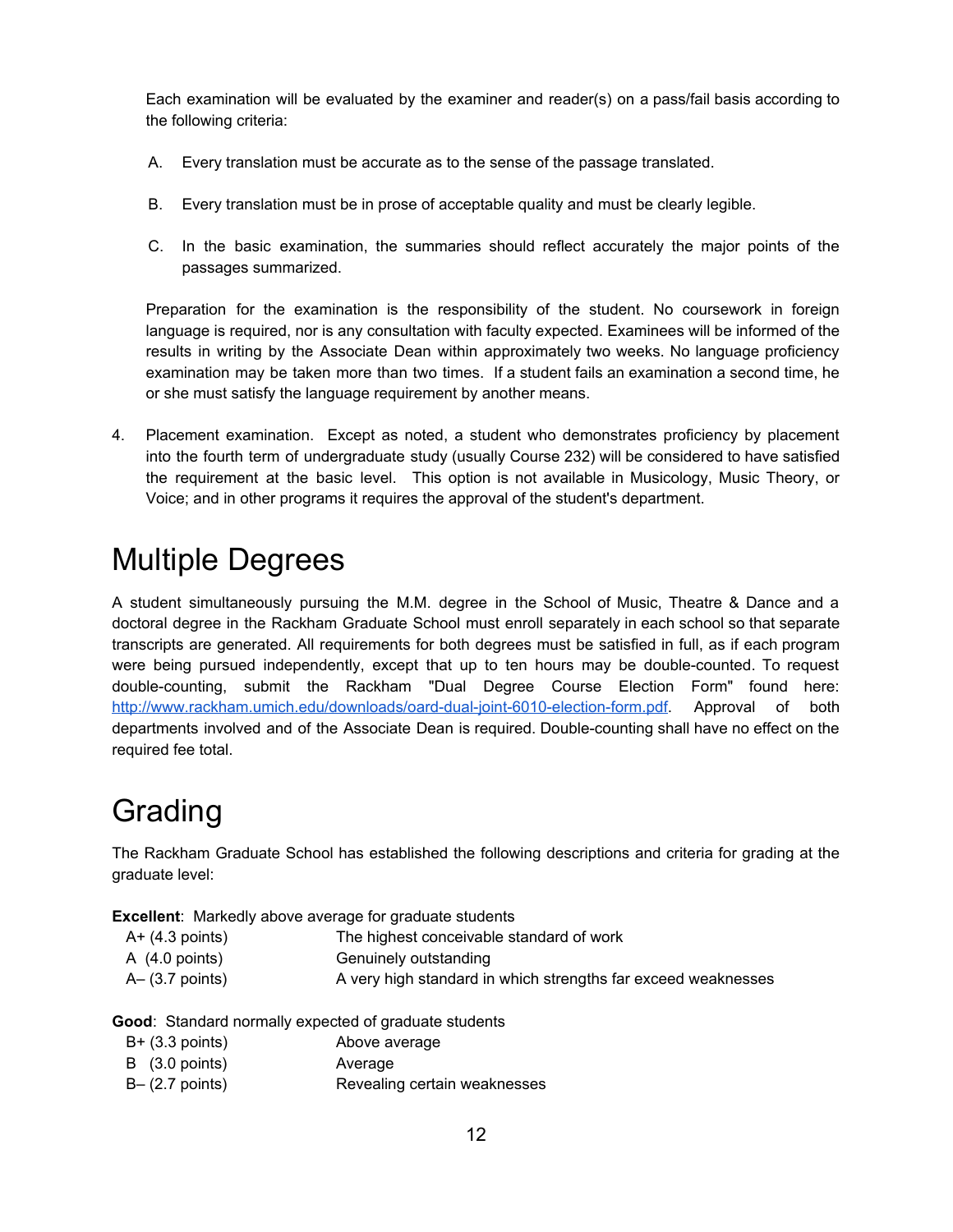**Fair**: Below average for graduate students

| $C+$ (2.3 points)       | Lacking essential qualities                      |
|-------------------------|--------------------------------------------------|
| $C(2.0 \text{ points})$ | Marginally acceptable                            |
| $C - (1.7$ points)      | Need for marked improvement to remain in program |

**Poor**: Not acceptable at graduate level

- D+ (1.3 points)
- D (1.0 point)
- D– (0.7 point)

The point system described above replaces the 9-point system used by Rackham in the past. Michigan Honor Points (abbreviated MHP on student transcripts) are calculated by multiplying the number of credit hours for which the course was elected by the number of points in the above scale. The grade-point average (GPA) is calculated by dividing the Michigan Honor Points earned in a given time period by the number of credit hours earned in the same time period.

A grade of Incomplete (I) may be assigned to a student only if the unfinished part of the student's work is small, the work is unfinished for reasons acceptable to the instructor, and the student's standing in the course is a B grade or higher. The student and the instructor should discuss the Incomplete prior to its conferral. A grade of I can be changed to a letter grade only if the incomplete work is made up by *the end of the second full term following the term for which the I is given, counting the spring-summer term, regardless of whether or not the Rackham student is enrolled*. If the grade of I has stood for two full terms, credit can be earned only by re-electing the course, attending classes, and completing all coursework and examinations. The grade-point average will be based on hours of work completed. The grade of I is permanently retained on the student's record. An incomplete that has been made up according to the above procedures will appear on the student's transcript as an I with the letter grade next to it. A grade of I may not be used to extend the grace period for presentation of a recital without enrolling.

*Avoid incomplete grades*. Even when made up, an incomplete remains on the transcript and becomes a significant negative factor when the student is under consideration for a fellowship. An incomplete that is not made up represents an even more serious blemish.

A student who submits work to make up an incomplete when the deadline is imminent should point out the approaching deadline to the faculty member and stress the urgency of reporting the grade prior to the deadline. A student who waits until the last minute to make up an incomplete may find that, for unanticipated reasons, he or she is simply unable to do so before the deadline. Sometimes illness intervenes. Sometimes the faculty member is unavailable, or has left the University. In some cases an incomplete ultimately means that the student must elect another course.

# <span id="page-12-0"></span>Code of Academic Conduct

Honesty, fairness, and trust are fundamental values upon which the University is founded. Each member of the School should realize that deception for the purpose of individual gain or to obtain an improper advantage is an offense against the other members of the School and the University. Such dishonesty includes, but is not limited to, the following: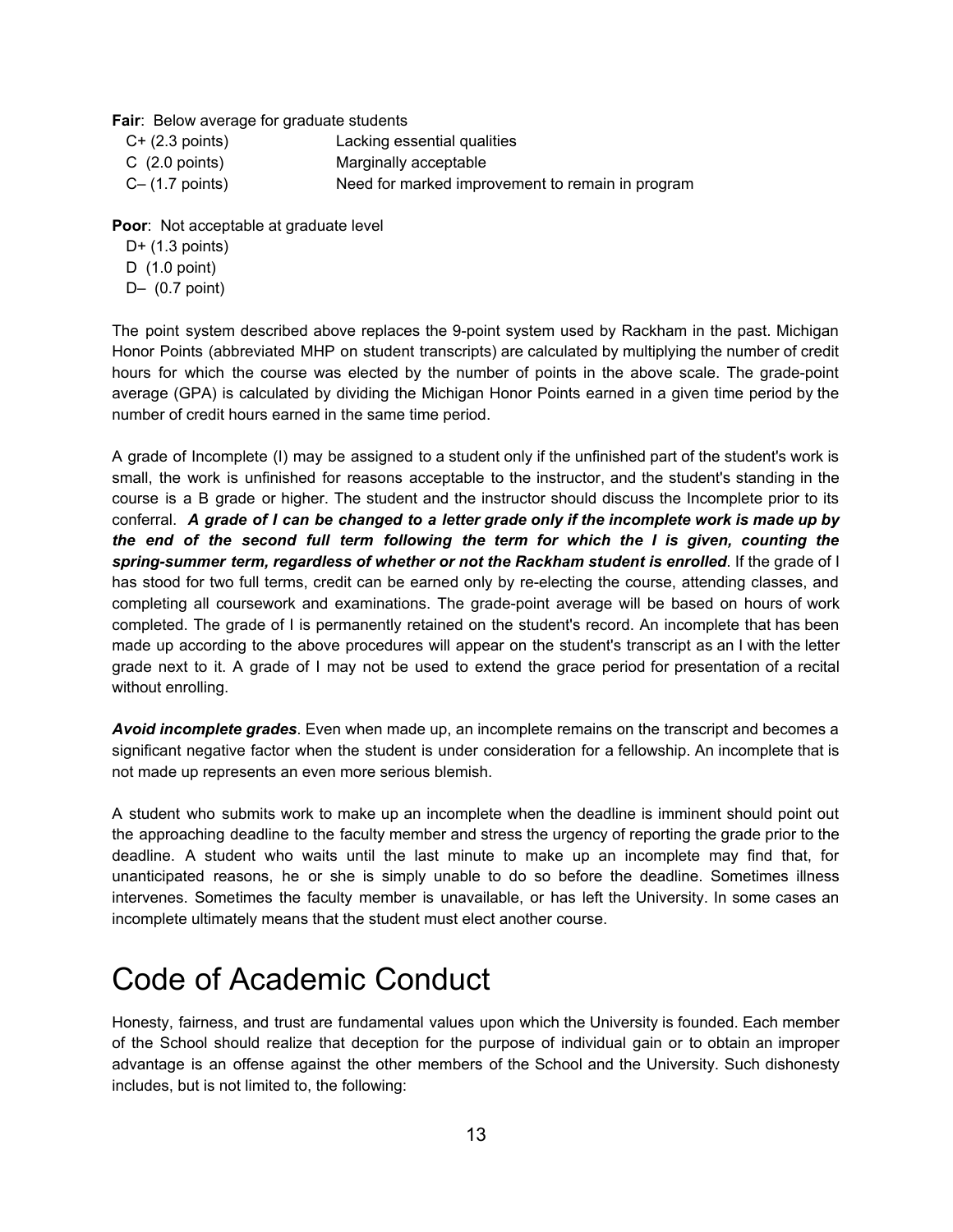**Plagiarism**: Submitting the words, ideas, or work of another person as one's own, whether in writing or in oral presentations, and failing to give full and proper credit to the original source; copying or paraphrasing the work, ideas, images, or other creative content of others (or of one's own previous work) without proper acknowledgment; or otherwise taking credit falsely.

**Cheating**: Using unauthorized notes, or study aids, or information from another student or from another student's paper on an examination, including cheating by electronic means on a computer-administered examination; altering graded work after it has been returned and submitting the work for re-grading; allowing another person to do one's work and submitting the work as one's own; or submitting one's own work previously submitted for another course without fully revealing the circumstances to the instructor.

**Aiding and Abetting Dishonesty**: Providing material or information to another person with knowledge that it will be used improperly.

**Dishonesty in Reporting the Results of Research**: Misrepresenting data or information or reporting false or misleading data or information including, for example, fabrication of data, improper adjustment of results, selective reporting for purposes of deception, omission of conflicting data for purposes of deception, or presenting data not gathered in accordance with appropriate methods for collecting or analyzing data and failing to include a substantially accurate account of the method by which the data were gathered or analyzed.

**Falsification of Records and Official Documents**: Altering documents affecting academic records; providing false information with intent to undermine the orderly functioning of the School or the University; forging signatures or falsifying information on an official academic document, election form, drop/add form, late drop form, grade report, transcript, letter of permission, petition, or any document designed to meet or exempt a student from a regulation or procedure of the School or the University, including making alterations after a document is signed.

**Unauthorized or Malicious Interference or Tampering with Computer Property**: Stealing, destroying, or tampering with the computer software, files, or data of others for purposes of academic gain or convenience.

**Professional Misconduct:** Misrepresenting one's credentials or status (or failing to correct others' inaccurate representations of same when one has knowledge of them) for whatever purpose; unauthorized disclosure of confidential information; conflicts of interest that are not properly disclosed.

When a complainant believes that academic dishonesty may have taken place, he or she should present the evidence to the Associate Dean for Academic Affairs or the Associate Dean for Graduate Studies. The Associate Dean will arrange for a hearing by a Hearing Board to determine:

- 1. Whether the evidence is admissible. In the event that it is not, the case shall be dismissed. If the evidence is admissible, the Hearing Board must determine
- 2. Whether the evidence is sufficient. In the event that it is not, the case shall be dismissed. If the evidence is sufficient, the defendant is adjudged guilty of the infraction, and the Hearing Board must then take such action as is appropriate.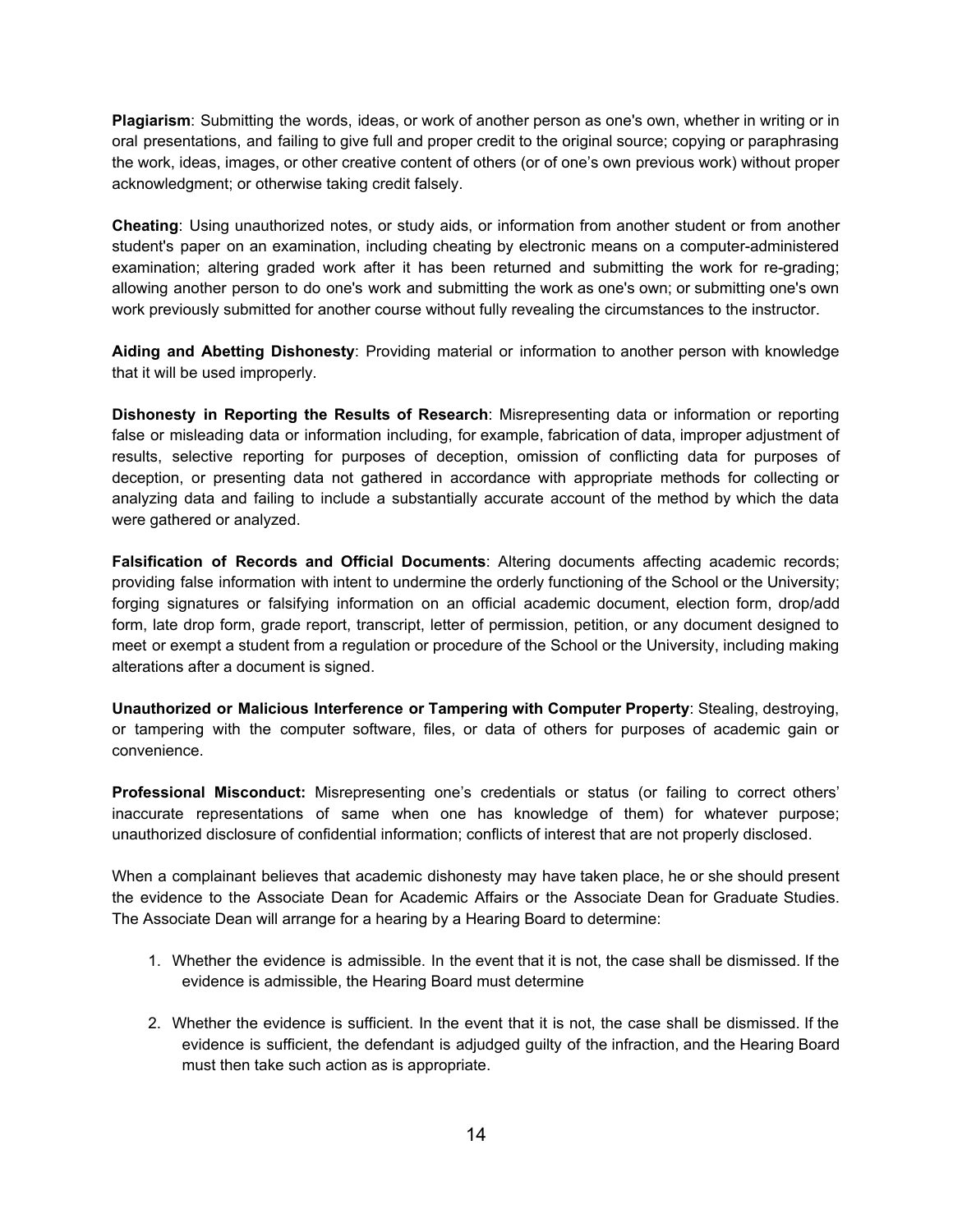Copies of the School *Code of Academic Conduct* and the *Manual of Procedures for Dealing with Infractions of the Code of Academic Conduct* are available in the office of the Associate Dean.

#### <span id="page-14-0"></span>Non-Academic Conduct

The non-academic conduct of students enrolled in the School is governed by the rules of the University of Michigan, which are published in *University Policies Affecting Students* found here: <http://www.studentpolicies.dsa.umich.edu/>.

The School *Alcohol and Other Drugs Policy* is distributed at orientation, and is available here: <http://alcohol-drug-policy.umich.edu/>. While the emphasis of this policy is on prevention and assistance with problems associated with alcohol and other drugs, the offer of help and the willingness to accept assistance do not preclude sanctions or excuse students, faculty, or staff members from their obligations to the School or their liability under relevant laws. Consideration of sanctions may be necessary when alcohol or other drug use is associated with problems such as poor work performance, poor attendance, destruction of property, injury to individuals, and unlawful possession, use, manufacture, or distribution of alcohol and other drugs on University property or as part of University activities.

### <span id="page-14-1"></span>Student Grievance Procedure

Any student of the University of Michigan having a complaint against a faculty member or a policy of the School should attempt to resolve the matter through informal discussion or other appeal to teaching or administrative personnel of the School. If a satisfactory resolution of the matter cannot be achieved informally, the student may write directly to the Dean of the School, setting forth as succinctly and clearly as possible the nature of the complaint together with specific suggestions for a satisfactory remedy of the matter. This procedure may be used in any matter relating to discrimination in violation of University or School policy. Upon receipt of such formal complaint, the Dean will refer it to appropriate School personnel with instructions that a written reply be prepared, copies of which will be sent to the Dean and to the appellant. The appellant may make further appeal to the Dean and the Executive Committee of the School, who may, at their discretion, appoint an ad hoc committee to investigate the matter. The disposition of the further appeal by the Dean and Executive Committee or by the ad hoc committee will be described in writing to the appellant.

Rackham students who have a disagreement or dispute with faculty or staff about equity or fairness of decisions or procedures that affect their academic standing or progress toward completion of degree requirements may avail themselves of the Rackham Academic Dispute Resolution process. Questions about the process should be directed to the Rackham Resolution Officer, Darlene Ray-Johnson [rayj@umich.edu](mailto:rayj@umich.edu). The Rackham Resolution Board is convened as needed by the Resolution Officer and includes several Rackham students, who can serve as resolution counselors.

### <span id="page-14-2"></span>Detached Study

Detached Study is a registration status available to precandidates and candidates in D.M.A. programs who are not enrolled for courses or directed research but who are working, either in Ann Arbor or elsewhere, toward completion of the degree as a primary activity. (Detached Study status is *not* available for students in Ph.D. programs; see under ["Continuous](#page-7-0) Enrollment" above.) Only one period of detached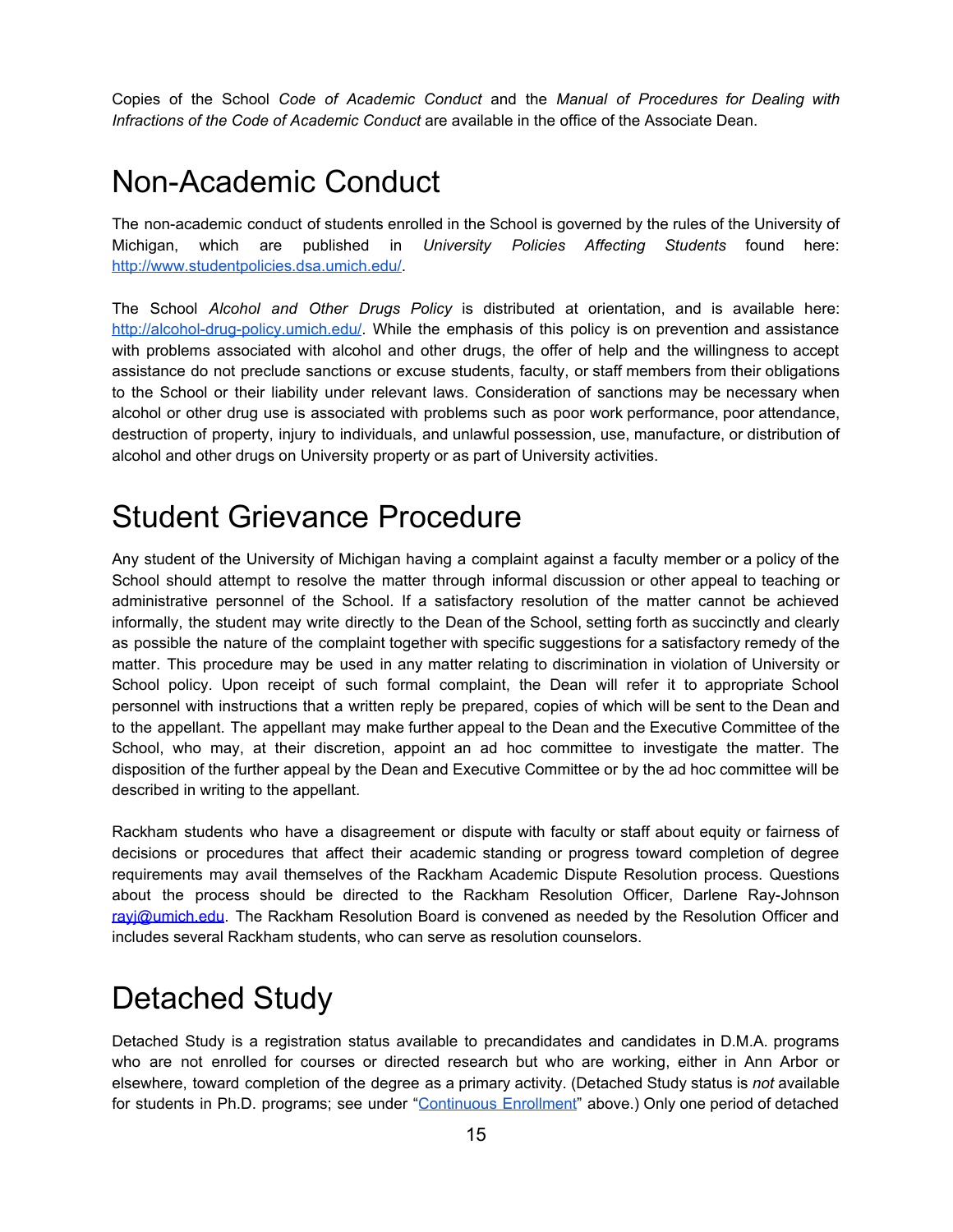study, for up to twelve months, can be approved at a time, for a combined total of three years (nine full terms). Detached study cannot be made retroactive. Students granted Detached Study status may request deferment of educational loan payments and may be eligible for certain loan programs. They are also assured of re-admission to the Graduate School at the end of the given period. More information on Detached Study can be found here: [http://www.rackham.umich.edu/content/detached-study.](http://www.rackham.umich.edu/content/detached-study) Detached Study Forms can only be submitted by the Graduate Coordinator.

### <span id="page-15-0"></span>Financial Awards

Information concerning financial awards is available from the Graduate Coordinator. Each student who is a U.S. citizen is strongly urged to apply through the Office of Financial Aid as well as through the School.

Nominations for Barbour Scholarships (for women from the countries encompassing the large region extending from Turkey in the west to Japan and the Philippines in the east) <http://www.rackham.umich.edu/funding/barbour> and Rackham Predoctoral Fellowships (for doctoral candidates) <http://www.rackham.umich.edu/funding/predoctoral-fellowship> are made to the Rackham Graduate School by the Associate Dean in consultation with Faculty Council on Graduate Studies on the basis of recommendations from the departments. A student who wishes to be considered should bring the matter to the attention of his or her doctoral advisor or department chair. The application deadlines to receive funding for the following year are typically in late November or early December.

Awards for which the student may apply directly to the Rackham Graduate School include:

- conference travel grants (to present papers, attend premieres of compositions, participate in competitions, etc.) <http://www.rackham.umich.edu/funding/conference-travel-grant>;
- research grants <http://www.rackham.umich.edu/funding/research-grant>;
- graduate student emergency funds (for assistance in dealing with personal emergencies) <http://www.rackham.umich.edu/funding/emergency-funds>;
- the King-Parks-Chavez Future Faculty Fellowship <http://www.rackham.umich.edu/funding/king-chavez-parks>;
- the Georges Lurcy Fellowship for Study in France <http://www.rackham.umich.edu/funding/lurcy>;
- the German Academic Exchange (DAAD) [http://www.rackham.umich.edu/funding/german-academic-exchange;](http://www.rackham.umich.edu/funding/german-academic-exchange)
- the Rackham International Research Award [http://www.rackham.umich.edu/funding/international-research;](http://www.rackham.umich.edu/funding/international-research)
- and the Shapiro/Malik/ Forrest Awards <http://www.rackham.umich.edu/funding/shapiro-malik-forrest>.

*Students are especially encouraged to apply for Rackham travel grants (students in good standing are* eligible for one grant per year) and for research grants (all precandidates in good standing are eligible for *one such grant, and once candidacy is achieved, they become eligible for another, larger research grant).*

Further information on funding opportunities is available in the Graduate Office (Rm. 2277) or on the Rackham website at [http://www.rackham.umich.edu/funding,](http://www.rackham.umich.edu/funding) where a complete list of fellowships and deadlines can be found.

A limited number of scholarships for women whose education has been interrupted are available through the Center for Education of Women website: <http://www.cew.umich.edu/funding/scholar> (330 E. Liberty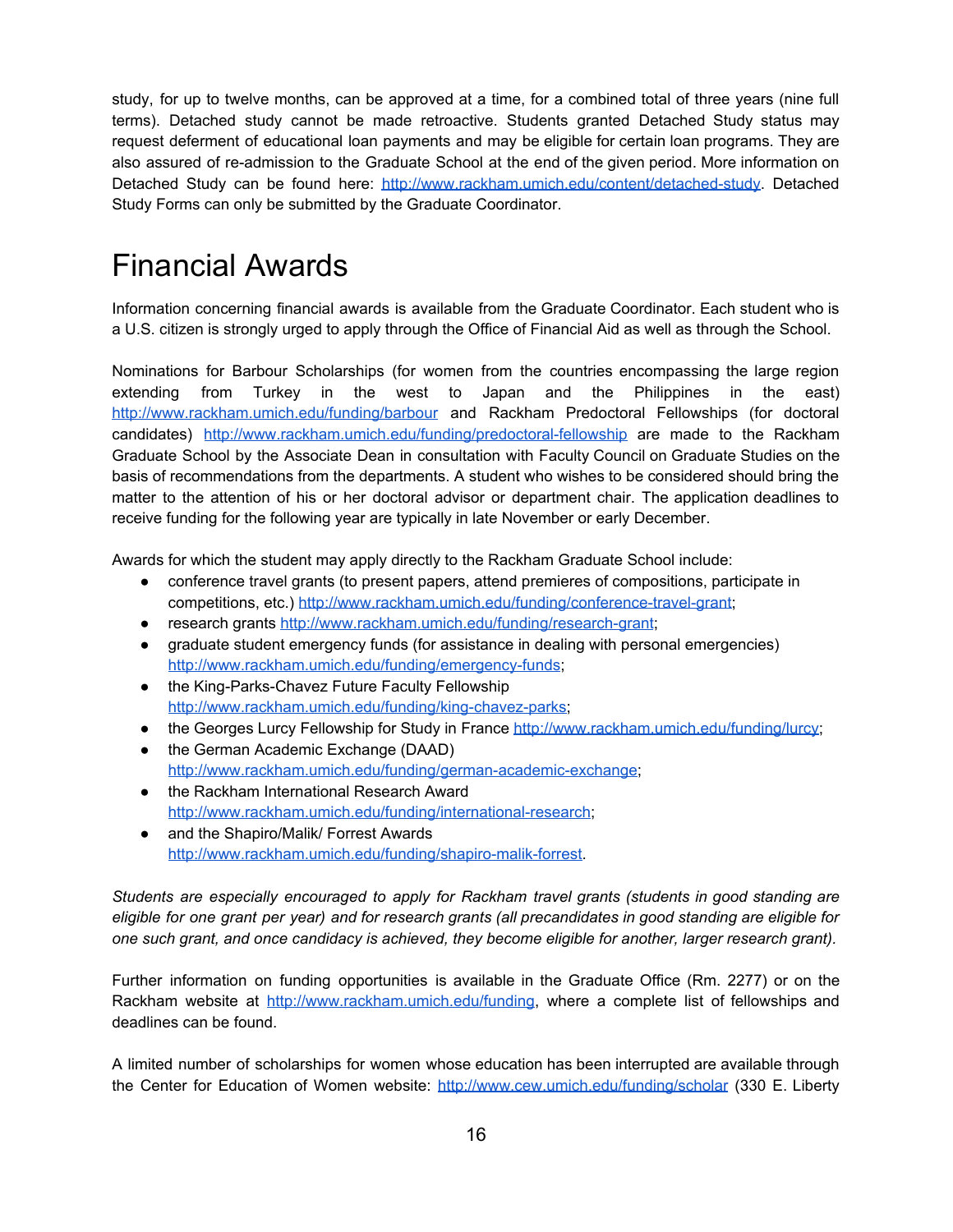St). The Alumni Council makes available each year a limited number of scholarships, primarily for women. Applications may be submitted from approximately November 1 to December 14 in the Office of the Alumni Association in the Alumni Building.

We regret very much that, because the requests for financial awards far exceed the funds available, the School is unable to assist many well-qualified and deserving students.

#### <span id="page-16-0"></span>Information for Graduate Student Assistants

**Stipend payments**. Graduate student assistants (GSAs) are paid monthly, not later than the last working day of the month (September through December for the fall term; January through April for the winter term). Automatic deposit to a bank, savings and loan institution, or credit union is usually the most convenient method of payment for most students. Direct deposit can be set up through Wolverine Access [\(https://wolverineaccess.umich.edu/](https://wolverineaccess.umich.edu/)) under Employee Self-Service, Payroll and Compensation.

**Enrollment**. Every GSA must be a graduate student in good standing and, except during the spring-summer term, must be enrolled full-time, that is, for at least nine credit hours. (See below, ["Progress](#page-21-0) Toward the Doctoral Degree".)

**Insurance coverage**. Any GSA, no matter what their appointment, is now eligible to participate in the University's GradCare health insurance program and Group Life Insurance plans. Every newly appointed GSA automatically receives single-person coverage with GradCare and dental option I. They may select other plans, and will have access, at their own cost, to vision and legal plans, as well as the ability to purchase additional life insurance. Applications for the programs must be filed within thirty (30) days of the effective date of the appointment. Applications for the Group Life Insurance program must be filed within sixty (60) days of the effective date of the appointment. Application forms and further information concerning these and other benefits are available from U-M Human Resources: <https://hr.umich.edu/benefits-wellness>.

**GSI training.** Every Graduate Student Instructor (GSI) is required to elect a training/orientation course prior to or during his or her first term of appointment (which is why such training courses tend to be offered only in the fall term). The GSI training requirement can be satisfied as follows.

| Department/Program       | Course              |
|--------------------------|---------------------|
| Composition              | THEORY 590          |
| Composition/Theory       | THEORY 590          |
| Conducting               | <b>CONDUCT 595</b>  |
| Dance                    | DANCE 571           |
| Music Education          | <b>MUSED 595</b>    |
| Musicology               | MUSICOL 509         |
| <b>Music Theory</b>      | THEORY 590          |
| Organ                    | ORGANLIT 587 or 595 |
| Piano Performance        | PIANOLP 595         |
| Collaborative Piano      | PIANOLP 587 or 588  |
| Piano Pedagogy and Perf. | PIANOLP 581 or 585  |
| Strings                  | MUSED 595           |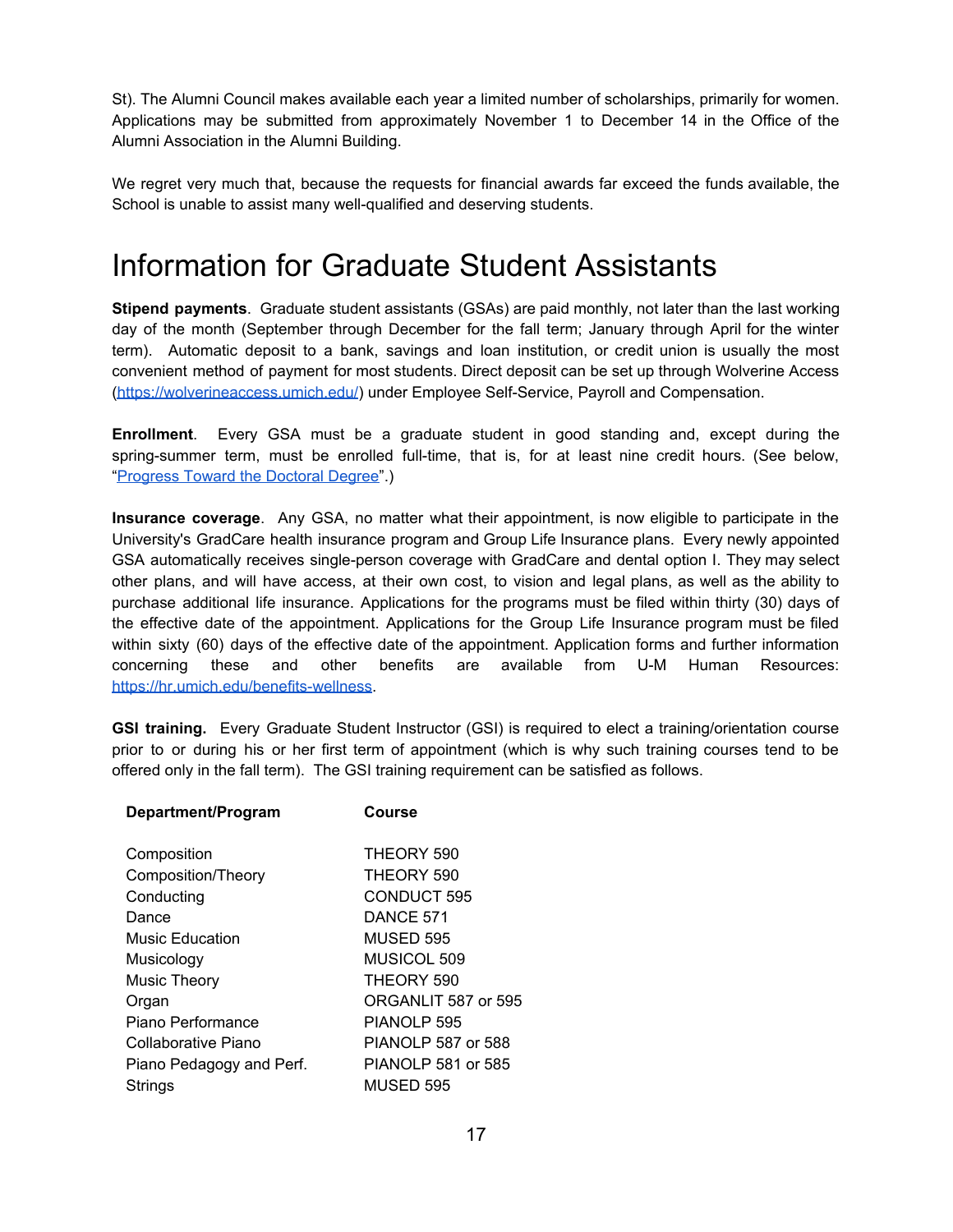Theatre THTREMUS 993 Voice VOICELIT 519

Winds and Percussion MUSED 595 or, for students in percussion, PERCUSS 519

The Center for Research on Learning and Teaching (CRLT) offers several resources for GSIs, including teaching workshops and orientations, individual consulting, and a GSI Training and Development Program. For more information, visit <http://www.crlt.umich.edu/gsis/gsio> or call 764-0505.

**Miscellaneous**. A graduate student assistant may obtain an Mcard staff identification card from the ID issuing stations listed here: [http://www.finance.umich.edu/treasury/mcard/get-your-mcard/id-stations.](http://www.finance.umich.edu/treasury/mcard/get-your-mcard/id-stations)

Office space is available for GSAs in E.V. Moore Building rooms 2009, 2013, and 2015.

Mailboxes are available for GSAs. These boxes are located in the Student Commons on the first floor of the E.V. Moore Building.

### <span id="page-17-0"></span>**Transcripts**

Official transcripts cannot be supplied to the student or to other units of the University by the office of the Associate Dean but rather must be obtained (for a fee) through the Office of the Registrar [\(http://ro.umich.edu/knowledgebase.php?ansid=1248\)](http://ro.umich.edu/knowledgebase.php?ansid=1248). Academic reports are available on Wolverine Access [\(https://wolverineaccess.umich.edu](https://wolverineaccess.umich.edu/)).

#### <span id="page-17-1"></span>Student Services

Assistance with problems concerning the Office of Financial Aid is available from the Graduate Coordinator.

The University's Temporary Staffing Services (<http://www.hr.umich.edu/temps/>), G250 Wolverine Tower, can provide information on available office, technical, part-time, and administrative positions to persons seeking employment.

The Housing Information Office ([http://www.housing.umich.edu](http://www.housing.umich.edu/)), 1011 Student Activities Building (tel. 734-763-3164), provides information about university residences for students, as well as information about cooperatives and privately owned apartments, homes, and trailer parks.

The Career Center ([http://careercenter.umich.edu\)](http://careercenter.umich.edu/), 3200 Student Activities Building, offers career counseling and other career-related services, including workshops, job fairs, and information on non-academic careers for graduate students.

The SMTD EXCEL Program [\(https://smtd.umich.edu/departments/entrepreneurship-leadership/\)](https://smtd.umich.edu/departments/entrepreneurship-leadership/) provides entrepreneurship training and career services for all U-M students engaged in the performing arts. For more information, stop by the EXCEL Lab in the Moore Building (1279 Moore) or email Jonathan Kuuskoski at jkuusk@umich.edu.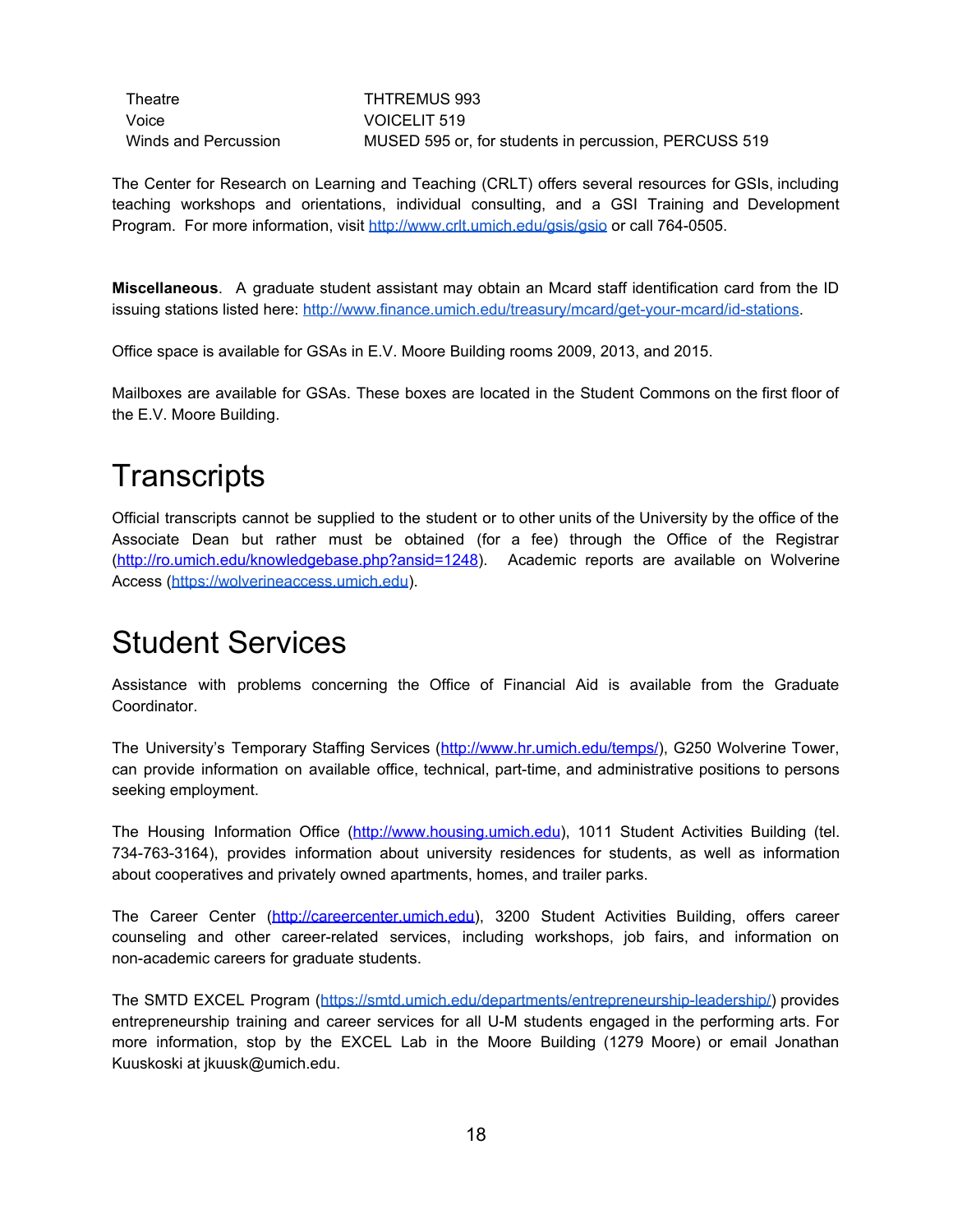Information concerning academic job openings in music is available at the Circulation Desk in the Music Library at the School. It is also circulated periodically by the Graduate Coordinator. The School subscribes to a career service offered by the New England Conservatory, Bridge: Worldwide Music Connection, which can be consulted online at any time. Please contact the Graduate Coordinator for the Bridge login Information.

Counseling and Psychological Services (CAPS; [http://caps.umich.edu](http://caps.umich.edu/) or 734-764-8312) offers a variety of confidential services aimed at helping students cope with personal difficulties of one kind or another. In addition, social worker Emily Hyssong ([emhyss@umich.edu](mailto:emhyss@umich.edu)), a CAPS representative, maintains office hours in the Moore Building on North Campus.

# <span id="page-18-0"></span>Curriculum Requirements

*The official statement of the pre-candidacy requirements for each doctoral program is the listing on the Departmental Pre-Candidacy form for that program. Each student should obtain a copy of this form from the Office of Graduate Studies and check off each requirement as it is met.*

Each D.M.A. student is required to complete MUSICOL 503 (Bibliography) and is expected to satisfy this requirement during his or her first year of residence. Currently this course is offered only in the fall term. A student who has completed an equivalent course at another institution may apply for a waiver of Musicology 503. This request should be directed to the faculty member currently teaching the course. Musicology 503 is not considered waived until a written notice has been submitted to the Office of the Associate Dean by the chair of the Musicology Department stating that the student has completed an equivalent course.

#### **IN ADDITION TO MUSICOL 503 (or 501), ALL PH.D. AND D.M.A. STUDENTS ARE REQUIRED TO COMPLETE SATISFACTORILY AT LEAST ONE GRADUATE-LEVEL COURSE IN MUSICOLOGY OR MUSIC THEORY EACH TERM TOTALING A MINIMUM OF 5 COURSES AND 15 CREDIT HOURS.**

**These 5 courses and 15 credit hours must include AT LEAST:**

- **● 1 course in MUSICOL 500-level or above (excluding MUSICOL 501, 503, 509)**
- **● 1 course in MUSICOL 600-level or above**
- **● 2 courses in THEORY 500-level or above (excluding THEORY 590)**
- **● 1 additional course in MUSICOL or THEORY at the 500-level or above (excluding MUSICOL 501, 503, 509 and THEORY 590)**

**\*\* (Any of the above MUSICOL courses may double count toward the Musicology Coursework alternative courses. See below for more [information.\)](#page-19-0)**

Courses numbered below 500 may not be counted toward the 5-course, 15-credit minimum.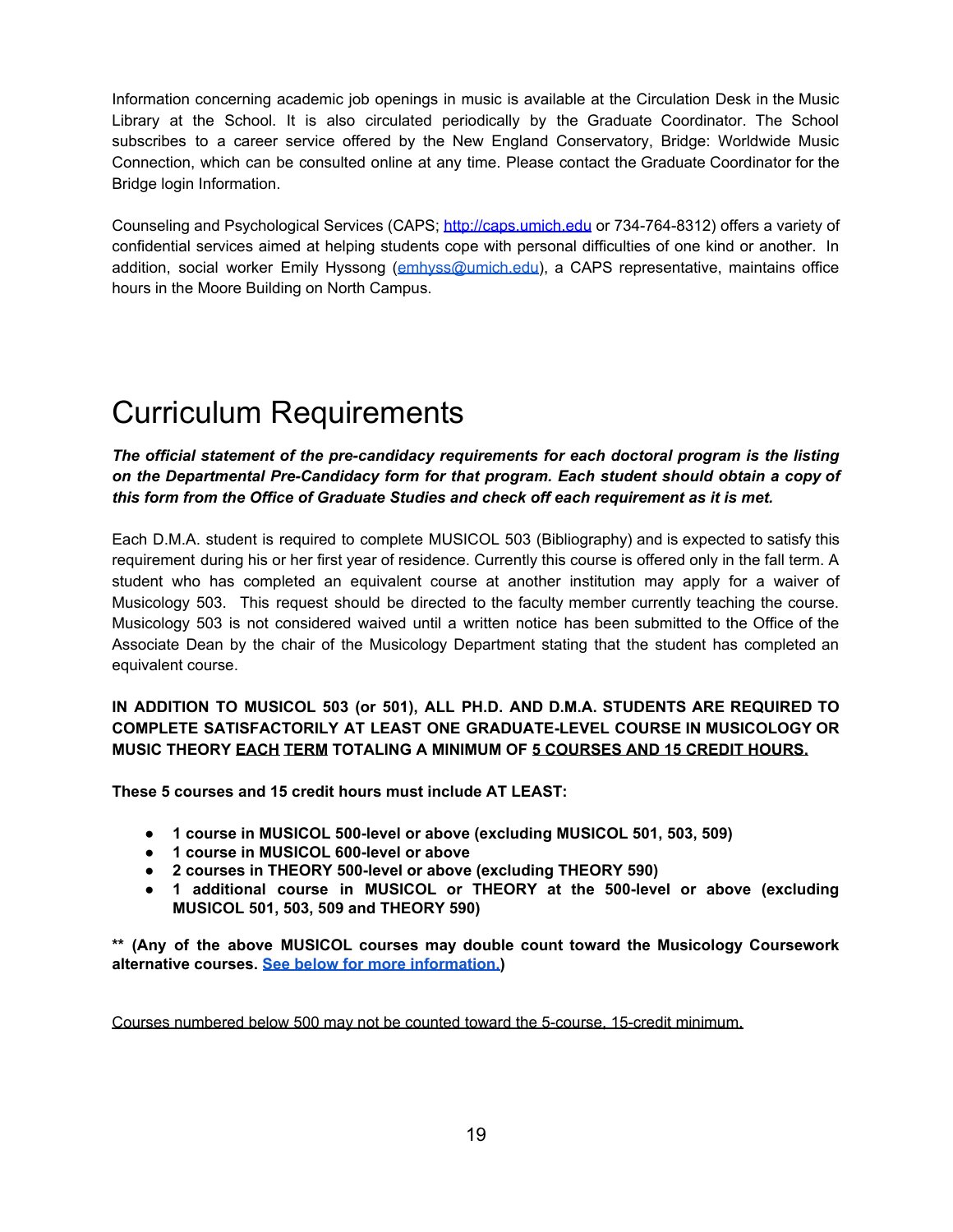An average of B must be achieved in these courses, and no course may be counted in which a grade lower than B-minus is received. The requirement of a B average applies to Musicology and Music Theory courses calculated separately as well as to the 15-hour requirement as a whole.

*PLEASE NOTE: At least two courses in Musicology must be completed prior to taking the general preliminary examination in that field, and at least two courses in Music Theory must be completed prior to taking the preliminary examination in that field. (A student may take these exams while enrolled in his or her second course in that respective field, though doing so is not generally recommended.)*

Elections available during the summer are extremely limited. Normally no work relevant to doctoral degrees, except occasionally in Music Education, will be available during the summer. Faculty are not normally paid to supervise dissertations during the summer.

Required cognate courses must be elected while enrolled in the Rackham Graduate School rather than in the School, although courses elected through the School may be counted toward the 15-hour requirement.

# <span id="page-19-0"></span>Coursework Alternative to the Preliminary Examination in Musicology

In lieu of taking the general preliminary examination in Musicology, a student may elect two musicology courses of at least two credits at the 500-level or above *in addition* to the minimum requirement of two graduate-level musicology courses, one of which must be at the 600-level or above (see "[Curriculum](#page-18-0) [Requirements](#page-18-0)" above). MUSICOL 501, 503, or 509 may *not* be counted toward the coursework alternative. An average of at least B must be achieved in the four courses used to satisfy the minimum requirement and the coursework alternative, and no course may be counted in which a grade lower than B-minus is received. No course elected more than six years prior to achieving candidacy may be counted.

Only courses elected at the University of Michigan may be counted toward the coursework alternative. Courses elected at the master's level may be counted.

# <span id="page-19-1"></span>Responsible Conduct in Research and Scholarship Requirement

Effective for new students entering in fall term 2014, all PhD students in the School are required to complete training in the responsible conduct of research and scholarship before advancing to candidacy. This training is intended to educate students in the ethics of research and scholarship.

Ph.D. students in Musicology and Music Education shall satisfy this requirement through the successful completion of one or more courses already required in these respective programs (MUSICOL 501, 502; MUSED 500, 800, 807, 809).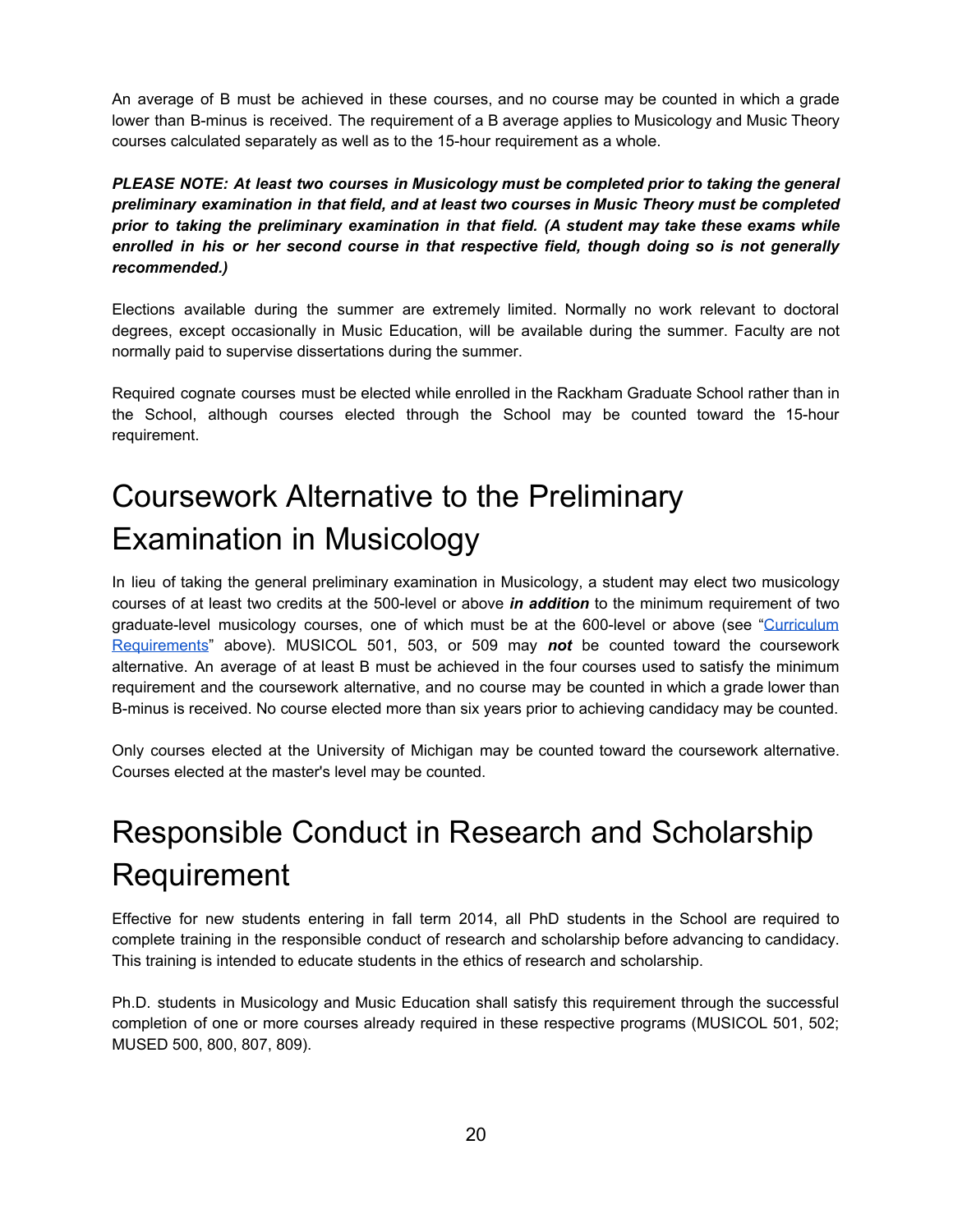Ph.D. students in Music Theory may satisfy this requirement through the successful completion of MUSICOL 503 or MUSICOL 501.

D.M.A. students and Ph.D. students in the joint program in Composition and Music Theory shall satisfy this requirement through the successful completion of MUSICOL 503. D.M.A. students who receive a waiver of this course must establish, to the satisfaction of the Associate Dean for Graduate Studies, prior training in the responsible conduct of research and scholarship roughly equivalent to what is required of students who elect MUSICOL 503. Under no circumstances shall Ph.D. students be allowed to waive this requirement.

# <span id="page-20-0"></span>Pedagogy Requirement

Prior to admission to candidacy, each doctoral student in the School must satisfy the pedagogy requirement. The purposes of the requirement are to expose doctoral students to a broad range of specifically pedagogical expertise among the School faculty, and to improve the preparation of doctoral graduates for teaching undergraduate students. In consultation with their advisors, doctoral students will elect either the departmental pedagogy course or a substitution from the following courses:

1. MUSED 595, Practicum in Teaching (2 hrs.). Includes an examination of theories of music teaching and learning, adult learning styles, developmental stages experienced by undergraduate students, and discussion of issues in the teaching of music in higher education.

- 2. MUSED 810, Seminar in Music Teacher Education (3 hrs.)
- 3. MUSICOL 509, Teaching of Introductory Courses in Music (3 hrs.)
- 4. THEORY 590, Teaching of Music Theory (3 hrs.)
- 5. VOICELIT 519, Teaching of Voice (2 hrs.), *voice students only*
- 6. PIANOLP 585, College and Adult Group Teaching (3 hrs.), *piano students only, any program*
- 7. PIANOLP 595, Practicum in Teaching (1 hr.), *piano students only, any program*
- 8. MUSPERF 781, Seminar in Performance Problems (2 hrs.), *piano chamber music and collaborative piano students only*
- 9. PERCUSS 519, Percussion Pedagogy (2–3 hrs.), *percussion students only*
- 10. ORGANLIT 587, Organ Pedagogy (2 hrs.)
- 11. ORGANLIT 595, Practicum in Teaching (1 hr.)

*The pedagogy requirement must be satisfied during the first two terms of enrollment.* One of these courses elected at the master's level at the University of Michigan will satisfy the requirement. The seven-year time limit does not apply to courses that can satisfy the pedagogy requirement.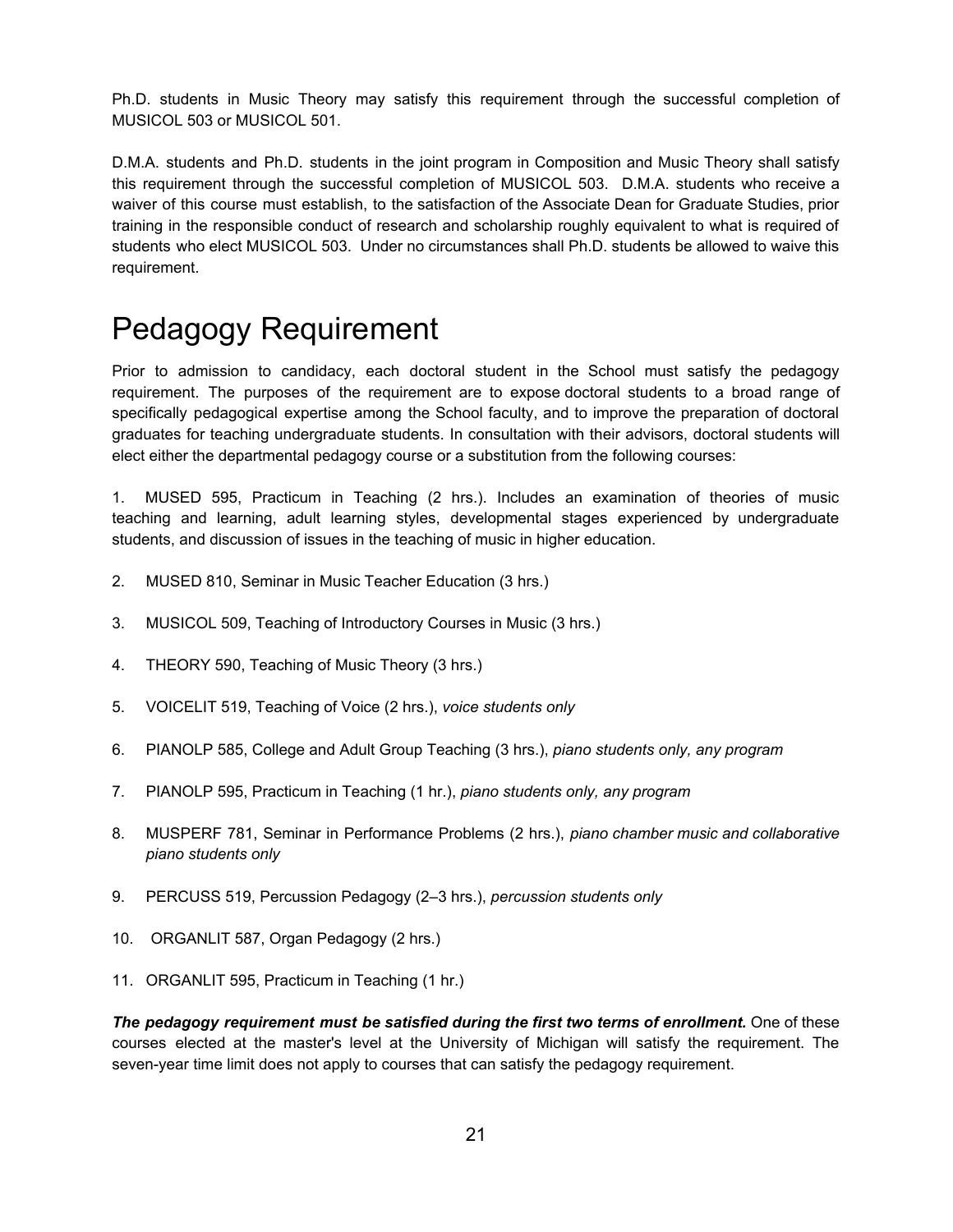The pedagogy requirement for doctoral students is entirely independent of the training requirement for Graduate Student Instructors (GSIs). The differences are as follows:

- 1. The GSI training requirement applies to all GSIs, including master's and specialist students with GSI appointments. The pedagogy requirement applies to *all* doctoral students, whether or not they hold GSI appointments.
- 2. The GSI training requirement can be waived by the GSI's supervisor or by his or her department. The doctoral pedagogy requirement cannot be waived.
- 3. The doctoral pedagogy requirement can be satisfied only by the courses listed above. The GSI training requirement can be satisfied by any of the courses listed in the "[Information](#page-16-0) for Graduate Student [Assistants](#page-16-0)" section.

# <span id="page-21-0"></span>Progress Toward the Doctoral Degree

The lengthy and gradually increasing average time required to earn a doctoral degree is generally agreed to be one of the most serious problems facing graduate education in the United States. Excessive time devoted to doctoral study not only increases the costs to the institution and to the student but also delays the time when he or she can embark on a career and begin earning a salary. For these reasons, it is very important to consider every step that can be taken, consistent with high academic standards, to reduce the time-to-degree for doctoral students.

Every doctoral precandidate is required to enroll for and complete satisfactorily each term at least three courses that are relevant to his or her degree program and that comprise a total of at least 9 credit hours. Doctoral students may not count undergraduate, elementary, or reading foreign language courses among the three required courses. Permission to elect a lesser load may be sought by submitting a request to the Associate Dean for Graduate Studies. Any student electing a lesser load without permission is considered not to be making satisfactory progress toward his or her degree.

The Graduate Coordinator will be pleased to meet with any student by appointment to review his or her records or progress.

#### **In Music:**

A doctoral student in music is expected to have satisfied all of the requirements for candidacy not later than the end of his or her *fifth* term after admission to doctoral study with a relevant master's degree (or, if longer, after *five* terms of enrollment in the Rackham Graduate School). In performance programs it is thus expected that students will achieve candidacy and receive the degree by the end of the sixth term. In other programs the dissertation typically requires additional enrollment.

The Faculty Council on Graduate Studies of the School of Music, Theatre & Dance has defined good standing in a doctoral program in music and satisfactory progress toward the doctoral degree as follows: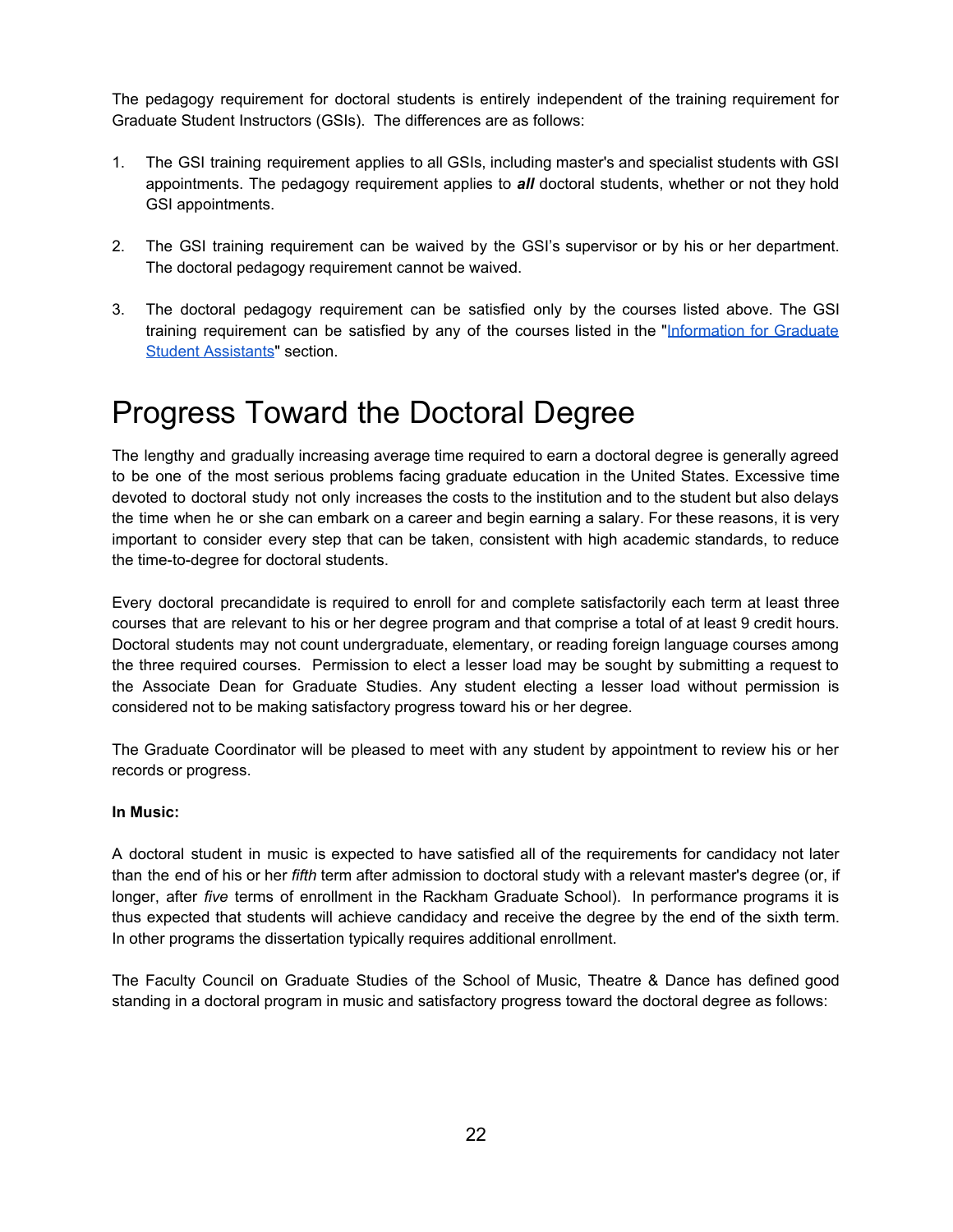- 1. A student who has completed two terms of doctoral study must have satisfied the pedagogy requirement, completed the language requirement in at least one language,<sup>1</sup> and completed MUSICOL 503 (or 501) plus one additional graduate course in Musicology or Music Theory, with a cumulative average grade of at least B in the Musicology and Music Theory courses. Work completed during the summer prior to the third term of study may be counted.
- 2. A student who has completed four terms of doctoral study must have satisfied the language requirement in two languages, if required (or prescribed alternative requirements in lieu of one or both languages);<sup>2</sup> and must have completed two courses in Music Theory and at least three in Musicology by the end of term four with a cumulative grade point average of at least B. Work completed during the summer prior to the fifth term of study may be counted.
- 3. A Ph.D. student who has completed six terms of doctoral study (or Rackham enrollment) must have completed all of the requirements for candidacy and achieved candidacy effective no later than the beginning of the seventh term. The dissertation committee must have been appointed.
- 4. A Doctor of Musical Arts student in performance must achieve a grade not lower than B-minus in Course 891.
- 5. A cumulative GPA of B (3.0) or higher is required to remain in good standing or to receive a degree. A student whose cumulative GPA falls below B may be placed on academic probation for the following term (or half-term) of enrollment, or required to withdraw. During the probationary term, the student will not be awarded a graduate degree or certificate and cannot transfer credit to a Rackham master's program, be advanced to candidacy, or be allowed to change his or her program (i.e., dual degree, degree level, etc.). Upon the recommendation of the Associate Dean for Graduate Studies, and with the consent of the Rackham Graduate School, a student may be given an opportunity to correct the scholastic and/or academic deficiency. A student whose cumulative grade-point average falls below B for two or more terms may be required to withdraw. No course in which a grade of D, E, I, W (Drop), VI (Visit), ED (Unofficial Drop), S (Satisfactory), U (Unsatisfactory), or Y (work still in progress in a multi-term course) is received may be counted to satisfy any requirement.

A student who has not met all these standards is not considered to be in good standing and is not considered to be making satisfactory progress toward the degree. As such, the Associate Dean for Graduate Studies and Research may recommend that he or she be placed on academic probation.

A student on probation when last enrolled in the Graduate School who wishes to be reinstated or change fields or degree level, must petition the graduate program and the Graduate School to modify the conditions of academic standing or discipline. The petition should: provide reasons for the poor academic record; explain how conditions that produced this poor performance have changed; and present specific plans for improvement. A student in a Doctorate of Musical Arts program cannot be approved for detached study while on academic probation.

 $1 A$  student seeking competence at the advanced level may have three terms in which to satisfy the requirement. Because the language requirement is substantially different in Collaborative Piano than in other programs, a student in that program may complete the requirement according to a schedule acceptable to the head of the program.

 $<sup>2</sup>$  A student in Collaborative Piano must have completed all of the language requirements by the end of his or her</sup> fourth term of doctoral study.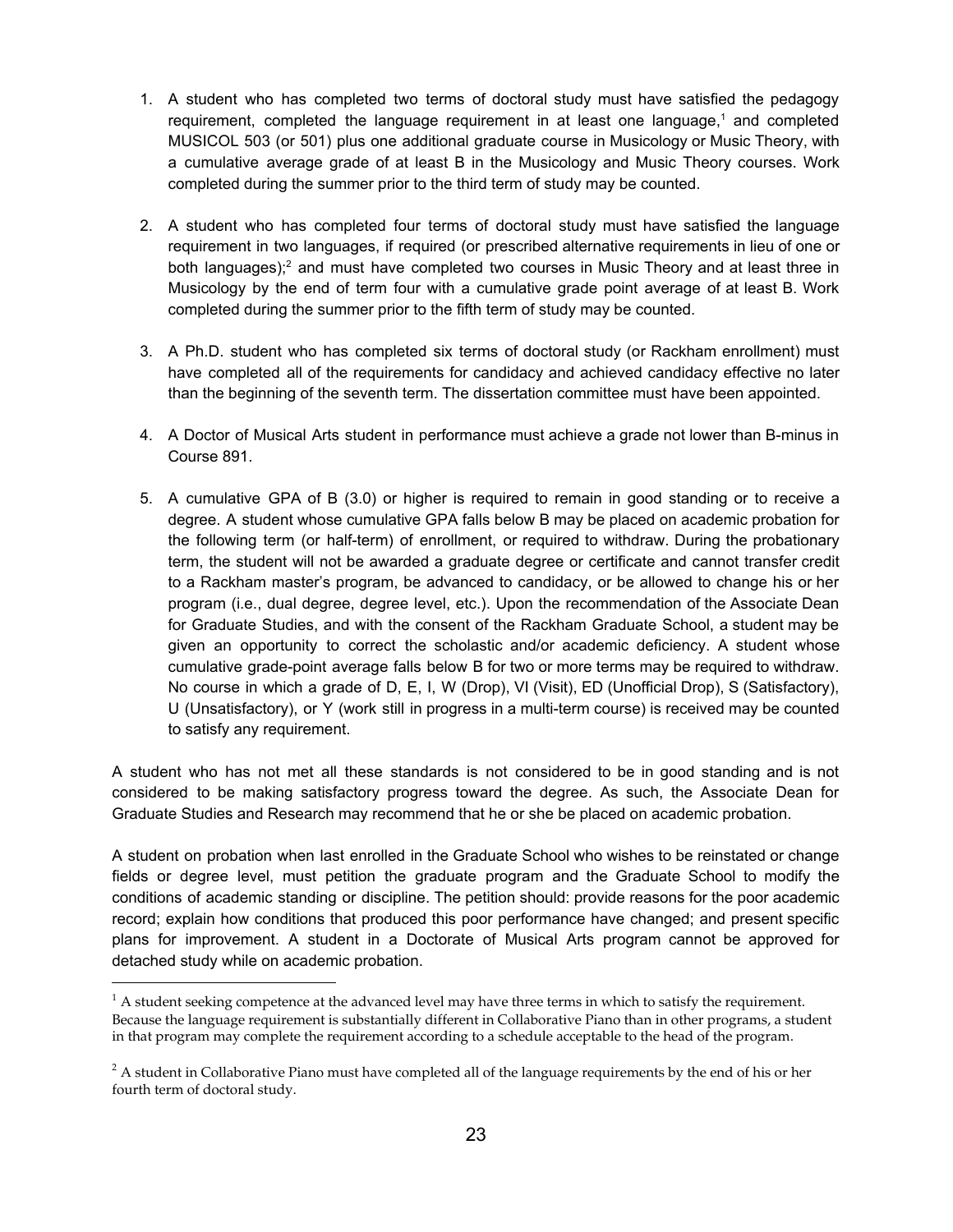A student on academic probation who is not making satisfactory progress toward the degree, or who is failing to demonstrate an ability to succeed in his or her plan of studies, may be denied permission to register, required to withdraw, or dismissed from the program.

The School of Music Theatre & Dance will observe the Rackham Graduate School policy described in section 3.5 Deficiencies in Academic Progress, Academic Probation, and Dismissal found here: <https://rackham.umich.edu/policy/section3/>.

**Every student is expected to elect and to complete at least one course in Musicology or Music Theory each term until the minimum requirement in each of those fields is satisfied.** Often it will be necessary to elect more than one such course, particularly if the student enters with deficiencies. This may limit the number of desirable and relevant electives one may enroll in or may require that the electives be spread out over a number of terms. Note that if a student elects only one course in Musicology or Music Theory, and finds it necessary to drop that course for any reason without having satisfied all of the requirements in those fields, he or she will cease to be in good standing. Departments may establish additional or more stringent expectations and standards.

Please notify the Graduate Coordinator of any relevant information that may not otherwise come to his/her attention (e.g., if you are pursuing language proficiency at the advanced level; if you are electing one of the alternatives to language proficiency available in Composition or Organ; or if you are in Collaborative Piano and have developed an approved extended schedule for completing your language requirements).

#### **In Theatre:**

A doctoral student in theatre is expected to have satisfied all of the requirements for candidacy not later than the end of his or her sixth term after admission to doctoral study with a relevant master's degree. In some cases it may be possible to achieve candidacy earlier and to receive the degree itself by the end of the sixth term. In other cases the dissertation may require additional enrollment.

The Faculty Council on Graduate Studies of the School of Music, Theatre & Dance has defined good standing in a doctoral program in theatre and satisfactory progress toward the doctoral degree as follows:

- 1. A student who has completed two terms of doctoral study must have satisfied the language requirement in at least one language, must have completed the four courses of the core curriculum, must have completed at least one cognate course, and must have completed the qualifying examination. Courses elected through the Extension Service and courses in which grades of D, E, I, W, VI, ED, Q, S, U, or Y were received are not counted among these courses. A student who has not met these standards is not considered to be in good standing and is not considered to be making satisfactory progress toward the degree. He or she may be ineligible for financial aid or a GSA appointment until these requirements have been met. Work completed during the summer prior to the third term of study may be counted.
- 2. A student who has completed four terms of doctoral study must have satisfied the language requirement in both languages and must have completed at least two cognate courses. A student who has not met these standards is not considered to be in good standing and is not considered to be making satisfactory progress toward the degree. He or she may be ineligible for financial aid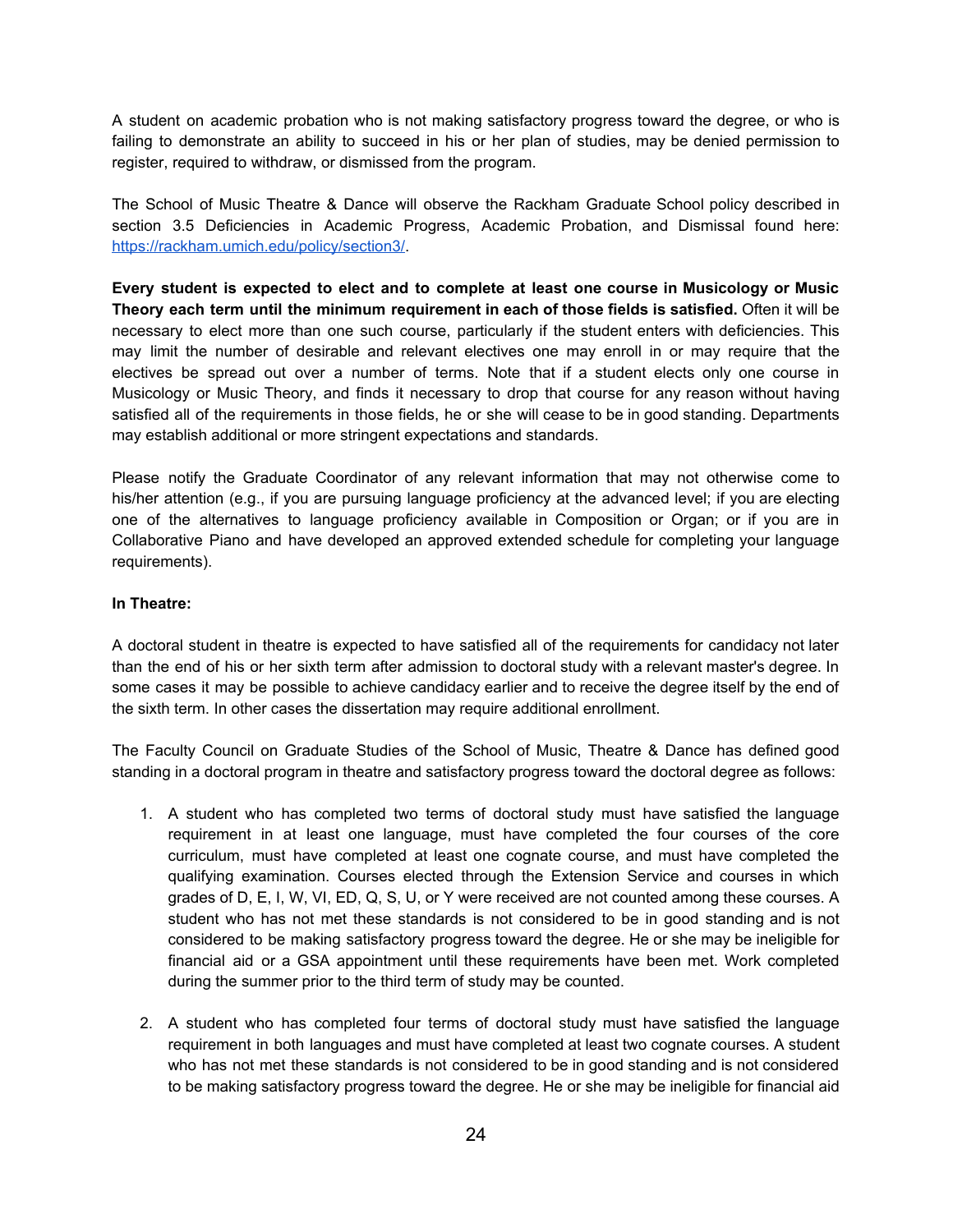or a GSA appointment until these requirements have been met. Work completed during the summer prior to the fifth term of study may be counted.

3. A student who has completed six terms of doctoral study must have completed all of the requirements for candidacy and achieved candidacy effective with the beginning of the seventh term. In addition, the dissertation committee must have been appointed. A student who has not met these standards is not considered to be in good standing and is not considered to be making satisfactory progress toward the degree. He or she may be ineligible for any award or appointment through the School until these requirements have been met.

Every student is expected to elect and to complete each term a balanced program of courses leading to the degree. This may limit the number of desirable and relevant electives one may enroll in after the first year or may require that the electives be spread out over a number of terms. Note that if a student enrolls in the minimal number of elections and finds it necessary to drop a course for any reason, he or she may cease to be in good standing.

#### **In Both Music and Theatre:**

The regulations of the Rackham Graduate School specify that a student must complete all doctoral work within seven years from the date of first enrollment in the Rackham doctoral program. They also specify that good standing requires a cumulative grade point average of at least B throughout the period of doctoral study. *Each student should monitor his or her own elections and transcript carefully.* Note that an unofficial drop counts as a failing grade.

These guidelines are based on the expectation that the student enters with no deficiencies and has satisfied the language requirement or can satisfy it by examination. A student who enters with deficiencies or who cannot satisfy the language requirement by examination should plan to elect heavier loads. In order to utilize most effectively the time spent in residence at the University of Michigan, the student should try to satisfy the language requirement prior to initial enrollment or during the spring and summer half-terms. The requirement may be satisfied by studying privately or by studying at a less expensive institution and validating competence by examination if necessary. Note, however, that the first language must be completed prior to beginning the second year of doctoral study and the second language, if required, must be completed prior to beginning the third year of doctoral study.

"Terms of study" as used here refers to fall and winter terms of full-time study, which is defined as at least three courses relevant to the student's degree program that comprise a total of at least 9 credit hours, excluding undergraduate or elementary language courses. A doctoral student may enroll for part-time study only with written permission of the Associate Dean. A lack of funds is not sufficient reason to justify part-time enrollment. Students lacking funds should consider delaying further study until funds are available.

**During his or her second term of precandidacy enrollment every doctoral student must develop, in consultation with the advisor, a "Proposed Program of Precandidacy Study" form listing, term by term, what courses he or she intends to take as a precandidate to satisfy the various** requirements. The form must be filed in the office of the Associate Dean not later than the end of **the second term. Students may be asked to revise these forms during the fourth term of precandidacy enrollment or as needed.** Comparable courses may be substituted for courses listed in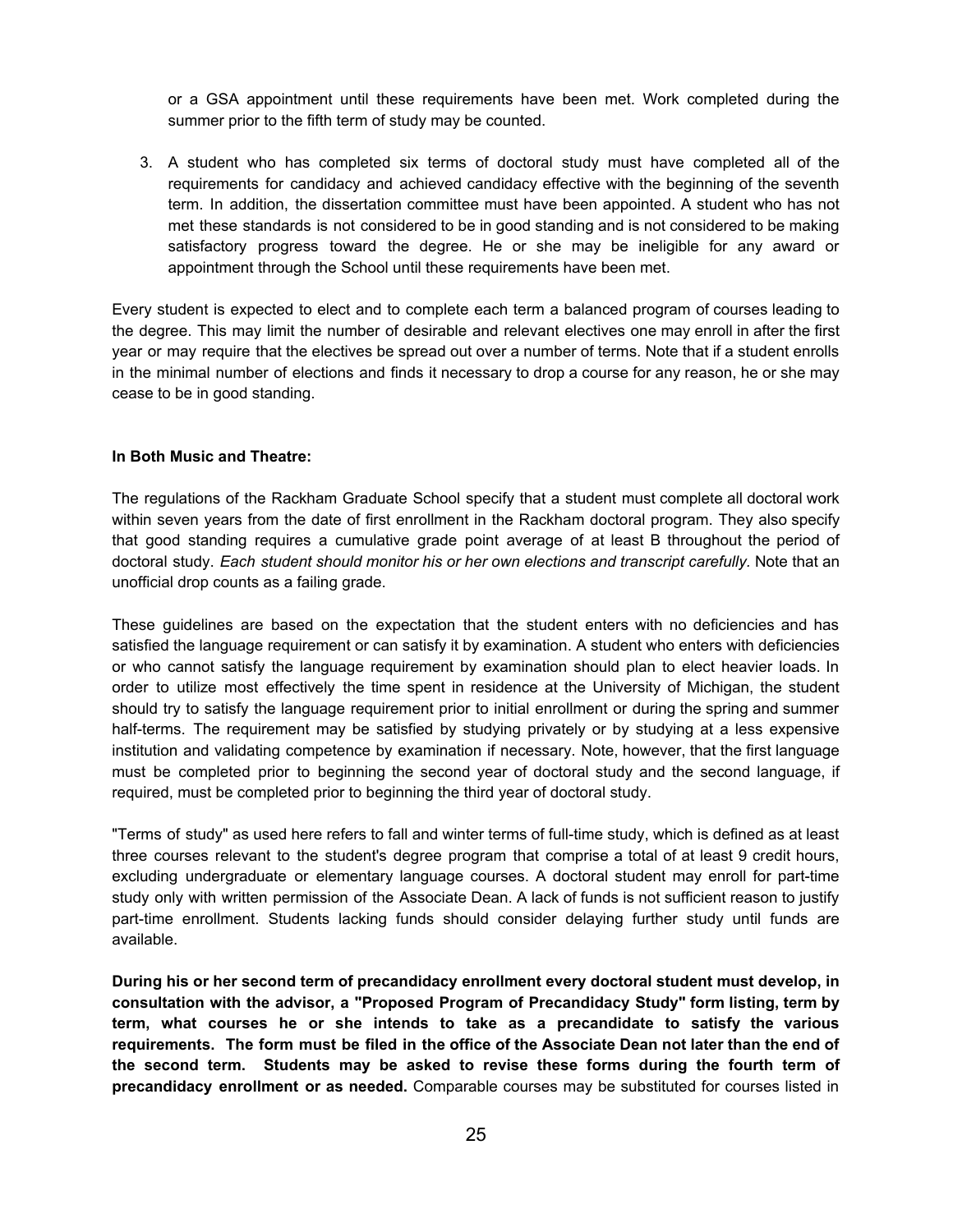the proposed Program of Precandidacy Study when the anticipated courses are not offered, and the Program may be revised when necessary.

A student receiving financial aid or a GSA appointment through the School will not normally be supported for more than six terms at the doctoral level. However, a student who has achieved candidacy effective in the fifth or sixth terms may be eligible for certain awards intended to support students preparing dissertations, dissertation compositions, and dissertation recitals.

The expectations and standards outlined here are high, but with careful planning they can be met. Students should not hesitate to request an annual review by their department of their progress toward completion of degree requirements. Every summer, the Graduate Office conducts a comprehensive audit of academic standing for all pre-candidates in Rackham programs and informs students of the results.

### <span id="page-25-0"></span>Time Limits

All work toward the master's degree must be completed within five years from the date of first enrollment in the Rackham Graduate School.

All work toward any doctoral degree must be completed within five years of achieving candidacy and within seven years from the date of first enrollment in the Rackham doctoral program. Extensions may be granted under the following conditions: Students who entered their Rackham doctoral program *before* fall 2007 must petition the Rackham Office of Academic Records and Dissertations (OARD) for an extension of time to degree, providing a plan and timeline for completion. *All such petitions must be submitted to the Faculty Council on Graduate Studies first*. Only petitions that the FCGS has approved will be forwarded to Rackham. Effective for students entering in fall 2007 and later, departments may request (through FCGS) an unconditional one-year extension for students deemed to be making satisfactory progress toward the degree, providing a plan and timeline for completion. A department (again through FCGS) may request one additional one-year extension. A student who fails to complete doctoral work after two years of extension beyond the normal time limit may be returned to precandidacy status, which means he or she must complete candidacy requirements again.

A doctoral student must complete at least one year of full-time study in residence not more than six years prior to achieving candidacy. Any general preliminary examination completed more than six years prior to achieving candidacy must be repeated. At least two courses in Musicology must have been completed with a B average within six years prior to taking the general preliminary examination in Musicology. At least two courses in Music Theory must have been completed with a B average within six years prior to taking the general preliminary examination in Music Theory. If the coursework alternative to the preliminary examination in Musicology is elected, no course completed more than six years prior to achieving candidacy may be counted.

# <span id="page-25-1"></span>Preliminary Examinations

No preliminary examination may be taken unless the student is enrolled. A student not otherwise enrolled must register for Course 900 in his or her major field in order to take a preliminary examination. No preliminary examination, including the preliminary examination in the student's field of specialization and the oral preliminary examination, may be taken more than two times, with the sole exception of the Music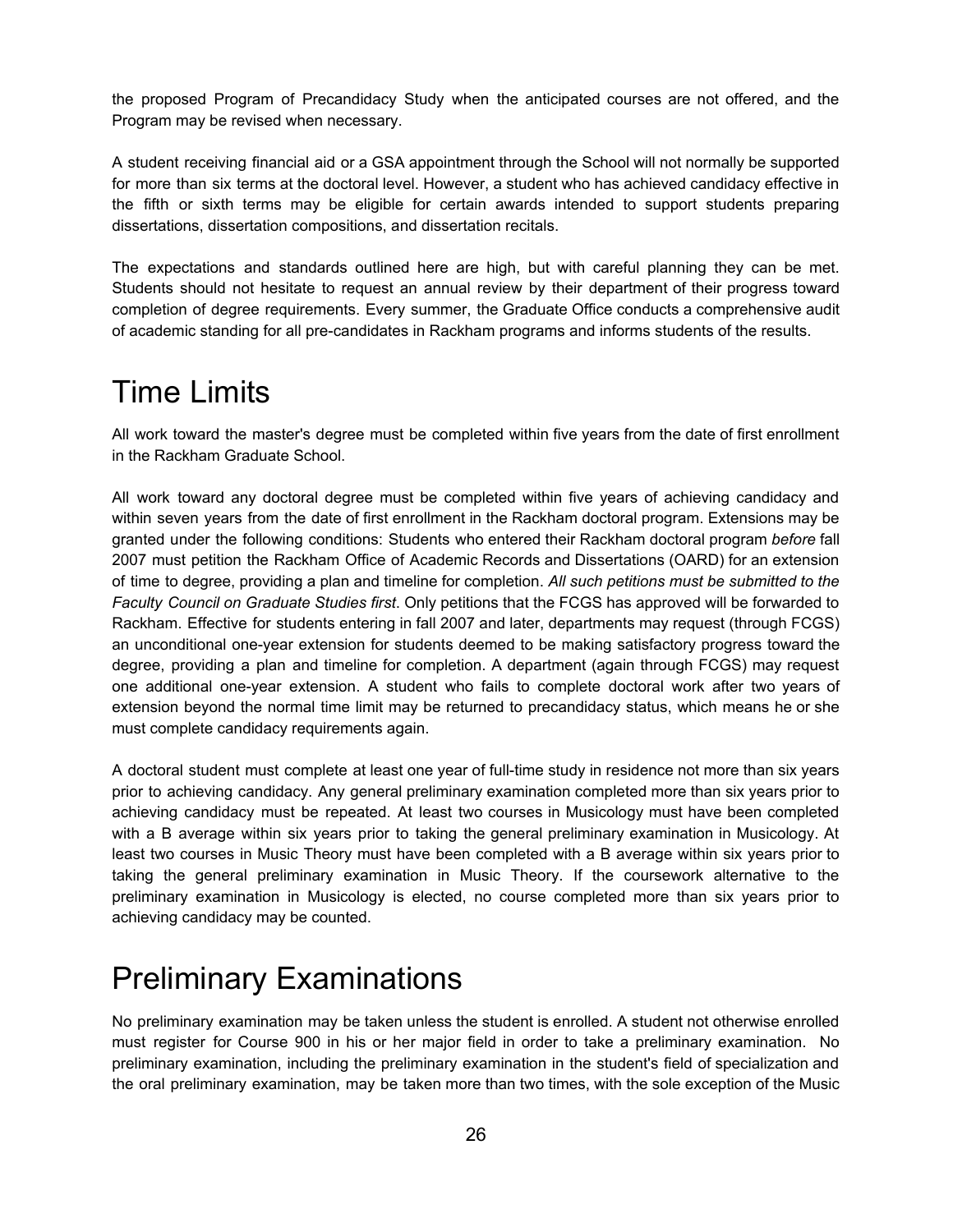Theory general preliminary examination. If a student fails a preliminary examination (other than the Music Theory general preliminary examination) two times, the student may be denied permission to register, required to withdraw, or dismissed from the program.

*The residency, language, and pedagogy requirements must be satisfied before any preliminary examination may be taken*. The residency requirement must be completed by the term prior to the term in which the first preliminary examination is taken. If the language requirement is being satisfied by the election of coursework, a student may take the first preliminary examination while enrolled in the final required language course, provided that he or she is making sufficient progress in the course to suggest that the requirement will be satisfied. A student may take the first preliminary examination while enrolled in an approved graduate pedagogy class.

The general preliminary examinations in Musicology and in Music Theory are administered during the fall and winter terms. No written preliminary examinations are administered during the summer half-term. The examination dates are available from the Graduate Coordinator. A file of previous examinations is generally available for inspection in the Music Library or, in the case of the Music Theory general preliminary examination, online:

[http://smtd.umich.edu/programs-degrees/degree-programs/graduate/music-theory/doctor-of-philosophy-in](http://smtd.umich.edu/programs-degrees/degree-programs/graduate/music-theory/doctor-of-philosophy-in-music-theory/) [-music-theory/](http://smtd.umich.edu/programs-degrees/degree-programs/graduate/music-theory/doctor-of-philosophy-in-music-theory/).

The general preliminary examination in Musicology may be taken while the student is enrolled in his or her second course in Musicology, and the general preliminary examination in Music Theory may be taken while the student is enrolled in his or her second course in Music Theory, although taking the examination with such minimal coursework at the University of Michigan is unwise unless the student is unusually well prepared as a result of extensive experience or graduate coursework elsewhere.

The 15-hour requirement in Musicology and Music Theory must be satisfied before the second of the two general preliminary exams in Musicology and Music Theory is taken. The second examination may be taken while the student is enrolled in the final required course, provided that the student is making sufficient progress in the course to suggest that the requirement will be satisfied.

The administration of the general preliminary examinations in Musicology and Music Theory is governed by the following policies:

- 1. Any student wishing to take either of the examinations must submit the form "Certification of Eligibility to Take General Preliminary Examination" online [\(https://smtd.umich.edu/auth/graduate-forms](https://smtd.umich.edu/auth/graduate-forms)) not later than two weeks prior to the date of the examination. The form must be approved before the student is eligible to take the examination.
- 2. Each examination will be passed or failed as a whole.
- 3. Examination results will be reported to the student by the Office of the Associate Dean as soon as they are available from the department.
- 4. In case of failure, the chair of the examination committee will be available to review the examination with the student and provide criticism and advice from the other committee members.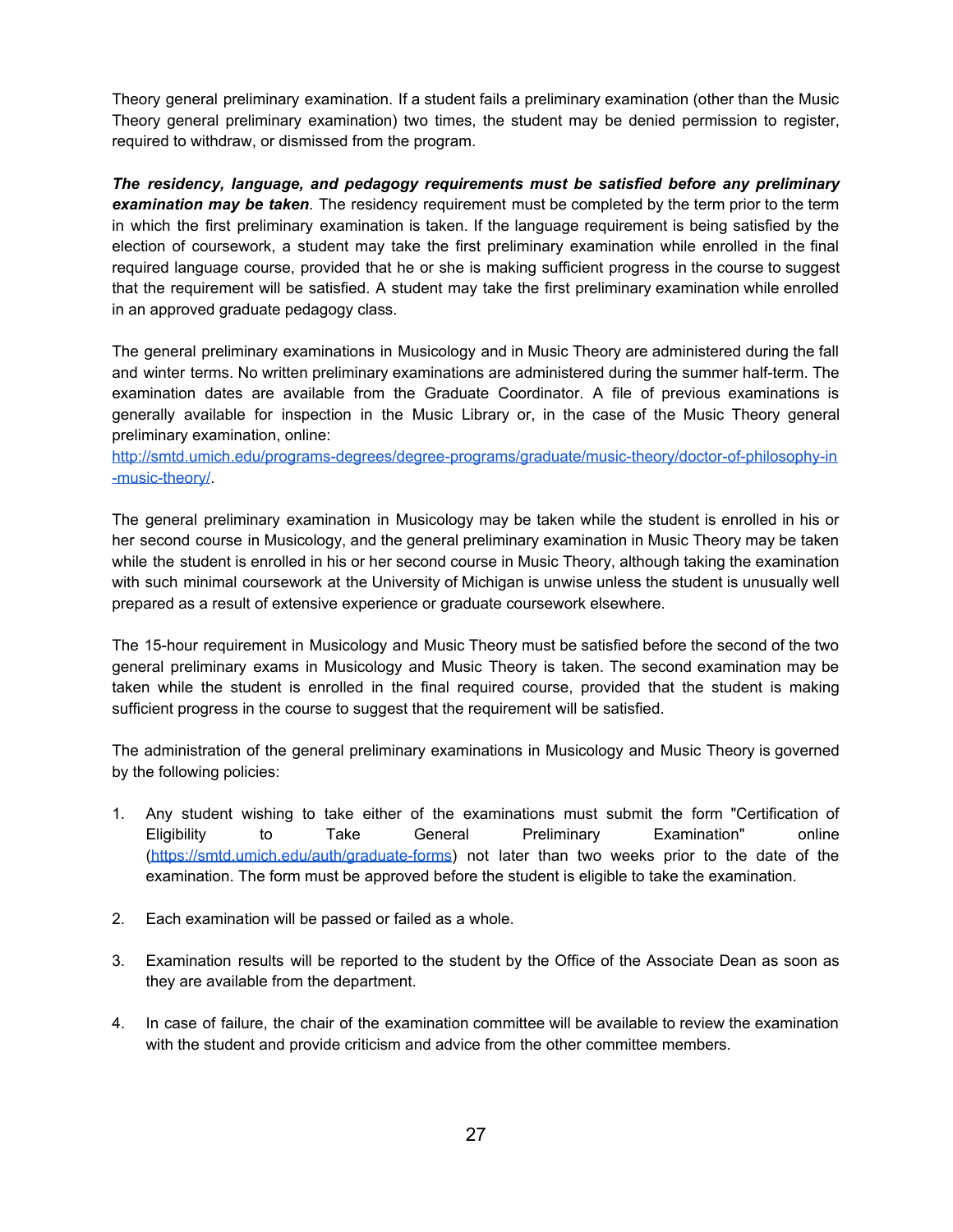5. If a student fails the general preliminary examination in Musicology, he or she may take the examination a second time. If the examination is failed twice, it may not be taken again. There is no limit to the number of times a student can take the general preliminary examination in Music Theory, though students should be aware that the time limits for reaching candidacy remain in place and that failure to attain candidacy in a timely fashion may result in the loss of financial aid and/or a GSI appointment.

The preliminary examination in the major field is arranged through the student's department. Each student should consult with his or her doctoral advisor to arrange the examination. The student is responsible for ensuring that the examination is scheduled and completed in a timely manner. For information on fulfilling the "Coursework Alternative to the Preliminary [Examination](#page-19-0) in Musicology" see above.

### <span id="page-27-0"></span>The Oral Preliminary Examination

The coursework for the D.M.A. in performance, composition, or conducting culminates in a rigorous, challenging, and demanding oral preliminary examination. Courses should be so elected as to prepare the student for this examination as well as for the other preliminary examinations.

All requirements—including the residency, pedagogy, foreign language, cognate, general preliminary examinations in Music Theory and Musicology, the preliminary examination in performance, and any other requirements—must be completed satisfactorily before the oral preliminary examination is taken. If a requirement is being satisfied by the election of coursework, the student must be enrolled in the final required course at the time of the oral preliminary examination and must be making sufficient progress to suggest that the requirement will be satisfied. Any requirement satisfied by extension coursework must be actually completed at the time the oral preliminary examination is taken. (With necessary changes being made, the same policy applies to Ph.D. precandidates preparing for the major preliminary examination in Music Theory or the special field examination in Musicology: the residency, pedagogy, foreign language, and cognate requirements must be satisfied first, and the general preliminary examinations must be passed, *before* students sit for either the major preliminary or special field examination.)

The administration of the oral preliminary examination for the D.M.A. in Performance, Composition, or Conducting is governed by the following policies:

- 1. Composition and appointment of the committee for the oral preliminary examination
	- A. The examining committee shall consist of at least five regular members of the graduate faculty (i.e., persons holding unmodified appointments as professor or associate professor, or as assistant professor with a doctorate), including the department doctoral advisor and the student's major professor, either of whom may serve as chair. The committee must include at least three members from the student's department and at least one member from a department of the School other than the student's major department. An adjunct or visiting professor may be nominated to the committee as the sixth member by petition to the Rackham Graduate School and with the prior approval of the advisor.
	- B. Following consultation between the student and prospective committee members, the student will submit to the Associate Dean a proposed date, time, and location for the examination and the proposed membership of the examining committee online [\(https://smtd.umich.edu/auth/graduate-forms](https://smtd.umich.edu/auth/graduate-forms)). *This recommendation must be received at*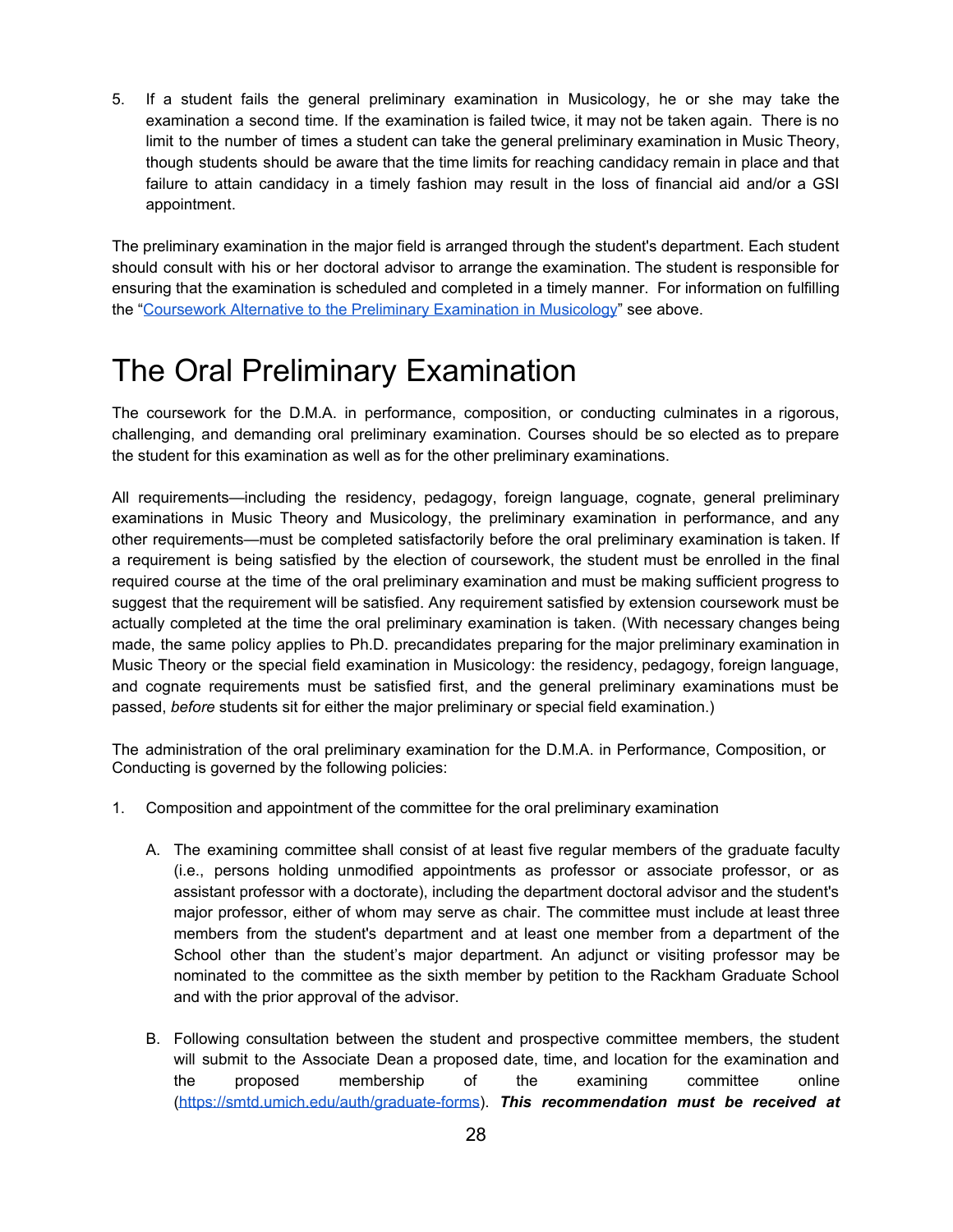*least two weeks prior to the proposed date of the examination*. The Graduate Coordinator will then send a memorandum of confirmation to the committee members. Substitutions of personnel may be made with the approval of the Associate Dean. It is desirable that the committee members be identified prior to the preliminary examination in performance and that they be invited to attend the examination. The examination will be scheduled for a two-hour period when all committee members are able to be present.

- 2. Duties of the chair
	- A. If the preliminary examination in performance has not taken place at the time the committee is appointed, the chair shall notify the members of the time and place of the examination and invite them to attend.
	- B. The chair shall provide, at the time of the oral preliminary examination, (1) the written preliminary examinations of the student, (2) transcripts of the student's work, and (3) any other pertinent records.
	- C. The chair shall preside and shall be responsible for the pace of the examination.
	- D. The chair shall review these guidelines *in camera* before the examination begins and shall call attention to specific items as appropriate.
	- E. Following the examination, the chair shall promptly report the results to the Office of the Associate Dean for Graduate Studies.
- 3. Duties of the student
	- A. In consultation with the department doctoral advisor, the student shall contact the proposed members of the examining committee before their names are submitted to the Associate Dean to confirm that they will be able to participate in the oral preliminary examination at the proposed time, date, and location. This must be done *at least two weeks prior to the proposed date of the examination* (see item 1.B.).
	- B. The student shall provide a copy of his or her repertoire list to each member of the examining committee *at least two weeks prior to the examination.* The list shall be comprehensive, including all of the significant works studied at any time.
	- C. At the time of the oral preliminary examination the student shall provide a list of the repertoire performed or expected to be performed at the preliminary examination in performance.
- 4. Content of the examination
	- A. The examination should be rigorous and demanding, and should represent the culminating synthesis of precandidate study. Questions may be based on the comprehensive repertoire list submitted by the student.
	- B. The questions may be historical, analytical, stylistic, biographical, bibliographical, or contextual in nature. They may deal with performance practices, ornamentation, traditions, the history of the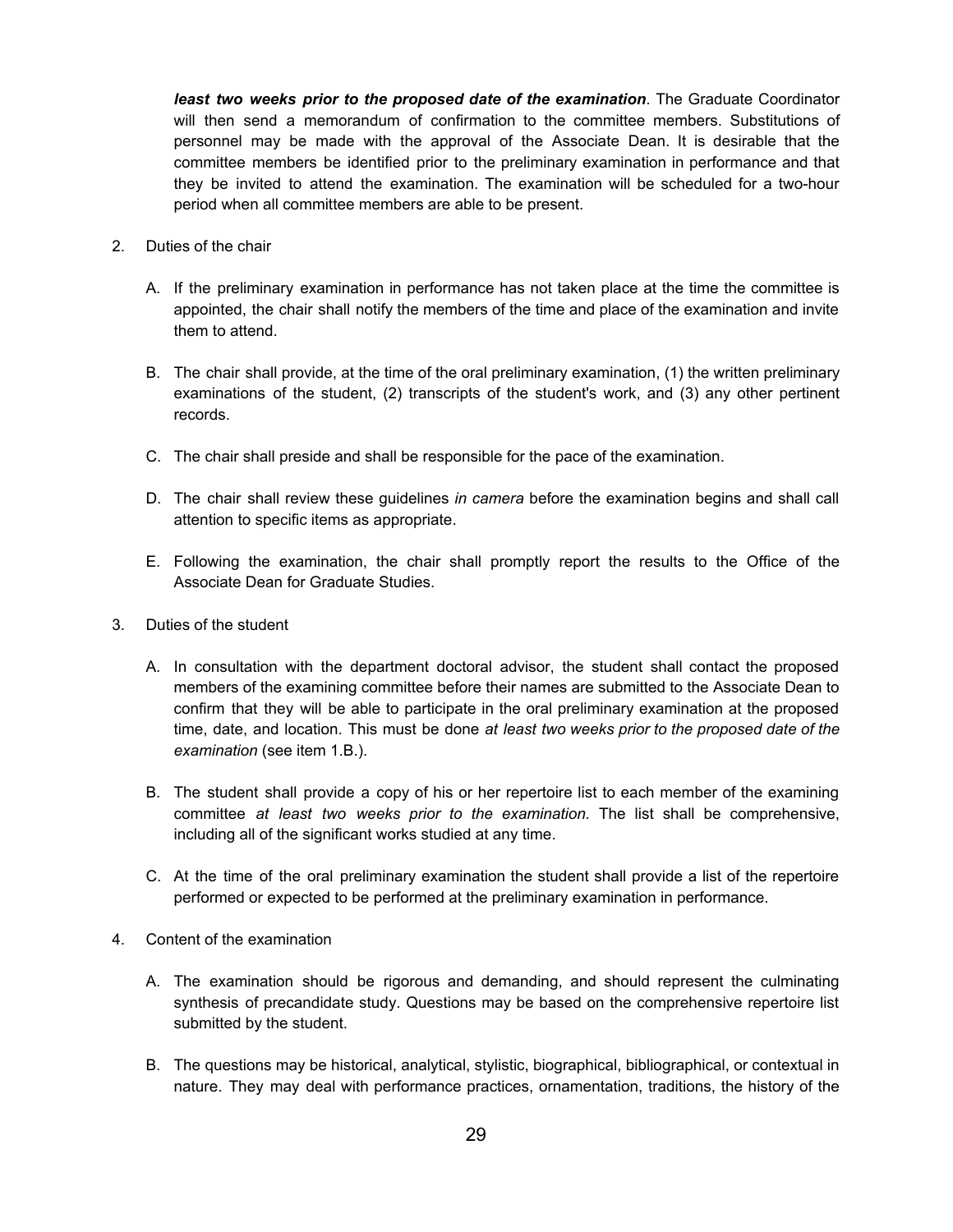instrument, or any other substantive matter. Factual questions as well as interpretative questions should be included.

- 5. Conduct of the examination
	- A. *The examination may begin only when a properly constituted committee is present (see item 1.A.) and must adjourn at any time that such a committee is not present.*
	- B. Questions posed by committee members should be substantive, concise, and to the point.
	- C. Committee members asking questions based on musical examples should bring multiple copies of the music to the examination.
	- D. The chair of the committee may rule on the appropriateness of questions and determine the length of time to be devoted to each question. He or she shall also determine the order to questioning.
	- E. It is appropriate to allow the student to begin the examination by discussing a topic of his or her choice for not more than fifteen minutes.
- 6. Determination of the results of the examination
	- A. The decision of the committee shall be by simple majority vote, except that if there is an affirmative majority and more than one negative vote the question shall be referred to the Faculty Council on Graduate Studies for resolution.
	- B. If the student fails the examination, the committee is asked to recommend to the Associate Dean whether or not he or she should be permitted to attempt the examination a second time. If the recommendation is to permit a second attempt, the committee is asked to recommend specific coursework and/or a specific program of preparation to be required of the student prior to the second attempt. Permission to attempt the examination a second time also requires the approval of the student's department. The oral preliminary examination may not be attempted more than twice.

To repeat: no preliminary examination may be taken unless the student is enrolled. A student not otherwise enrolled must register for Course 990 in his or her major field in order to take a preliminary examination.

# <span id="page-29-0"></span>**Candidacy**

Candidacy status indicates that the student has satisfied all of the requirements for the degree except the dissertation. When a doctoral student has accumulated the necessary fee hours, passed all of the required written and oral preliminary examinations, and met all of the other requirements, including the residency, language, and pedagogy requirements, the student should apply to the Associate Dean for admission to candidacy. The Associate Dean will recommend candidacy to the Dean of the Rackham Graduate School, who will normally approve the application. It is desirable to become a candidate as soon as possible, because the tuition is much lower than for precandidates. It is expected that students in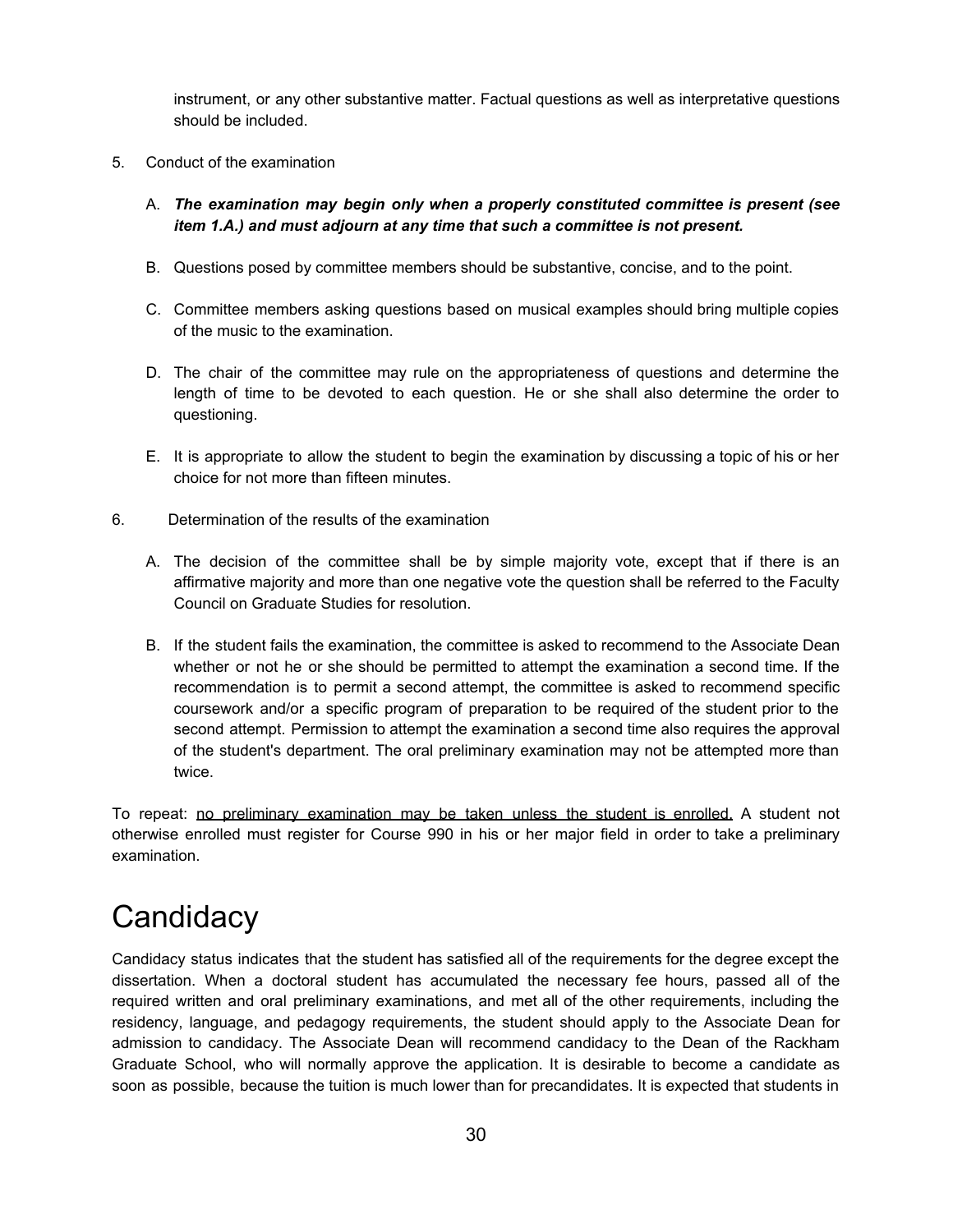D.M.A. programs will achieve candidacy by the beginning of their sixth term of study, and that students in Ph.D. programs will achieve candidacy by the beginning of their seventh term of study.

Candidacy will be granted only at the beginning of a term or half-term. A candidate normally enrolls only for Course 995, which must be elected for eight hours (four in a half-term); no part-time enrollment is possible. One additional course may be elected, if desired, for no additional fee. This additional course must be elected for credit and not for visit. A candidate who does not elect a "free" course during a term of 995 enrollment may "bank" that course entitlement and elect two free courses during a subsequent term of 995 enrollment. If other courses are elected the appropriate additional fee will be charged.

If a student enrolls in course 990 during early registration and subsequently achieves candidacy, his or her registration will automatically be changed to 995. A student who enrolls in Music Performance 891 during early registration and subsequently achieves candidacy, must change his or her registration to 995 through the drop/add process.

#### <span id="page-30-0"></span>Special Instructions for International Candidates

**Please note**: The new USCIS regulations require all F1/J1 students to pursue a full course of study during the fall and winter terms. Dissertation candidates in Ph.D. programs must be registered every fall and winter term while they are completing research and writing (see under "[Continuous](#page-7-0) Enrollment" above). If you are a candidate in a D.M.A. program and not currently enrolled, or if you have not been approved for Detached Study with full-time status, you must complete the Certification of Dissertation Research/Writing in the United States form, available here: <http://www.rackham.umich.edu/downloads/oard-dissertation-research-writing-dma.pdf>. This certification allows you to maintain your immigration status with the USCIS for a period of up to twelve months (or three consecutive terms). After twelve months, you may petition the Rackham Graduate School for a time extension, so long as the combined total does not exceed three years (or nine full terms) during the course of study. If you enroll in classes for any term within the approved period, your certification will be cancelled for the duration of the approved period. The form is available from the Graduate Coordinator in Room 2277; please see the Graduate Coordinator for specific information.

#### <span id="page-30-1"></span>The Dissertation Committee

The work of every doctoral candidate is supervised by a dissertation committee. The dissertation committee must be appointed prior to achieving candidacy. It should be organized early enough to monitor the dissertation, dissertation recitals, or dissertation composition from the earliest stages, including the dissertation proposal and any dissertation recitals presented prior to candidacy. The student should ensure that every committee member is kept informed of his or her progress at every stage.

In D.M.A. (i.e., performance, composition, and conducting) programs, the dissertation committee must consist of at least five members; in Ph.D. programs the dissertation committee must consist of at least four members. Each committee must include a chair (or two co-chairs) and an outside member. At least two members must be from the student's major department. In D.M.A. programs the committee must include at least one member from a department of the School other than the student's major department. All committee members must be regular members of the graduate faculty. A regular member of the graduate faculty is a person holding an unmodified appointment (i.e., not visiting, adjunct, etc.) at the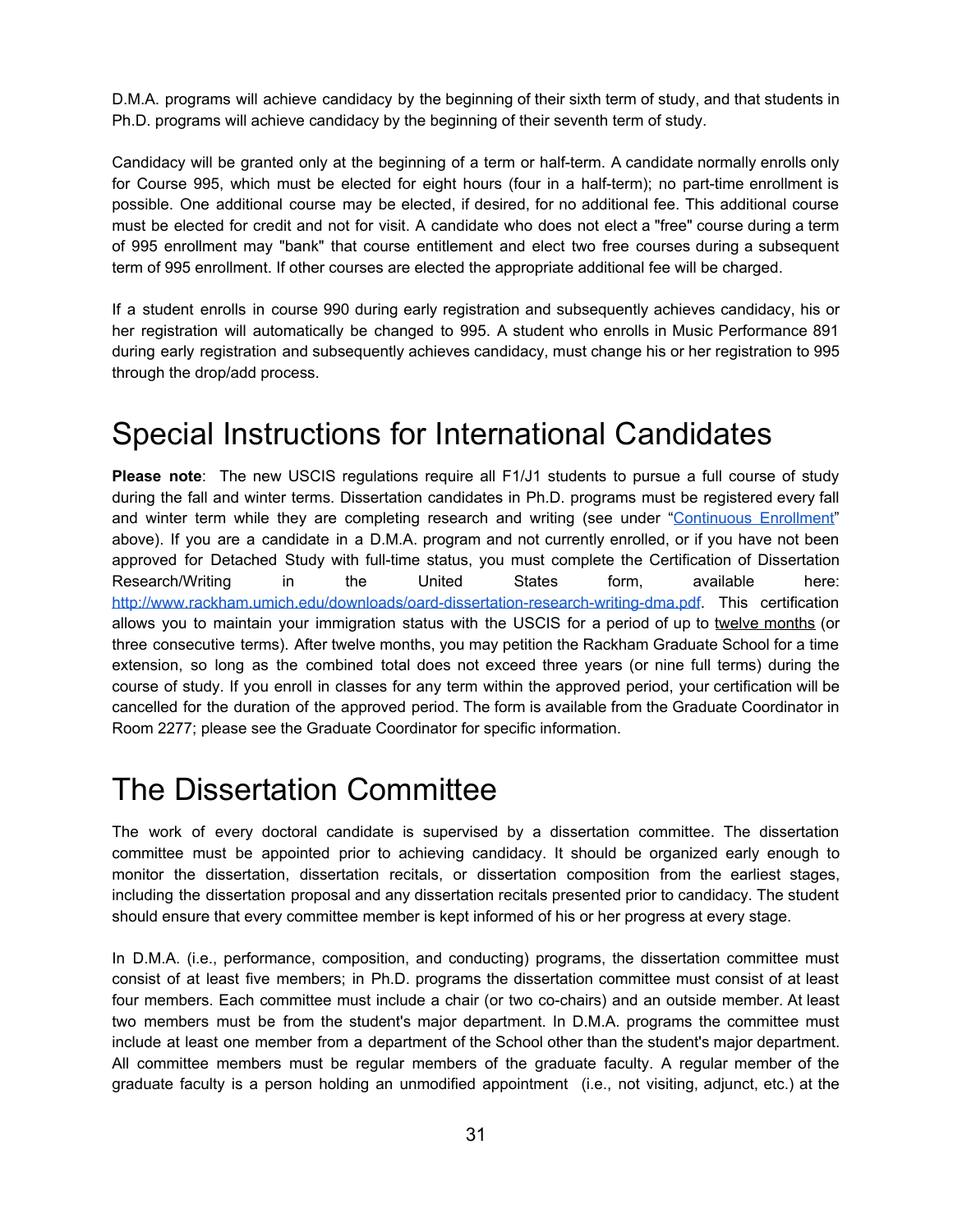University of Michigan as a professor or an associate professor, or as an assistant professor with an earned doctorate from an accredited institution. (Information concerning rank is available in the University of Michigan Directory: [https://mcommunity.umich.edu/.](https://mcommunity.umich.edu/)) The outside member must be a regular member of the graduate faculty in a Rackham doctoral program outside the School. Such a person is assumed to be familiar with the standards for doctoral work. (Programs offering Rackham doctoral degrees are listed in the Rackham Bulletin *Programs of Study*, [https://secure.rackham.umich.edu/academic\\_information/programs/](https://secure.rackham.umich.edu/academic_information/programs/).) It is the function of the outside member to represent all other Rackham programs and to provide the intellectual stimulus of a faculty member in a field related to the student's program or dissertation topic.

Persons who are not regular members of the graduate faculty but who can contribute significantly to the dissertation may be nominated for service on specific doctoral committees using the form "Nomination for Special Assignment," which is available from the Graduate Coordinator and should accompany the "Nomination of Dissertation Committee" form. A person serving on this basis should be an additional member of the committee, not one of the required members, and may not serve as chair or sole outside member.

The membership of the committee should be discussed by the student with the program advisor. The prospective members should be contacted by the student to determine their willingness to serve. The names of the prospective members should be submitted to the Associate Dean using the "Nomination of Dissertation Committee" form online at <https://smtd.umich.edu/auth/graduate-forms>. Each invited member will receive an email with a link to accept or decline. Once acceptances are received from a full committee, the student should submit the committee roster to the advisor using the button on the Graduate Forms [Dashboard.](https://smtd.umich.edu/auth/graduate-forms) The Associate Dean will forward the recommendation to the Dean of the Rackham Graduate School, who will appoint the committee. *The committee should be appointed at the time candidacy is sought, if it has not been appointed earlier.* Check later with the Graduate Coordinator to ensure that the appointments have indeed been made by the Rackham Graduate School. The same procedure should be used, if needed, to revise the committee membership. Students can verify committee membership themselves on Wolverine Access ([https://wolverineaccess.umich.edu](https://wolverineaccess.umich.edu/)), either by reviewing their unofficial transcripts or via the "View My Committee Information" link under Student Business: Academic Records.

# <span id="page-31-0"></span>The Dissertation, Dissertation Composition, or Dissertation Recitals

Each Ph.D. program requires a dissertation, a dissertation abstract of not more than 350 words, and a final oral examination on the dissertation. The D.M.A. in Composition requires a dissertation composition, to be determined by the student and the dissertation chair, together with an abstract consisting of not more than 350 words of commentary, program notes, and a final oral examination on the dissertation composition. The D.M.A. in Performance requires a series of dissertation recitals as prescribed by the dissertation committee, together with an abstract of not more than 350 words, copies of the recital programs, program notes, and a final oral examination. The D.M.A. in Conducting requires a series of three full public concerts, together with an abstract of not more than 350 words, copies of the concert programs, program notes, and a final oral examination.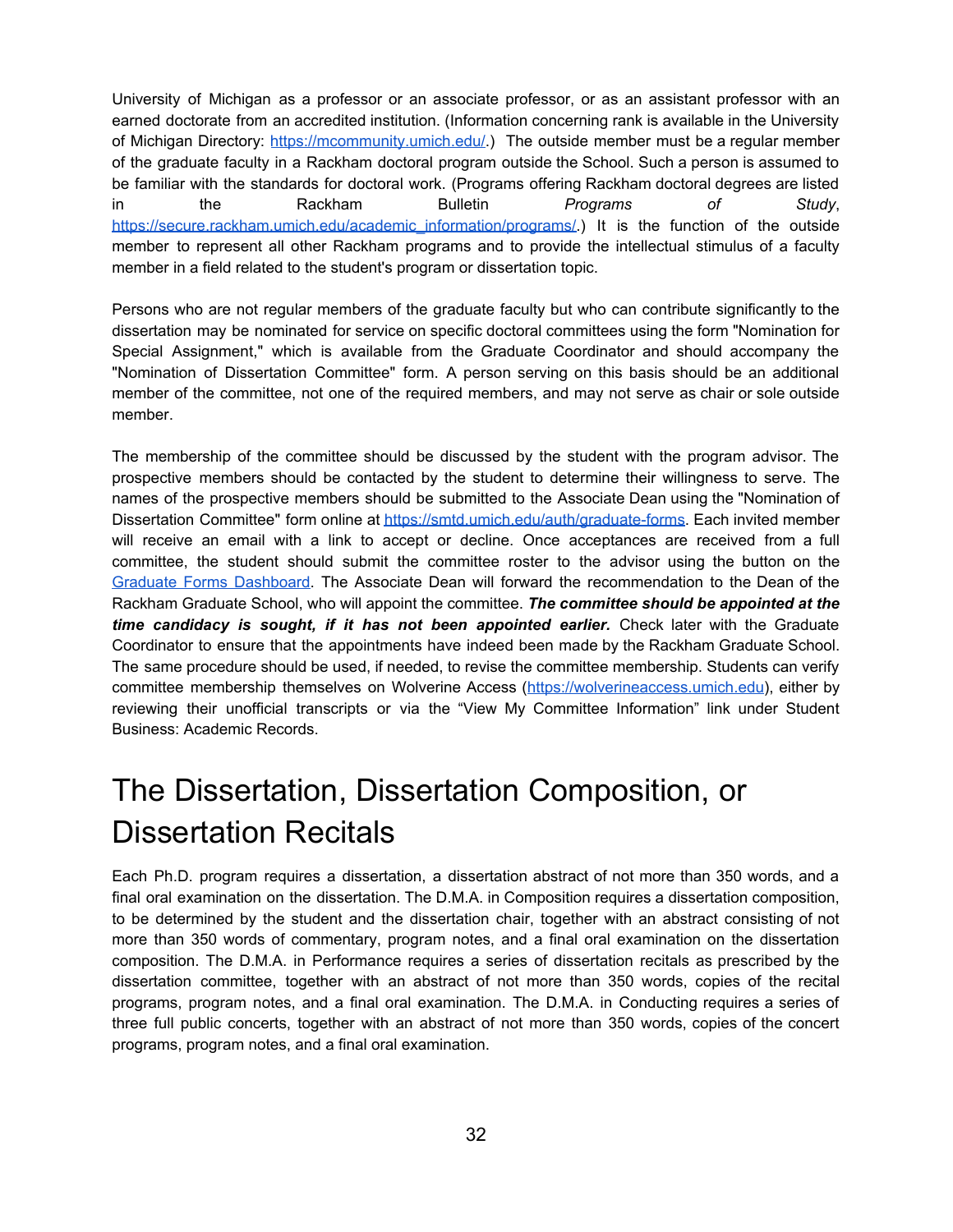If a student fails a dissertation recital or concert, the committee is asked to recommend to the Associate Dean whether the student should be permitted to attempt the recital a second time. If the recommendation is to permit a second attempt, the committee is asked to recommend a specific program of preparation to be required of the student along with an appropriate time frame. Permission to attempt a dissertation recital a second time also requires the approval of the student's department. No recital may be attempted more than twice.

Each candidate should obtain a copy of the *Dissertation Handbook* at the Office of Academic Records and Dissertations (OARD), Room 0120, Rackham Building. The *Handbook* can also be downloaded from [http://www.rackham.umich.edu/current-students/dissertation/the-dissertation.](http://www.rackham.umich.edu/current-students/dissertation/the-dissertation) The *Handbook* provides complete information concerning the physical specifications of the dissertation or dissertation composition and the procedures for preparing and submitting the dissertation. Please note that, beginning with academic year 2012–13, all dissertations are to be submitted *electronically* to Rackham during the post-defense meeting. Paper copies will no longer be accepted.

All doctoral candidates must schedule at least one pre-dissertation defense meeting with a representative of the Rackham Office of Academic Records and Dissertations (OARD). The meeting should take place at least ten working days before the final oral defense. D.M.A. candidates in Performance or Conducting should send an e-mail with the subject line "DMA pre-defense" and the following information to [oard.staff@umich.edu:](mailto:oard.staff@umich.edu) the candidate's name, e-mail address, academic program, and UMID; the date, time, and location of the oral defense; and the names and e-mail addresses of all committee members. All other candidates (i.e., Ph.D. or D.M.A. in Composition) register online at the Rackham site for a group pre-defense meeting [\(https://secure.rackham.umich.edu/OARD/predef/\)](https://secure.rackham.umich.edu/OARD/predef/). Allow 60 minutes for this meeting. Bring however much of the dissertation has been written for reference during the review of format guidelines. (As of the 2012–13 academic year, evaluation forms will no longer be distributed at the pre-defense meeting; rather, Rackham OARD will notify committee members when online dissertation evaluations are available.**)** Candidates unable to travel to campus for a pre-defense meeting should submit a PDF of the dissertation (in whole or in part) and abstract to Rackham OARD. This will allow OARD to verify that format guidelines are being followed. The e-mail should be sent with the subject line "Rackham Pre-Defense Remote Option," and should include the student's name, program, UMID, the date, time, and place of the oral defense, an e-mail address, a telephone number where the student can be reached during business hours, and the names and e-mail addresses of all dissertation committee members. Rackham OARD will inform the student of any formatting revisions needed, and will send a dissertation evaluation to each committee member. The evaluations are to be submitted online.

Federal regulations and University policy require that all research using human subjects must be reviewed by an appropriately constituted faculty committee charged with this responsibility. For further information consult the Associate Dean for Graduate Studies.

# <span id="page-32-0"></span>Special Instructions Concerning Dissertation **Recitals**

*No dissertation recital may be presented until the dissertation committee has been appointed. No dissertation recital may be presented until candidacy has been achieved, except by permission of the Faculty Council on Graduate Studies.* Such permission is sought by submitting the form "Request to Present a Dissertation Recital Prior to Achieving Candidacy" to the Associate Dean. Note that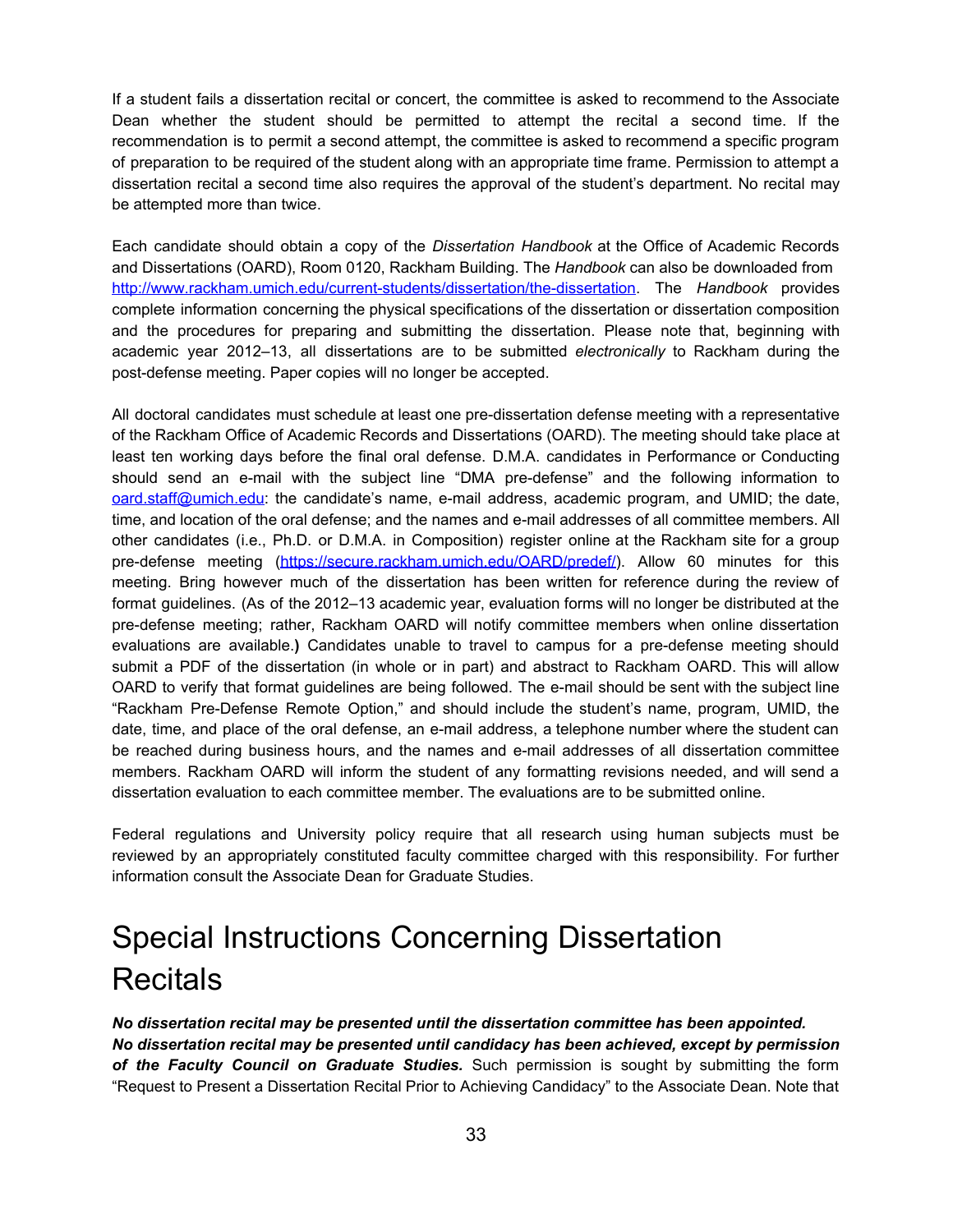the dissertation committee must have been appointed before the precandidate performs the recital, and each member must sign the form. No exception will be granted if more than one member of the dissertation committee disapproves. The form should be submitted as early as possible but not later than three weeks prior to the last meeting of the Faculty Council on Graduate Studies preceding the proposed performance. (The schedule of meetings is available from the Graduate Coordinator.) If the recital is performed off campus, all provisions for off-campus dissertation recitals must be observed (see below*). There is no guarantee that the Faculty Council will approve such a request.*

*No more than one recital presented prior to candidacy can be applied toward the dissertation requirement, and this one must be presented in the term immediately before that in which candidacy is achieved.* On the recommendation of the Conducting Department and with the approval of the student's dissertation committee and the Associate Dean, however, a D.M.A. student in Conducting may count as dissertation recitals one conducting recital presented in the term immediately prior to achieving candidacy and one conducting recital presented in the second term prior to achieving candidacy. (The spring-summer term is not counted in making this determination.)

D.M.A. candidates in Voice Performance may, with the approval of the dissertation committee and the Associate Dean, count a substantial operatic role as a dissertation recital. Precandidates in Voice Performance making such a request must submit the form "Request to Present a Dissertation Recital Prior to Achieving Candidacy" accompanied by a memorandum from the Voice Department to the Faculty Council certifying the applicability of the role to the dissertation work. The operatic role must have been performed no earlier than two terms prior to achieving candidacy. In all cases, an acceptable video recording of the performance must be provided to the dissertation committee (see below). The student should also prepare a thorough character analysis of that role, in lieu of the normally expected program notes (see below).

**Off-campus recitals.** With the approval of the dissertation committee, one dissertation recital may be presented off-campus provided that an acceptable recording is furnished for the committee. With the approval of the dissertation committee and the Associate Dean, two dissertation recitals may be presented off-campus by D.M.A. students in Conducting provided that an acceptable audiotape (or CD) and videotape (or DVD) are furnished for the committee.

**Program notes.** Each student must prepare a full set of program notes for all repertoire performed on each dissertation recital, with the following exceptions: lecture-recitals, workshops, or degree programs requiring some other written document of the student. D.M.A. students in Voice Performance who count an approved operatic role as a dissertation recital, must submit a thorough character analysis of that role. Such documents ought to be submitted to the scrutiny of the doctoral committee before the performance in question. Under no circumstances should they be submitted later than two weeks prior to the oral defense.

**Scheduling the recital.** Each dissertation recital should be scheduled by presenting the form "Authorization To Present Dissertation Recital," signed by the dissertation committee chair and the Graduate Coordinator, to the staff member responsible for Recital Scheduling in the Student Services Office. The same form must then be submitted when requesting the printed recital programs. The program copy for each recital, initialed by the chair of the dissertation committee, should be delivered to the Recital Program Printing Office at least three weeks in advance of the recital date. That Office will deliver two copies of each printed program to the Graduate Coordinator for inclusion in the candidate's file.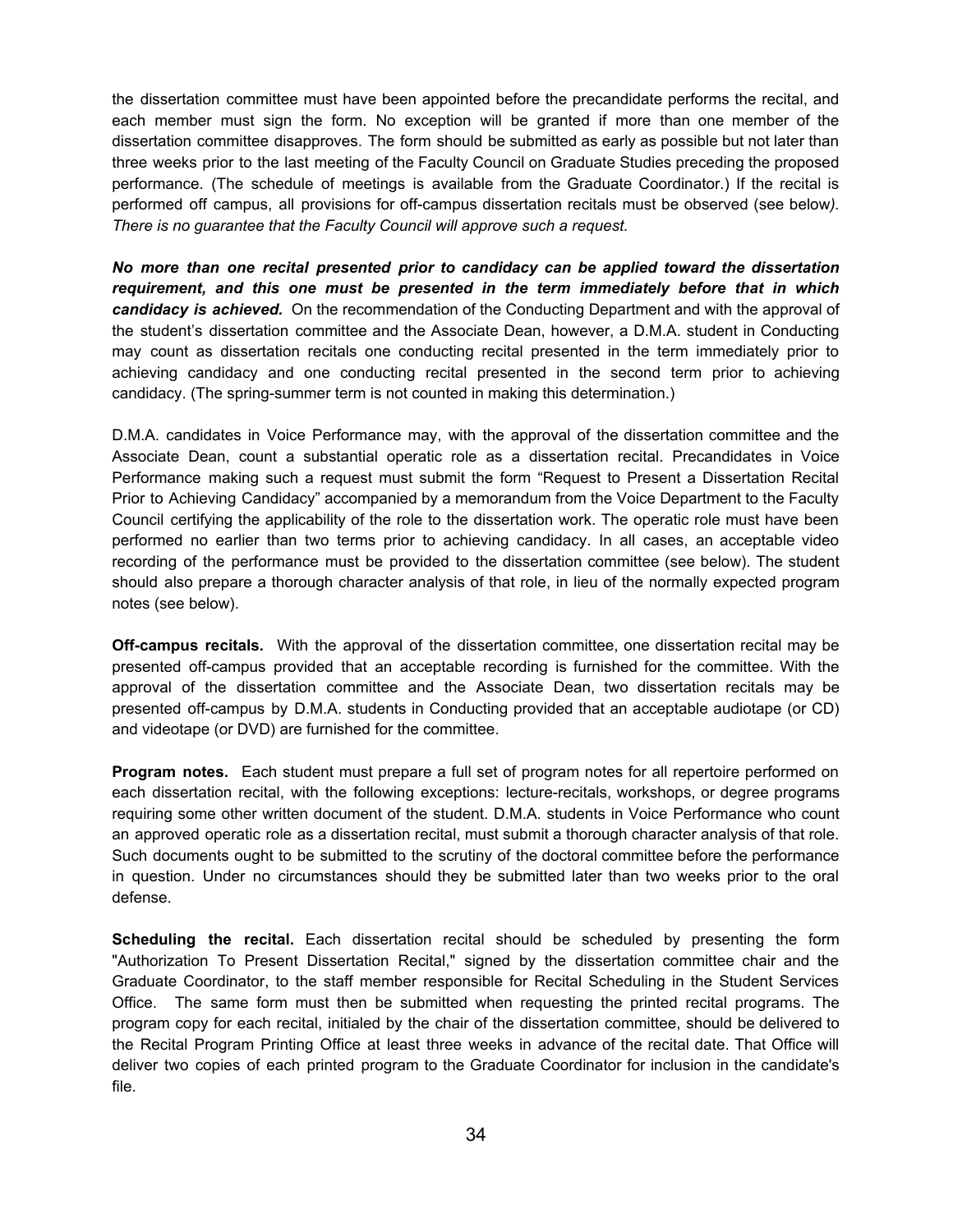**Enrollment.** A student must be enrolled in performance when presenting a degree recital on campus, except that with the permission of the instructor a degree recital may be presented during the first four weeks of the winter term (or the first four weeks of the spring/summer term) without being enrolled if the student was enrolled during the previous term. The four-week grace period is counted from the first day of classes. The grace period is in effect from the fall term to the winter term, from the winter term to the spring/summer term, and from the spring/summer term to the fall term. There is no grace period from the winter term to the next fall term.

**Arrangements before the dissertation recital.** The candidate is expected to assume responsibility, in consultation with the chair, in deciding on dates, delivering programs, and notifying committee members of recital dates and pre-recital hearings. Committee members should be notified of all dates as early as possible so that they may plan to attend. The candidate should pick up the printed programs not later than the afternoon of the recital date and deliver them to the recital hall.

**Pre-recital hearings.** The chair of the dissertation committee will convene all meetings of the committee, including pre-recital hearings, in accordance with department policy. If a special room is needed, arrangements must be made through the online scheduling system on the School website. Pre-recital hearings should be scheduled sufficiently far in advance of the recital to allow the performer to benefit from the constructive criticism of the committee.

**Evaluation forms.** On the morning of the recital, each committee member will receive by email a link to an evaluation form. The committee member should complete the form within 2 weeks of the recital. Each evaluation will be emailed to the student, the committee chair(s), and the Graduate Coordinator.

**Recordings.** Each doctoral candidate in performance must furnish a high-quality recording of each on-campus and off-campus dissertation recital. A list of suggested individuals and agencies that can provide this service locally is available from the School Sound and Video Services, Room 1260. The candidate must submit to the chair of his or her dissertation committee within 30 days of each dissertation recital, but not later than the final oral examination, an *unedited* professional-quality recording of the performance. For conducting recitals and for approved operatic roles, an unedited professional-quality video recording must also be provided. The performer's name, the date and location of the performance, and the complete program must be included with the tape. Recordings of dissertation recitals will be retained by the chair of the dissertation committee until one year after the student has received the D.M.A. degree or until the student has been placed on inactive status. At that time the chair may dispose of the recordings.

**Abstract.** At the time of the pre-dissertation defense meeting, the candidate must present an abstract of no more than 350 words listing the music performed on the dissertation recitals and, if space permits, providing explanatory material concerning the focus of the recitals or the reasons for selecting specific works. Sample abstracts are available for inspection in the office of the Graduate Coordinator. A copy of the abstract and a copy of each recital program must be provided for each member of the committee at least ten working days prior to the final oral defense, and two copies of the abstract must be delivered to the Graduate Coordinator.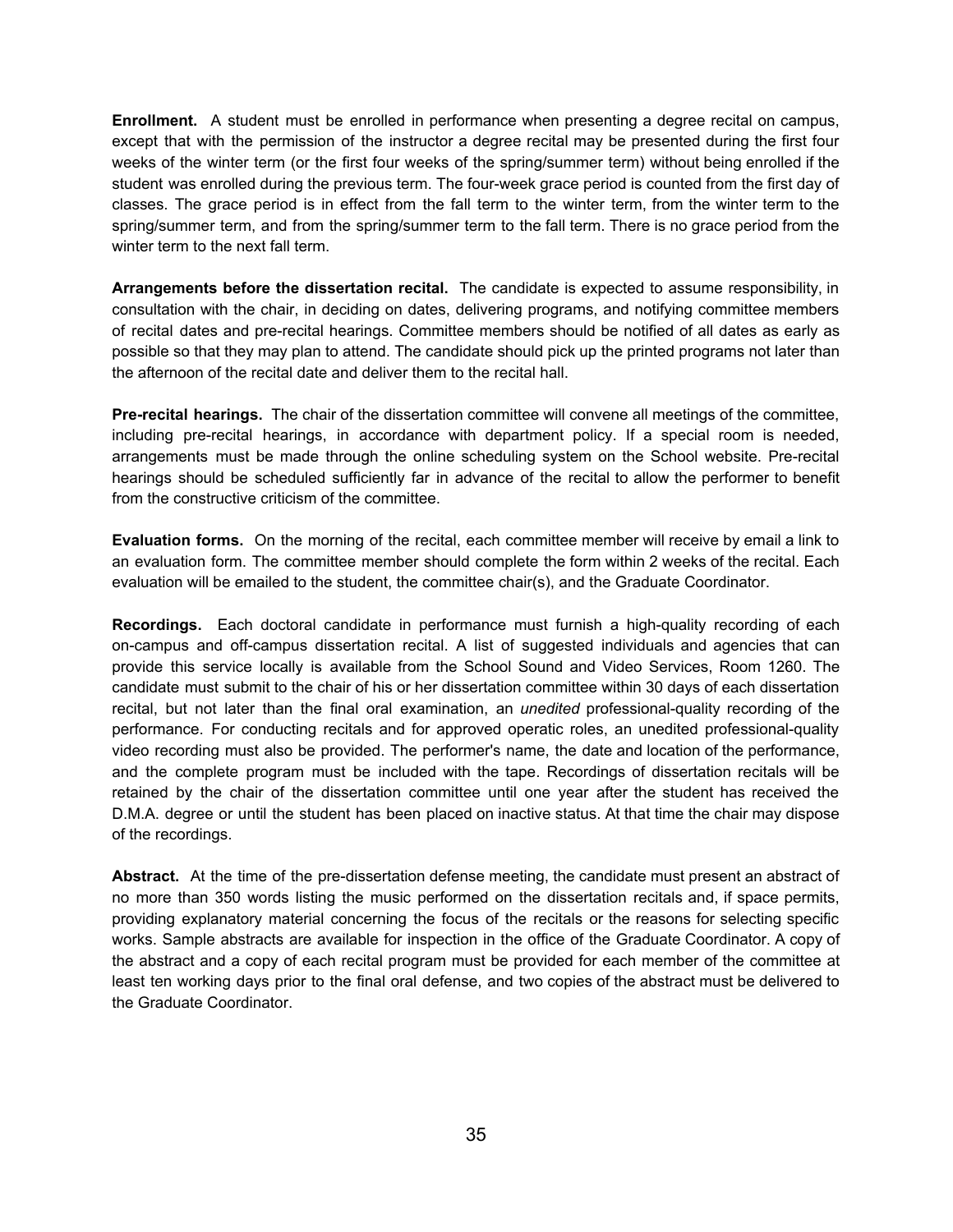# <span id="page-35-0"></span>The Final Oral Examination

The candidate should consult with the members of the committee to determine a mutually agreeable date and time for the final oral examination and arrange for a room through the online [scheduling](https://scheduling.music.umich.edu/) system. *The final oral examination must be confirmed with the Graduate Coordinator.*

It is entirely appropriate for a student to prepare for a final oral defense by attending the oral defenses of other candidates in their own or related fields. Oral defenses are public events, posted on the Rackham website and in the lobby of the Rackham Graduate School.

The final oral examination must be held under a full-term candidacy enrollment (995) for eight hours in the fall, winter, or spring/summer term, unless the examination is taken during the Rackham grace period (see above under ["Registration](#page-3-1) and Enrollment"). If the examination is held during the spring or summer half-term, the student must enroll for the entire spring-summer term. The defense must take place no later than the last day of examinations in the given term, unless Rackham's Office of Academic Records and Dissertations (OARD) has granted an extension to the dissertation committee chair. (Although extensions of the deadline for final oral defenses are possible, the deadlines for completion of all degree requirements, including revisions, are firm, unalterable.)

A student may, however, complete his or her doctoral degree requirements, including the final oral examination, during the designated Rackham grace period without being registered, provided that the student was enrolled during the previous term. The grace period is defined as the first four weeks of a term (or two weeks of a half-term), counting from the first day of classes. This grace period applies from fall term to winter term, winter term to spring half-term, and summer half-term to fall term, *but not* from winter term to fall term. Students and dissertation chairs should consult the Rackham OARD website [\(https://www.rackham.umich.edu/current-students/policies/doctoral/phd-students/doctoral-degree-deadlin](https://www.rackham.umich.edu/current-students/policies/doctoral/phd-students/doctoral-degree-deadlines) [es](https://www.rackham.umich.edu/current-students/policies/doctoral/phd-students/doctoral-degree-deadlines)) for the applicable deadlines for defenses and completion of all degree requirements, including grace-period deadlines. Note also that deadlines vary according to the intended final term of enrollment and to the degree conferral date (August, December, or May).

**Please Note**: International students who have finished their doctoral degree requirements on a grace period deadline should complete the Certification of Dissertation Research/Writing in the United States form. This forms allows you to maintain your immigration status with the USCIS for a period of up to twelve months.

As soon as possible after the pre-dissertation defense meeting (but no later than 10 business days before the oral defense), the candidate should deliver to each member of the dissertation committee a copy of the dissertation abstract, and a copy of the dissertation or dissertation composition. (Students should consult with committee members to see whether paper or digital copies are preferred.) A committee member who does *not* receive a copy of the dissertation and abstract at least ten business days before the oral defense has the right to request a postponement of the defense. Rackham OARD will notify committee members as soon as online evaluation forms are available. Committee members are expected to submit the online dissertation evaluation at least three working days prior to the final oral defense (a reminder from the student to that effect should not be taken amiss). Candidates are encouraged to verify through Wolverine Access that all evaluations have been submitted. Rackham will authorize the final oral defense when all evaluations have been submitted, and committee members can view the evaluations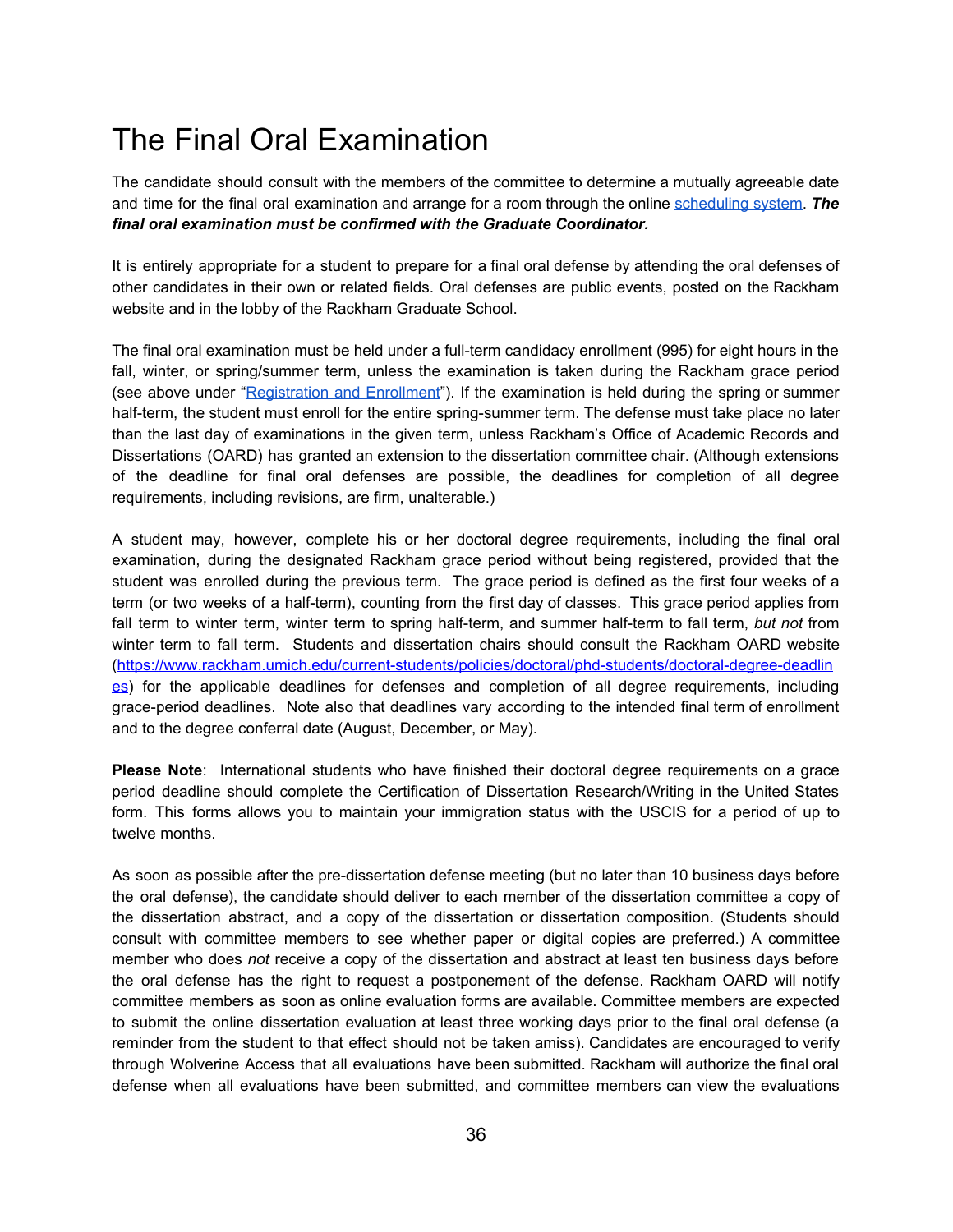online. After confirming that all evaluations have been submitted, the student will receive his or her final defense packet from OARD and deliver it to the dissertation committee chair at the defense.

Following the examination the chair is responsible for returning the final oral examination packet to the Rackham OARD by the specified deadline, but may delegate this responsibility to the candidate.

The administration of the final oral examination for the D.M.A. in Performance or Conducting is governed by the following policies:

1. Composition and appointment of the committee for the final oral examination

The examining committee shall consist of the student's dissertation committee (see above under "The [Dissertation](#page-30-1) Committee").

- 2. Scheduling of the examination
	- A. The candidate or the chair of the dissertation committee should consult with the members of the committee to determine a mutually agreeable date and time for the final oral examination and should arrange for a room through the SMTD scheduling system. *The final oral examination date, time, and location must be confirmed with the Graduate Coordinator.*
	- B. The examination will be scheduled for a two-hour period when all committee members are able to be present.
- 3. Duties of the chair
	- A. Well in advance of the examination, the chair shall review with the student his or her responsibilities under section 4.
	- B. Prior to the examination the chair shall confirm that an acceptable recording of each of the student's on-campus and off-campus dissertation recitals has been submitted, and his or her signature on the examination report shall so certify.
	- C. Before the candidate is admitted to the room, the chair shall review these guidelines, call attention to specific items as appropriate, distribute the recital evaluation forms, and discuss with the committee the procedures for conducting the examination. The evaluation forms are collected at the conclusion of the examination.
	- D. The chair shall provide, at the time of the examination, transcripts of the student's work and any other pertinent records.
	- E. The chair shall preside and shall be responsible for the pace of the examination and for the observance of sections 5 and 6.
	- F. The chair shall ensure that the examination report is completed and returned promptly to the Rackham Graduate School. This responsibility may be delegated to the student. *Promptly* means within 48 hours after the oral defense or no later than 5:00 <sup>P</sup>.M. on the date of the final degree deadline, whichever comes sooner.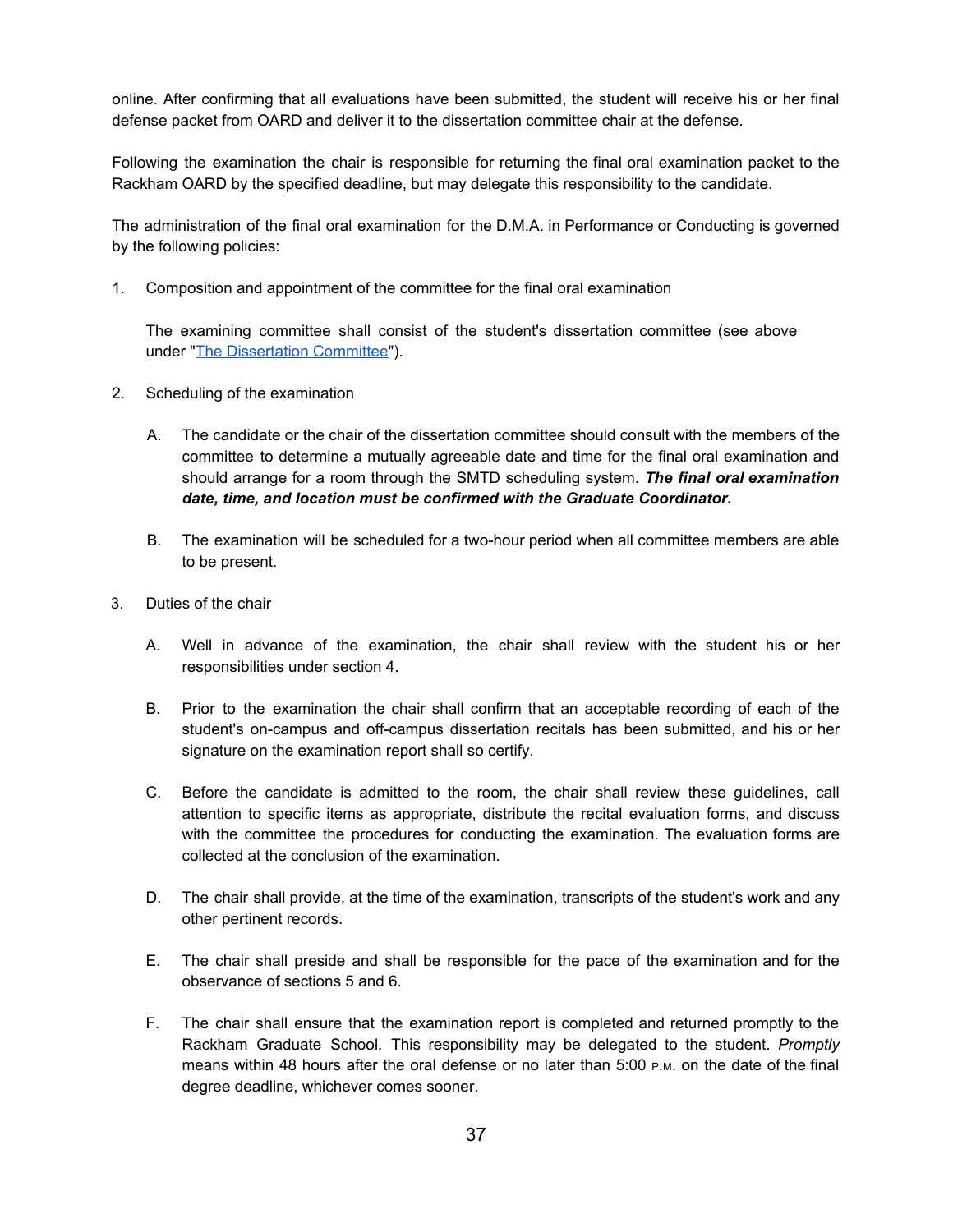- 4. Duties of the student
	- A. The student shall verify membership of the dissertation committee on Wolverine Access and have the Graduate Office submit a revised dissertation committee form if adjustments are necessary. (Do this well in advance of the oral defense.)
	- B. At least three weeks prior to the final oral examination, the student shall register for a Pre-Defense Meeting through the Rackham website: <http://www.rackham.umich.edu/current-students/dissertation/defense>. When registering, students will provide their name; program; U-M identification number; defense date, time, and location; and information about all committee members, including e-mail addresses.
	- C. At least two weeks (ten working days) prior to the final oral examination, the candidate shall deliver to each member of the dissertation committee a copy of each dissertation recital program and a copy of the abstract. It would be prudent to remind committee members that the completed online evaluation is due at Rackham three working days before the oral defense.
	- D. The student shall report the date, time, and place of the final oral examination, when determined, to the Graduate Coordinator in Room 2277.
	- E. Except for a lecture-recital or workshop, or unless the student submits the written document required in certain programs, he or she must prepare a full set of program notes for all of the repertoire performed on each dissertation recital. D.M.A. students in Voice Performance who, with the approval of the FCGS, count an operatic role as a dissertation recital must submit a thorough character analysis of that role to their major professor. Copies of these program notes and/or analyses are to be distributed to each member of the dissertation committee by the student at least two weeks (10 working days) prior to the final oral examination.
	- F. After confirming through Wolverine Access that all committee members have submitted their evaluations of the dissertation project, the student receives the defense packet electronically from OARD and delivers same to the committee chair at the oral defense.
	- G. The student shall bring to the oral defense copies of all music performed in the dissertation recitals and be prepared to discuss each work.
- 5. Content of the examination

The primary function of the final oral examination is a formal defense of the dissertation recitals. Because the repertoire on which the student will be examined is limited to repertoire performed, and performed relatively recently, it is expected that the responses will be perceptive and substantive.

- 6. Conduct of the examination
	- A. *The examination may begin only when a properly constituted dissertation committee is present (see "The [Dissertation](#page-30-1) Committee") and must adjourn at any time that such a committee is not present.* (Instructions concerning substitutions at the oral defense are to be found in [Rackham's](http://www.rackham.umich.edu/downloads/oard-dissertation-handbook.pdf) *[Dissertation](http://www.rackham.umich.edu/downloads/oard-dissertation-handbook.pdf) Handbook*, pp. [14–15](http://www.rackham.umich.edu/downloads/oard-dissertation-handbook.pdf).)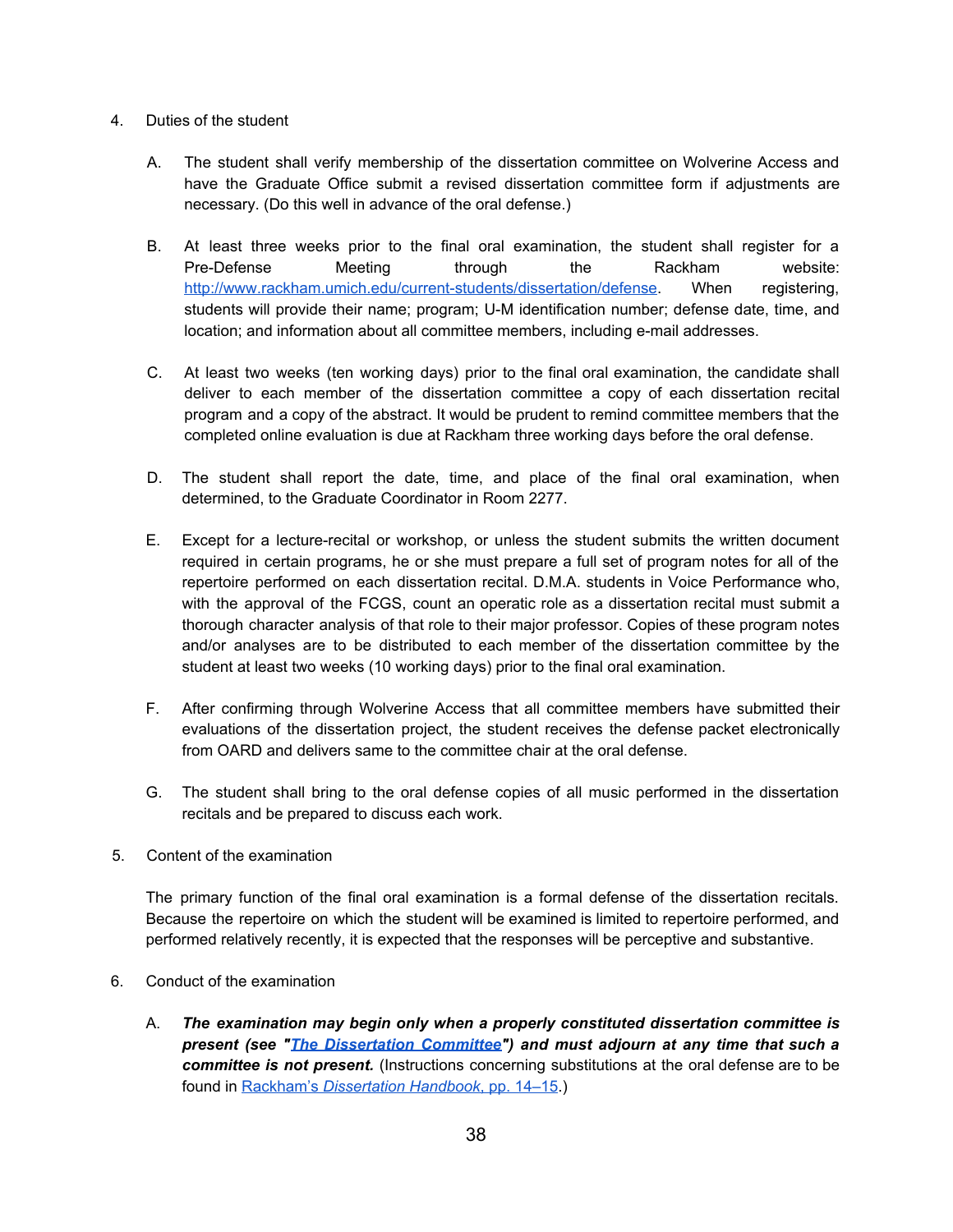- B. Questions shall deal with the performances and the choice of music for the recitals (or with the dissertation composition). The questions shall be based primarily on the following:
	- (a) Background and historical milieu
	- (b) Structure and content of each work
	- (c) Aesthetic aspects and matters of interpretation
- C. The chair of the committee shall determine the length of time to be devoted to each question and shall determine the order of questioning.
- D. It is appropriate to allow the student to begin the examination by discussing some aspects of the dissertation recitals of his or her choice for not more than ten minutes. If this option is elected the topic must be communicated to the members of the committee at least one week in advance of the examination.
- 7. Additional instructions to the committee
	- A. The decision of the committee as to whether or not the student passes the examination shall be by simple majority vote, except that if there is an affirmative majority and more than one negative vote the question shall be referred to the Faculty Council on Graduate Studies for resolution.
	- B. If the student fails the examination the procedure described under section 2 may be followed for the scheduling of one subsequent examination.
	- C. Within 48 hours of the examination, but not later than the final dissertation deadline, the evaluation forms must be submitted to the Dissertation Office, along with the report on the examination and two corrected, final copies of the abstract (and two printed copies of each dissertation recital program, if not provided earlier).

After the oral defense, Ph.D. students and D.M.A. students in Composition must submit all required content revisions and corrections to the committee chair(s) for approval, bearing in mind the final deadline announced by the Rackham Graduate School (on their website: <http://www.rackham.umich.edu/students/navigate-degree/doctoral-degree-deadlines>). Any degree candidate who cannot meet the final deadline will not be listed among the degree recipients for that particular term and may not participate in the commencement exercises.

### <span id="page-38-0"></span>Application for the Degree/Diploma

To be recommended for a degree the student must complete an online graduation application through Wolverine Access under "Student Business" (Apply for Graduation). Please refer to the Rackham website for degree deadlines. It will also be helpful to complete the Rackham Doctoral Recipients exit survey, but this is optional (i.e., not a condition for graduation). After applying for graduation, D.M.A. candidates in Performance or Conducting are to register for a Post-Defense Meeting through Rackham's website: [http://www.rackham.umich.edu/current-students/dissertation/defense.](http://www.rackham.umich.edu/current-students/dissertation/defense) The student will receive instructions from the OARD for submitting the final, correctly formatted PDF copy of the abstract, which will become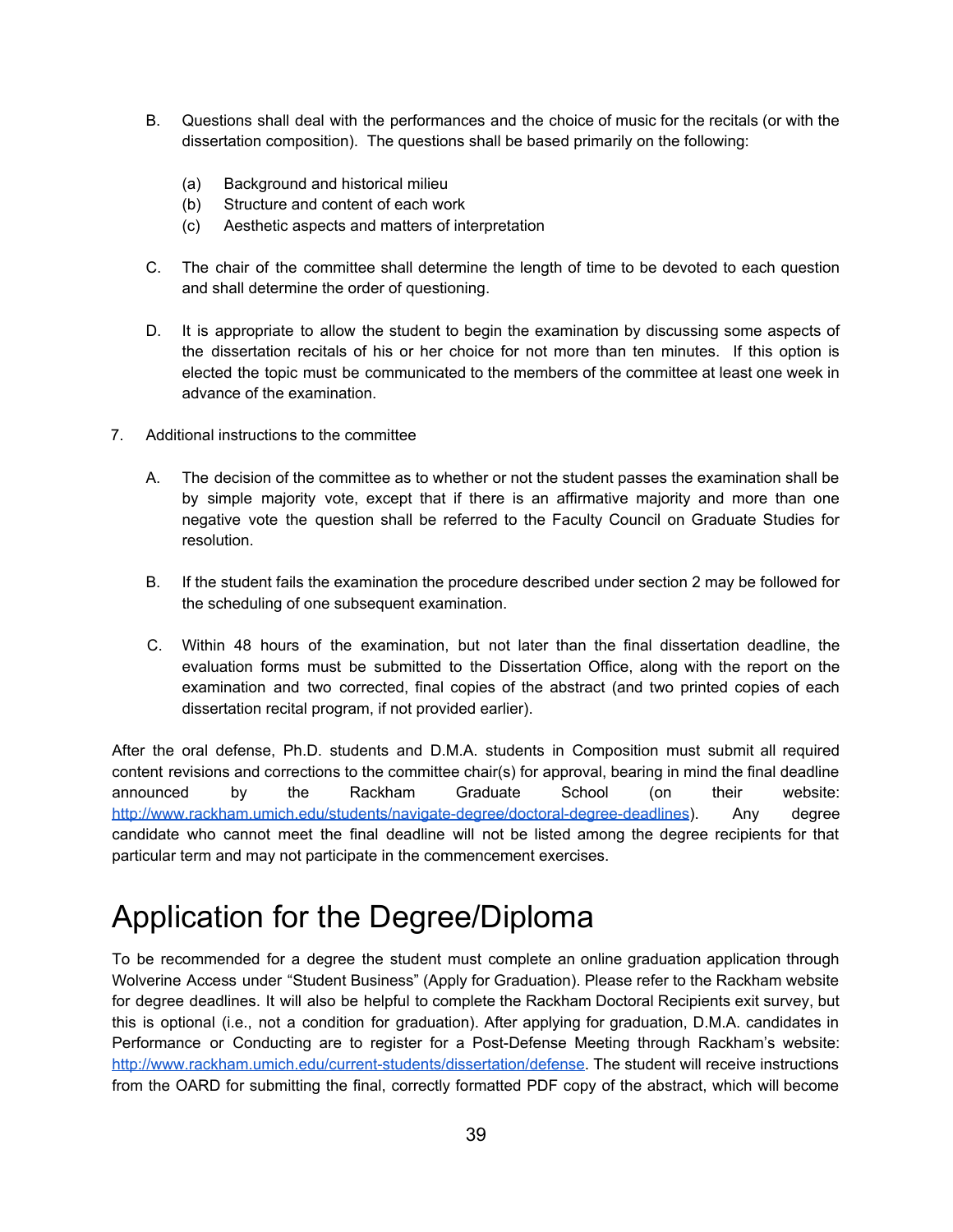the official copy of record. An OARD staff member will perform a final format check of the abstract and alert the candidate to any necessary revisions. Students should verify that the chair has submitted the Final Oral Examination Report and the Certificate of Dissertation Committee Approval to Rackham OARD. Students are also encouraged to submit the final digital copy of the abstract to ProQuest/UMI, so that their abstracts are listed in Dissertation Abstracts International [\(http://www.proquest.com/en-US/products/dissertations/submitted\\_authors.shtml](http://www.proquest.com/en-US/products/dissertations/submitted_authors.shtml)).

Ph.D. and D.M.A. Composition candidates must arrange for a post-defense meeting to take place *before* Rackham's doctoral deadline. (Exceeding the deadline entails a requirement to register and pay for an eight-hour candidacy enrollment during the full term that degree requirements are completed.) Students can register for the Post-Defense Meeting through Rackham's website: [http://www.rackham.umich.edu/current-students/dissertation/defense.](http://www.rackham.umich.edu/current-students/dissertation/defense) After submitting the dissertation, the student should verify that the committee chair has submitted the Final Oral Examination Report and the Certificate of Dissertation Committee Approval to Rackham OARD. Again, students are also encouraged to submit the final digital copy of the dissertation and abstract to ProQuest/UMI. There is no charge for electronic submission, and students may take the occasion to request registration of copyright in their name.

**Master's Degree**. The online diploma application must be completed through Wolverine Access [\(https://wolverineaccess.umich.edu](https://wolverineaccess.umich.edu/)) by the deadline posted on Rackham's website. If the student does not complete the work in the term during which the application is filed, he or she must re-apply to receive the degree during a subsequent term.

**Doctoral degree**. The online diploma application must be completed through Wolverine Access [\(https://wolverineaccess.umich.edu](https://wolverineaccess.umich.edu/)) by the deadline posted on Rackham's website. If the student does not complete the work in the term during which the application is filed, he or she must re-apply to receive the degree during a subsequent term.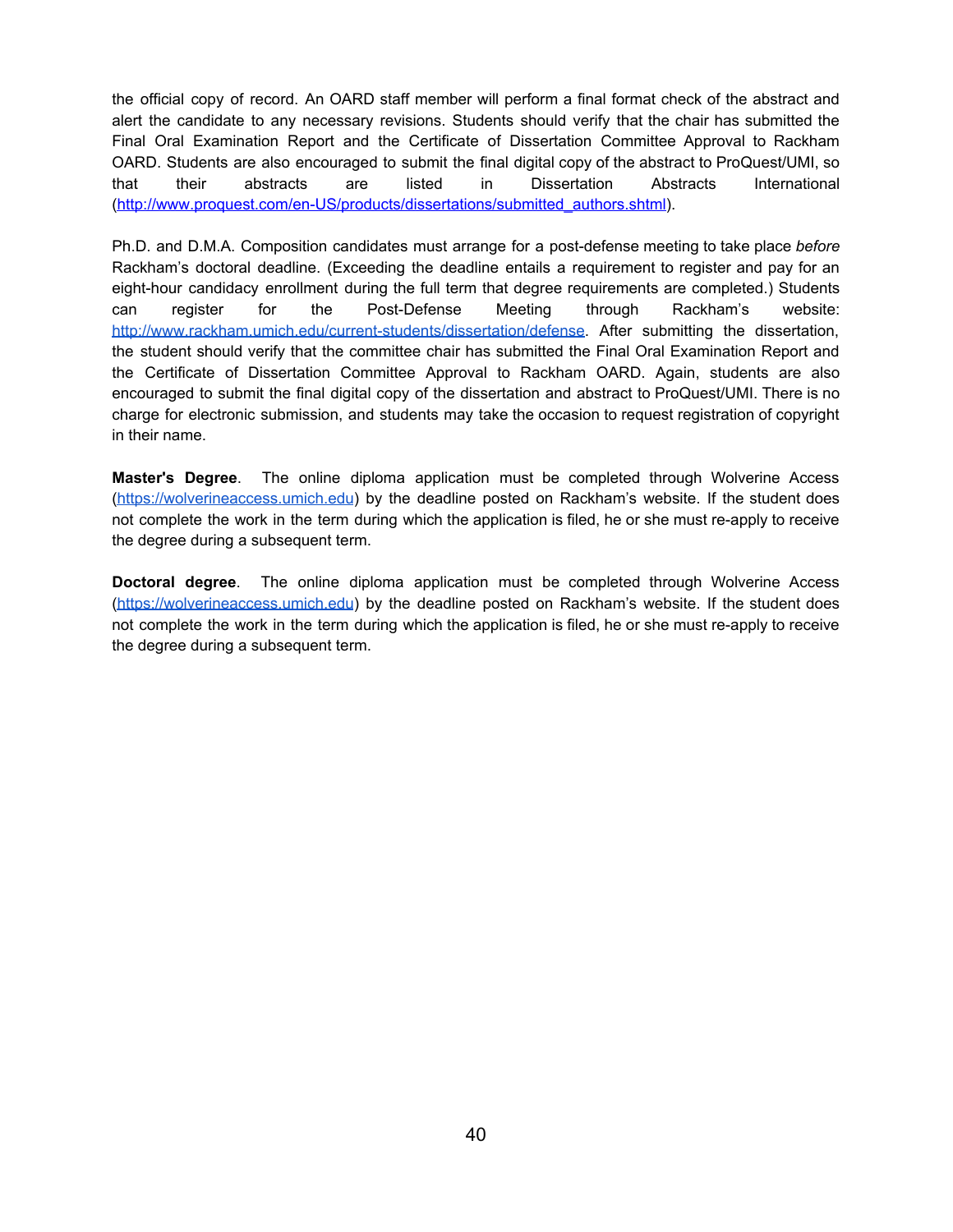# <span id="page-40-0"></span>Checklist for Ph.D. in Music Education, Musicology, or Music Theory, or D.M.A. in Composition

#### A. **Precandidate**

- 1. Obtain a copy of the "Departmental Pre-Candidacy" form and check off each requirement as completed.
- 2. Satisfy language and pedagogy requirements.
- 3. Satisfy residency requirement.
- 4. Satisfy all course requirements, including cognates.
- 5. Satisfy fee hour requirement.
- 6. Have dissertation proposal approved, if required.
- 7. Pass all written, oral, and major field preliminary examinations.
- 8. Have dissertation committee appointed.
- 9. Apply for candidacy.

#### B. **Candidate**

- 10. Prepare dissertation or dissertation composition as specified in the *Rackham [Dissertation](http://www.rackham.umich.edu/downloads/oard-dissertation-handbook.pdf) [Handbook](http://www.rackham.umich.edu/downloads/oard-dissertation-handbook.pdf)*.
- 11. Prepare dissertation abstract.
- 12. Register online for a group Pre-Defense Meeting with a representative of Rackham's OARD at least ten working days prior to the final oral defense, or arrange for a "remote option." Bring along the dissertation (whole or in part) and abstract for reference during the review of format guidelines and for detailed questions.
- 13. Determine date and time of final oral examination and confirm these with the Graduate Coordinator. Verify (on your unofficial transcript) that your dissertation committee actually has been appointed by Rackham, and that the membership is accurate.
- 14. Distribute the dissertation or dissertation composition and the dissertation abstract to committee members at least two weeks prior to final oral examination. Accommodate committee members who prefer hard copy. Remind committee members that evaluations are to be completed and submitted online at least three working days before the final oral defense.
- 15. Verify through Wolverine Access ([https://wolverineaccess.umich.edu\)](https://wolverineaccess.umich.edu/) that evaluations of the dissertation have been submitted.
- 16. Pick up final oral examination packet at OARD on day of examination and give to your chair.
- 17. Return final oral examination packet to Rackham OARD if requested by your chair. Otherwise, verify that the chair has done so.
- 18. Register online for a post-defense meeting at Rackham OARD *before* the applicable final dissertation deadline. Submit a PDF copy of your dissertation (complete and final, with all revisions carried out) and abstract. Make any changes required by a final format check and re-submit before the deadline.
- 19. Apply for graduation through Wolverine Access ([https://wolverineaccess.umich.edu](https://wolverineaccess.umich.edu/)). Have you applied for the diploma through the Office of the Registrar?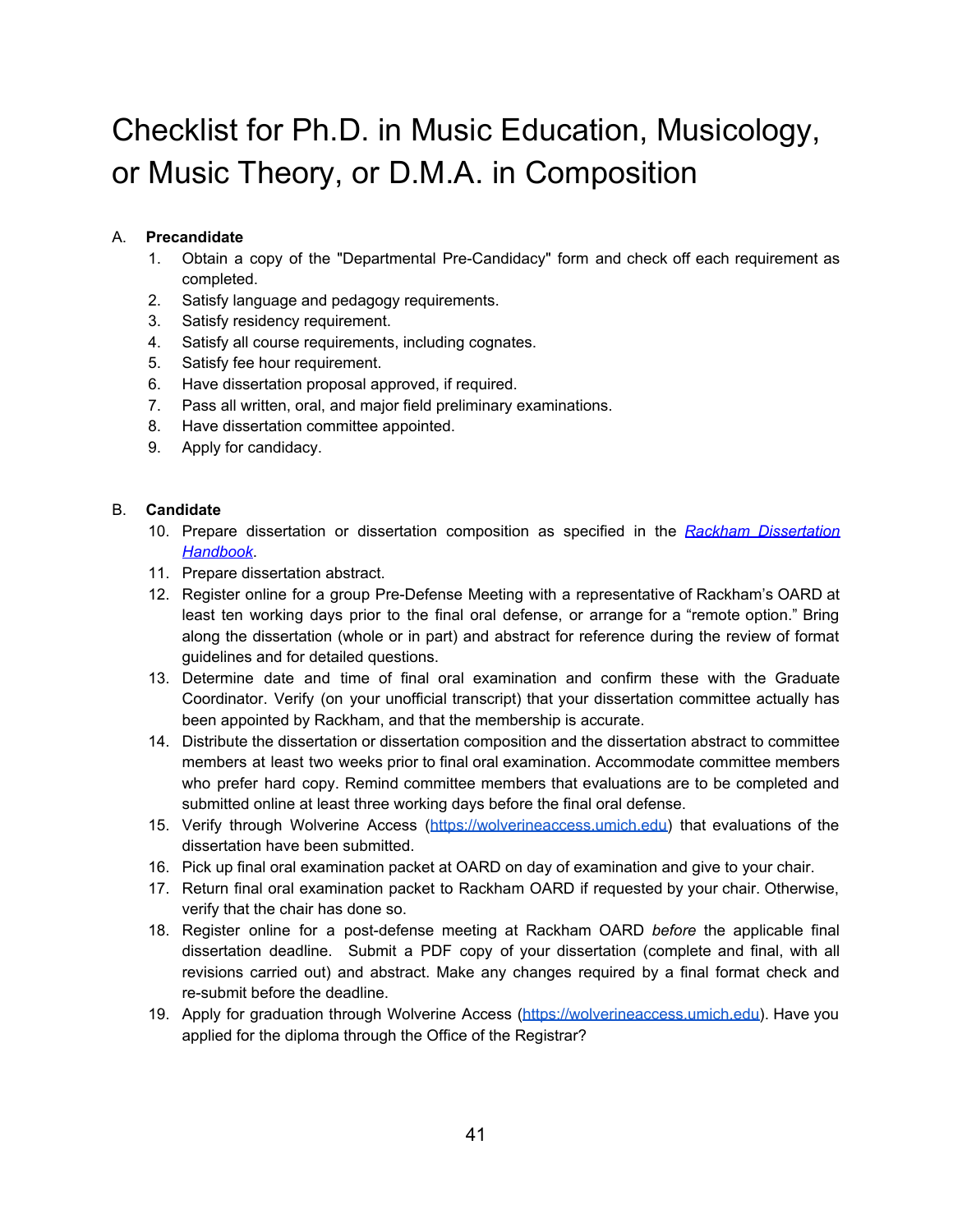# <span id="page-41-0"></span>Checklist for D.M.A. in Performance or Conducting

#### A. **Precandidate**

- 1. Obtain a copy of the "Departmental Pre-Candidacy" form and check off each requirement as completed.
- 2. Satisfy language and pedagogy requirements.
- 3. Satisfy residence requirement.
- 4. Satisfy all course requirements, including 15 hours in musicology and music theory.
- 5. Satisfy fee hour requirement.
- 6. Satisfy work-experience requirement (Conducting only).
- 7. Pass all written, oral, and major field examinations.
- 8. Have dissertation committee appointed.
- 9. Apply for candidacy.

#### B. **Candidate**

- 10. Schedule each dissertation recital with the Scheduling Office and notify committee members.
- 11. Arrange to record each dissertation performance.
- 12. Prepare program notes for recitals, if required.
- 13. Deliver copy for each performance recital program to Recital Program Office at least three weeks prior to performance.
- 14. Arrange pre-performance hearings, if applicable, and notify committee members.
- 15. Deliver programs to recital hall on day of recital.
- 16. Deliver the recital evaluation forms to the committee chair.
- 17. Prepare abstract of dissertation performances.
- 18. Determine date and time of final oral examination and confirm these with the Graduate Coordinator. Verify (on your unofficial transcript) that your dissertation committee actually has been appointed by Rackham, and that the membership is accurate.
- 19. E-mail the Rackham OARD for the Pre-Defense Meeting no later than 10 working days before the final oral defense, and complete diploma application.
- 20. Prepare the dissertation document, which should include a title page, abstract, program notes, and each recital program formatted according to the *Rackham [Dissertation](http://www.rackham.umich.edu/downloads/oard-dissertation-handbook.pdf) Handbook*.
- 21. Deliver copies of the dissertation document to each committee member 10 working days before the oral defense. Remind committee members that evaluations are to be completed and submitted online at least three working days before the final oral defense.
- 22. Verify through Wolverine Access ([https://wolverineaccess.umich.edu\)](https://wolverineaccess.umich.edu/) that evaluations of the dissertation have been submitted. Pick up final oral examination packet at OARD on day of examination and give to your chair.
- 23. Submit one copy of dissertation to Graduate Coordinator.
- 24. Bring to final oral examination copies of all music performed in dissertation recitals.
- 25. Return final oral examination packet to Rackham OARD if requested by chair. Otherwise, verify that the chair has done so.
- 26. Apply for graduation via Wolverine Access ([https://wolverineaccess.umich.edu\)](https://wolverineaccess.umich.edu/). Submit PDF copies of each performance program and of the abstract prior to the applicable final dissertation deadline.